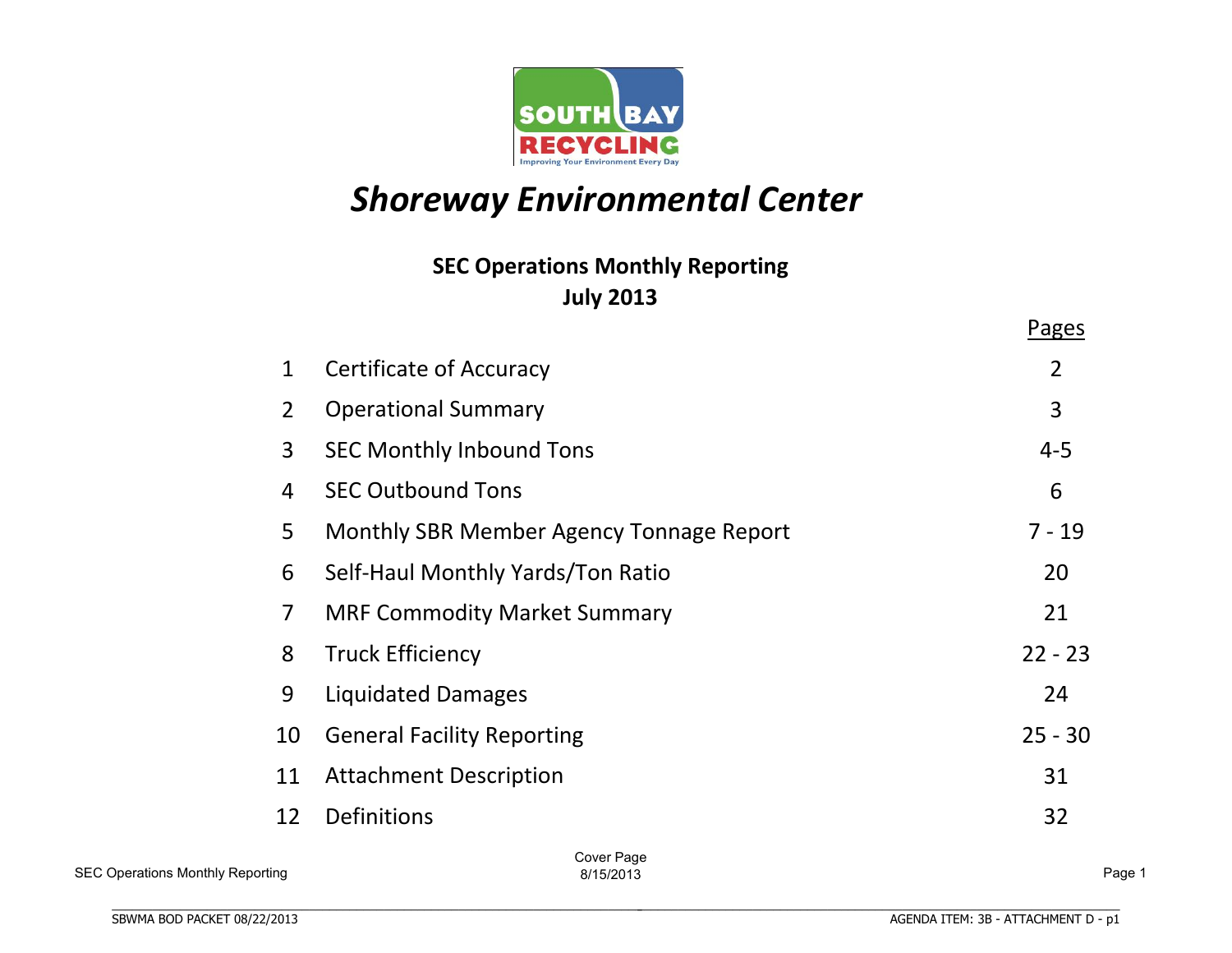**Attachment 1 Certificate of Accuracy**



August 15, 2013

Kevin McCarthy Executive Director South Bayside Waste Management Authority 610 Elm Street, Suite 202 San Carlos, CA 94070

### **RE: CERTIFICATE OF ACCURACY FOR SOUTH BAY RECYCLING MONTHLY REPORTING**

In accordance with the reporting requirements of Article 8.07 and Article 9 of the Agreement for Operations of the Shoreway Environmental Center, the undersigned hereby certifies under penalty of perjury that the report submitted herewith is true and correct to the best of my knowledge.

Day J Ettering

By: 2008. Exercise the contract of the contract of the Date: 2015/13

BBBBBBBBBBBBBBBBBBBBBBBBBBBBBBBBBBBBBBBBBBBBBBBBBBBBBBBBBBBBBBBBBBBBBBB

Dwight Herring General Manager

**SOUTH BAY RECYCLING, LLC** 

333 Shoreway Road | San Carlos, California. 94070-2708 Tel.650.802.8355 | Fax.650.412.2495 | SBRecycling.net

BBBBBBBBBBBBBBBBBBBBBBBBBBBBBBBBBBBBBBBBBBBBBBBBBBBBBBBBBBBBBBBBBBBBBBBBBBBBBB

SEC Operations Monthly Reporting

Attachment 1 - Certificate of Accuracy 8/15/2013 Page 2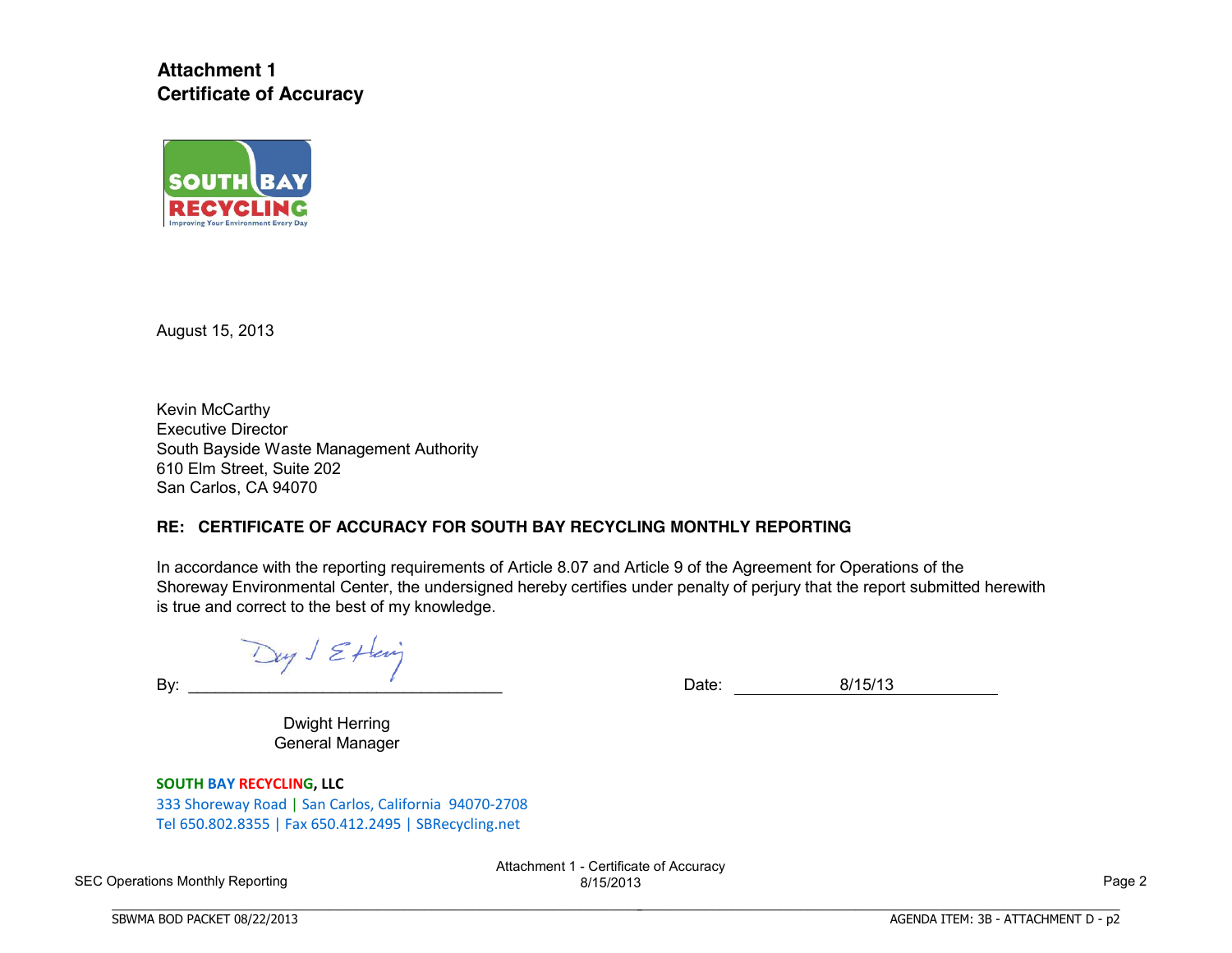# **Attachment 2 Operational Summary July 2013**

### **Material Recover Facility (MRF)**

SBR continues to monitor the production to ensure productivity standards are met without compromising material quality. SBR continues to receive single stream recyclable materials from Recology of the Coast.

### **Transfer Station Operation and Outbound Shipments**

BBBBBBBBBBBBBBBBBBBBBBBBBBBBBBBBBBBBBBBBBBBBBBBBBBBBBBBBBBBBBBBBBBBBBBBBBBBBBB

SBR continues to divert materials from the solid waste stream and look for opportunities to expand its diversion. Three (3) of SBRs aluminum Walking Floor Trailers has been converted to a steel walking floor to transport Inert/C&D material in a more efficient and safe manner.

### **Public Recycling Center**

The Public Recycling Center (PRC) is operating in a safe and efficient manner. SBR employees are focused on providing excellent customer service that meets or exceeds its patrons expectations.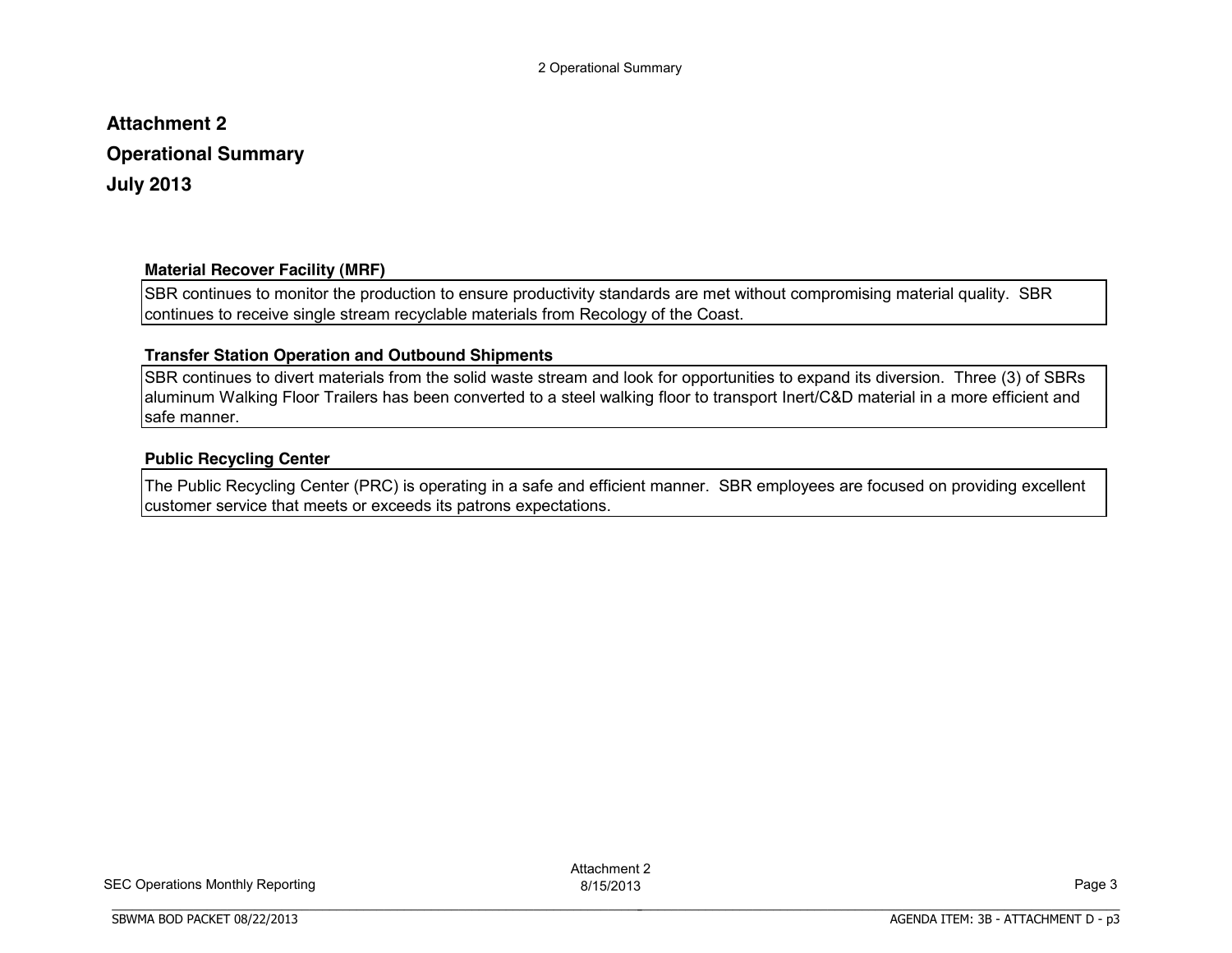#### **Attachment 3 SEC Inbound Monthly Tons July 2013**

#### Page 1 of 3

| <b>FRANCHISED INBOUND TONS (RECOLOGY)</b>                                     |               |           |               |           |               |                     |               |                          |                          |                          |                          |                          |                 |           |                |                |                          |            |
|-------------------------------------------------------------------------------|---------------|-----------|---------------|-----------|---------------|---------------------|---------------|--------------------------|--------------------------|--------------------------|--------------------------|--------------------------|-----------------|-----------|----------------|----------------|--------------------------|------------|
|                                                                               | $Jan-13$      | Feb-13    | $Mar-13$      | Apr-13    | <b>May-13</b> | <b>Jun-13</b>       | <b>Jul-13</b> | Aug-13                   | <b>Sep-13</b>            | Oct-13                   | <b>Nov-13</b>            | Dec-13                   | <b>YTD 2012</b> | Q1        | Q <sub>2</sub> | Q3             | Q4                       | Total      |
| Solid Waste (MSW)                                                             | 15,202.17     | 13,350.28 | 14,212.98     | 15,021.12 | 15,429.06     | 13,970.70           | 15,960.34     |                          |                          |                          |                          |                          | 103,146.65      | 42,765.43 | 44,420.88      | 15,960.34      |                          | 103,146.65 |
| Recycling to MRF                                                              | 5,920.20      | 4,836.65  | 5,230.10      | 5,537.47  | 5,796.69      | 5,238.61            | 5,798.82      |                          |                          |                          |                          |                          | 38,358.54       | 15,986.95 | 16,572.77      | 5,798.82       |                          | 38,358.54  |
| <b>Bulky Recyclables</b>                                                      | 3.34          | 26.93     | 22.48         | 28.48     | 29.02         | 23.85               | 24.53         | $\sim$                   |                          | $\sim$                   | a.                       |                          | 158.63          | 52.75     | 81.35          | 24.53          | $\sim$                   | 158.63     |
| Other Franchise TS Diversion                                                  |               | 5.30      | 2.69          | 2.77      | 3.57          | 3.67                |               | $\sim$                   |                          |                          |                          |                          | 17.99           | 7.99      | 10.00          |                | $\mathcal{L}$            | 17.99      |
| <b>Household Batteries</b>                                                    | 3.98          | 3.71      | 2.45          | 3.28      | 2.32          | 2.44                | 2.14          | $\bar{z}$                |                          |                          |                          |                          | 20.32           | 10.14     | 8.04           | 2.14           | $\omega$                 | 20.32      |
| Organics                                                                      | 8,332.06      | 6,377.19  | 7,545.82      | 9,611.86  | 9,266.75      | 7,555.02            | 8,478.81      |                          |                          |                          |                          |                          | 57,167.51       | 22,255.07 | 26,433.63      | 8,478.81       | $\mathcal{L}$            | 57,167.51  |
| Inert / C&D                                                                   | 183.84        | 136.95    | 266.50        | 186.54    | 194.79        | 287.61              | 271.43        |                          |                          |                          |                          |                          | 1,527.66        | 587.29    | 668.94         | 271.43         | $\mathcal{L}$            | 1,527.66   |
| Subtotal - Disposed                                                           | 15,202.17     | 13,350.28 | 14,212.98     | 15,021.12 | 15,429.06     | 13,970.70           | 15,960.34     | $\sim$                   | $\blacksquare$           | $\blacksquare$           |                          | $\overline{\phantom{a}}$ | 103,146.65      | 42,765.43 | 44,420.88      | 15,960.34      | $\sim$                   | 103,146.65 |
| Subtotal - Diverted                                                           | 14,443.42     | 11,381.43 | 13,067.35     | 15,367.63 | 15,289.57     | 13,107.53           | 14,575.73     | $\sim$                   | $\overline{\phantom{a}}$ | $\blacksquare$           | $\sim$                   | $\overline{\phantom{a}}$ | 97,232.66       | 38,892.20 | 43,764.73      | 14,575.73      | $\sim$                   | 97,232.66  |
| Subtotal - Diversion Percentage                                               | 49%           | 46%       | 48%           | 51%       | 50%           | 48%                 | 48%           | 0%                       | 0%                       | 0%                       | 0%                       | 0%                       | 49%             | 48%       | 50%            | 48%            | 0%                       | 49%        |
| <b>OVERALL TOTAL</b>                                                          | 29,645.59     | 24,731.71 | 27,280.33     | 30,388.75 | 30,718.63     | 27,078.23           | 30,536.07     |                          |                          |                          |                          |                          | 200,379.31      | 81,657.63 | 88,185.61      | 30,536.07      | $\blacksquare$           | 200,379.31 |
|                                                                               |               |           |               |           |               |                     |               |                          |                          |                          |                          |                          |                 |           |                |                |                          |            |
| MEMBER AGENCY VEHICLES INBOUND TONS                                           |               |           |               |           |               |                     |               |                          |                          |                          |                          |                          |                 |           |                |                |                          |            |
|                                                                               | $Jan-13$      | Feb-13    | <b>Mar-13</b> | Apr-13    | <b>May-13</b> | <b>Jun-13</b>       | <b>Jul-13</b> | Aug-13                   | <b>Sep-13</b>            | Oct-13                   | <b>Nov-13</b>            | Dec-13                   | <b>YTD 2012</b> | Q1        | Q <sub>2</sub> | Q <sub>3</sub> | Q4                       | Total      |
| Solid Waste (MSW)                                                             | 58.00         | 48.20     | 56.39         | 74.69     | 69.34         | 68.78               | 76.08         |                          |                          |                          |                          |                          | 451.48          | 162.59    | 212.81         | 76.08          |                          | 451.48     |
| Recycling                                                                     |               |           |               |           |               |                     |               |                          |                          |                          |                          |                          |                 |           |                |                |                          |            |
| Organics                                                                      | 14.59         | 57.28     | 18.02         | 14.01     | 17.48         | 14.13               | 16.57         |                          |                          |                          |                          |                          | 152.08          | 89.89     | 45.62          | 16.57          |                          | 152.08     |
| Inert / C&D                                                                   | 44.25         | 43.96     | 28.46         | 16.03     | 3.14          | 82.67               | 45.01         |                          |                          |                          |                          |                          | 263.52          | 116.67    | 101.84         | 45.01          | $\sim$                   | 263.52     |
| Subtotal - Disposed                                                           | 58.00         | 48.20     | 56.39         | 74.69     | 69.34         | 68.78               | 76.08         | $\overline{\phantom{a}}$ | $\blacksquare$           | $\blacksquare$           | $\overline{\phantom{a}}$ | $\blacksquare$           | 451.48          | 162.59    | 212.81         | 76.08          | $\sim$                   | 451.48     |
| Subtotal - Diverted                                                           | 58.84         | 101.24    | 46.48         | 30.04     | 20.62         | 96.80               | 61.58         | $\overline{\phantom{a}}$ |                          |                          |                          |                          | 415.60          | 206.56    | 147.46         | 61.58          | $\blacksquare$           | 415.60     |
| Subtotal - Diversion Percentage                                               | 50%           | 68%       | 45%           | 29%       | 23%           | 58%                 | 45%           | 0%                       | 0%                       | 0%                       | 0%                       | 0%                       | 48%             | 56%       | 41%            | 45%            | 0%                       | 48%        |
| <b>OVERALL TOTAL</b>                                                          | 116.84        | 149.44    | 102.87        | 104.73    | 89.96         | 165.58              | 137.66        |                          |                          |                          |                          | $\blacksquare$           | 867.08          | 369.15    | 360.27         | 137.66         | $\overline{\phantom{a}}$ | 867.08     |
|                                                                               |               |           |               |           |               |                     |               |                          |                          |                          |                          |                          |                 |           |                |                |                          |            |
| <b>RECOLOGY MAINTENANCE BOX TONS</b>                                          |               |           |               |           |               |                     |               |                          |                          |                          |                          |                          |                 |           |                |                |                          |            |
|                                                                               | $Jan-13$      | Feb-13    | <b>Mar-13</b> | Apr-13    | <b>May-13</b> | <b>Jun-13</b>       | <b>Jul-13</b> | Aug-13                   | <b>Sep-13</b>            | Oct-13                   | <b>Nov-13</b>            | <b>Dec-13</b>            | <b>YTD 2012</b> | Q1        | Q <sub>2</sub> | Q3             | Q4                       | Total      |
| Solid Waste (MSW)                                                             | 50.50         | 40.49     | 36.65         | 28.36     | 30.60         | 29.80               | 33.89         |                          |                          |                          |                          |                          | 250.29          | 127.64    | 88.76          | 33.89          |                          | 250.29     |
| Recycling                                                                     | 3.08          | 6.03      | 5.44          | 4.45      | 5.05          | 7.66                | 5.84          | $\sim$                   | $\overline{\phantom{a}}$ | $\sim$                   | $\sim$                   | $\overline{\phantom{a}}$ | 37.55           | 14.55     | 17.16          | 5.84           | $\bar{a}$                | 37.55      |
| Organics                                                                      | 5.66          | 3.04      | 0.65          | 4.27      | 3.40          | 5.01                | 4.13          | $\sim$                   | $\overline{\phantom{a}}$ | $\sim$                   | $\sim$                   | $\sim$                   | 26.16           | 9.35      | 12.68          | 4.13           | $\sim$                   | 26.16      |
| Inert / C&D                                                                   |               | 3.26      |               |           |               |                     |               |                          |                          |                          |                          |                          | 3.26            | 3.26      |                |                |                          | 3.26       |
| Subtotal - Disposed                                                           | 50.50         | 40.49     | 36.65         | 28.36     | 30.60         | 29.80               | 33.89         | $\overline{\phantom{a}}$ | $\overline{\phantom{a}}$ | $\blacksquare$           | $\overline{\phantom{a}}$ | $\overline{\phantom{a}}$ | 250.29          | 127.64    | 88.76          | 33.89          | $\sim$                   | 250.29     |
| Subtotal - Diverted                                                           | 8.74          | 12.33     | 6.09          | 8.72      | 8.45          | 12.67               | 9.97          | $\overline{\phantom{a}}$ | $\overline{\phantom{a}}$ | $\overline{\phantom{a}}$ | $\blacksquare$           | $\overline{\phantom{a}}$ | 66.97           | 27.16     | 29.84          | 9.97           | $\sim$                   | 66.97      |
| Subtotal - Diversion Percentage                                               | 15%           | 23%       | 14%           | 24%       | 22%           | 30%                 | 23%           | 0%                       | 0%                       | 0%                       | 0%                       | 0%                       | 21%             | 18%       | 25%            | 23%            | 0%                       | 21%        |
| <b>OVERALL TOTAL</b>                                                          | 59.24         | 52.82     | 42.74         | 37.08     | 39.05         | 42.47               | 43.86         | $\overline{\phantom{a}}$ | $\overline{\phantom{a}}$ |                          | $\blacksquare$           | $\blacksquare$           | 317.26          | 154.80    | 118.60         | 43.86          | $\blacksquare$           | 317.26     |
|                                                                               |               |           |               |           |               |                     |               |                          |                          |                          |                          |                          |                 |           |                |                |                          |            |
| SUBTOTAL: RECOLOGY FRANCHISE & MAINTENANCE BOXES / MEMBER AGENCY SUMMARY TONS |               |           |               |           |               |                     |               |                          |                          |                          |                          |                          |                 |           |                |                |                          |            |
|                                                                               | <b>Jan-13</b> | Feb-13    | <b>Mar-13</b> | Apr-13    | <b>May-13</b> | <b>Jun-13</b>       | <b>Jul-13</b> | Aug-13                   | <b>Sep-13</b>            | Oct-13                   | <b>Nov-13</b>            | Dec-13                   | <b>YTD 2012</b> | Q1        | Q2             | Q3             | Q4                       | Total      |
| Solid Waste (MSW)                                                             | 15,310.67     | 13,438.97 | 14,306.02     | 15,124.17 | 15,529.00     | 14,069.28           | 16,070.31     |                          |                          |                          |                          |                          | 103,848.42      | 43,055.66 | 44,722.45      | 16,070.31      |                          | 103,848.42 |
|                                                                               | 5,926.62      | 4,869.61  | 5,258.02      | 5,570.40  | 5,830.76      | 5,270.12            | 5,829.19      |                          | $\overline{\phantom{a}}$ | $\overline{\phantom{a}}$ | $\sim$                   |                          | 38,554.72       | 16,054.25 | 16,671.28      | 5,829.19       |                          | 38,554.72  |
| Recycling                                                                     | 8,352.31      | 6,437.51  | 7,564.49      | 9,630.14  | 9,287.63      | 7,574.16            | 8,499.51      | $\sim$                   | $\sim$                   | $\sim$                   | $\sim$                   | $\sim$<br>$\sim$         | 57,345.75       | 22,354.31 | 26,491.93      | 8,499.51       | $\sim$<br>$\sim$         | 57,345.75  |
| Organics<br>Inert / C&D                                                       | 228.09        | 184.17    | 294.96        | 202.57    | 197.93        | 370.28              | 316.44        | $\sim$<br>$\sim$         | $\sim$                   | $\sim$                   | $\sim$                   | $\overline{\phantom{a}}$ | 1,794.44        | 707.22    | 770.78         | 316.44         | $\sim$                   | 1,794.44   |
| Subtotal - Disposed                                                           | 15,310.67     | 13,438.97 | 14,306.02     | 15,124.17 | 15,529.00     | 14,069.28           | 16,070.31     | $\sim$                   | $\sim$                   | $\blacksquare$           | $\sim$                   | $\overline{\phantom{a}}$ | 103,848.42      | 43,055.66 | 44,722.45      | 16,070.31      | $\sim$                   | 103,848.42 |
| Subtotal - Diverted                                                           | 14,507.02     | 11.491.29 | 13,117.47     | 15,403.11 | 15,316.32     | 13.214.56           | 14,645.14     | $\sim$                   | $\overline{\phantom{a}}$ | $\blacksquare$           | $\sim$                   | $\sim$                   | 97,694.91       | 39,115.78 | 43,933.99      | 14,645.14      | $\sim$                   | 97,694.91  |
|                                                                               | 49%           | 46%       | 48%           | 50%       | 50%           | 48%                 | 48%           | 0%                       | 0%                       | 0%                       | 0%                       | 0%                       | 48%             | 48%       | 50%            | 48%            | 0%                       | 48%        |
| Subtotal - Diversion Percentage<br><b>OVERALL TOTAL</b>                       | 29,817.69     | 24,930.26 | 27,423.49     | 30,527.28 |               | 30,845.32 27,283.84 | 30,715.45     | $\sim$                   | $\overline{\phantom{a}}$ | $\blacksquare$           | $\overline{\phantom{a}}$ | $\sim$                   | 201,543.33      | 82,171.44 | 88,656.44      | 30,715.45      | $\sim$                   | 201,543.33 |
| Page 2 of 3                                                                   |               |           |               |           |               |                     |               |                          |                          |                          |                          |                          |                 |           |                |                |                          |            |
| <b>SELF HAUL TONS</b>                                                         |               |           |               |           |               |                     |               |                          |                          |                          |                          |                          |                 |           |                |                |                          |            |
|                                                                               | <b>Jan-13</b> | Feb-13    | <b>Mar-13</b> | Apr-13    | $May-13$      | <b>Jun-13</b>       | <b>Jul-13</b> | Aug-13                   | Sep-13                   | Oct-13                   | <b>Nov-13</b>            | Dec-13                   | <b>YTD 2012</b> | <b>O1</b> | Q <sub>2</sub> | Q3             | Q4                       | Total      |
| Solid Waste (MSW) - Calculated                                                | 604.80        | 475.68    | 1,311.83      | 2,352.23  | 2,165.08      | 2,025.70            | 2,491.93      | $\sim$                   |                          | $\sim$                   | $\sim$                   | $\sim$                   | 11,427.25       | 2,392.31  | 6,543.01       | 2,491.93       | $\sim$                   | 11,427.25  |
| Recycling to MRF (OCC & MRP)                                                  | 4.50          | 11.60     | 12.40         | 11.20     | 8.48          | 7.26                | 5.46          | $\sim$                   |                          | $\overline{\phantom{a}}$ | $\sim$                   | $\overline{\phantom{a}}$ | 60.90           | 28.50     | 26.94          | 5.46           | $\sim$                   | 60.90      |
| Recycling (TS Diversion)                                                      | 75.83         | 85.45     | 63.69         | 68.61     | 62.86         | 58.32               | 64.64         | $\sim$                   |                          | $\overline{\phantom{a}}$ | $\sim$                   | $\overline{\phantom{a}}$ | 479.41          | 224.97    | 189.80         | 64.64          | $\sim$                   | 479.41     |
| Organics - Calculated                                                         | 1.478.79      | 1,173.35  | 1,166.22      | 1,789.22  | 2,132.12      | 1.654.77            | 1.509.27      | $\sim$                   | $\sim$                   | $\sim$                   | $\sim$                   | $\sim$                   | 10.903.74       | 3,818.36  | 5,576.11       | 1.509.27       | $\sim$                   | 10,903.74  |
| C&D - Calculated                                                              | 3,115.21      | 3,192.17  | 1,882.77      | 2,083.78  | 1,984.77      | 1,646.20            | 1,884.57      | $\sim$                   | $\overline{\phantom{a}}$ | $\sim$                   | $\sim$                   | $\sim$                   | 15,789.47       | 8,190.15  | 5,714.75       | 1,884.57       | $\sim$                   | 15,789.47  |
| Inerts (actual tons)                                                          | 208.21        | 290.50    | 407.05        | 323.18    | 452.00        | 430.57              | 526.32        | $\sim$                   | $\blacksquare$           | $\omega$                 | $\sim$                   | $\sim$                   | 2,637.83        | 905.76    | 1,205.75       | 526.32         | $\sim$                   | 2,637.83   |
| Subtotal - Disposed                                                           | 604.80        | 475.68    | 1,311.83      | 2,352.23  | 2,165.08      | 2,025.70            | 2,491.93      | $\sim$                   | $\sim$                   | $\sim$                   | $\sim$                   | $\sim$                   | 11,427.25       | 2,392.31  | 6,543.01       | 2,491.93       | $\sim$                   | 11,427.25  |
| Subtotal - Diverted                                                           | 4,878.04      | 4,741.47  | 3,519.73      | 4,264.79  | 4,631.75      | 3,789.86            | 3,984.80      | $\overline{\phantom{a}}$ | $\overline{\phantom{a}}$ | $\blacksquare$           | $\sim$                   | $\blacksquare$           | 29,810.45       | 13,139.24 | 12,686.41      | 3,984.80       | $\sim$                   | 29,810.45  |
| Subtotal - Diversion Percentage                                               | 89%           | 91%       | 73%           | 64%       | 68%           | 65%                 | 62%           | 0%                       | 0%                       | 0%                       | 0%                       | 0%                       | 72%             | 85%       | 66%            | 62%            | 0%                       | 72%        |
| <b>OVERALL TOTAL</b>                                                          | 5,482.84      | 5,217.15  | 4,831.56      | 6,617.02  | 6,796.83      | 5,815.56            | 6,476.73      | $\sim$                   | $\blacksquare$           | $\blacksquare$           | $\sim$                   | $\overline{\phantom{a}}$ | 41,237.70       | 15,531.55 | 19,229.42      | 6,476.73       | $\sim$                   | 41,237.70  |
|                                                                               |               |           |               |           |               |                     |               |                          |                          |                          |                          |                          |                 |           |                |                |                          |            |
| <b>BUYBACK &amp; DROP-OFF TONS</b>                                            |               |           |               |           |               |                     |               |                          |                          |                          |                          |                          |                 |           |                |                |                          |            |
|                                                                               | $Jan-13$      | Feb-13    | <b>Mar-13</b> | Apr-13    | <b>May-13</b> | <b>Jun-13</b>       | <b>Jul-13</b> | Aug-13                   | <b>Sep-13</b>            | Oct-13                   | <b>Nov-13</b>            | Dec-13                   | <b>YTD 2012</b> | Q1        | Q2             | Q3             | Q4                       | Total      |
| <b>Buyback Recyclable Materials</b>                                           | 63.83         | 59.93     | 64.64         | 64.73     | 74.18         | 69.98               | 66.01         |                          |                          |                          |                          |                          | 463.30          | 188.40    | 208.89         | 66.01          | $\sim$                   | 463.30     |
| Drop-Off Materials                                                            | 52.44         | 64.80     | 58.50         | 70.58     | 73.92         | 60.34               | 65.39         | $\sim$                   |                          |                          | $\overline{\phantom{a}}$ | $\sim$                   | 445.97          | 175.74    | 204.84         | 65.39          | $\sim$                   | 445.97     |
| <b>OVERALL TOTAL</b>                                                          | 116.26        | 124.73    | 123.14        | 135.31    | 148.10        | 130.32              | 131.40        | $\overline{\phantom{a}}$ | $\overline{\phantom{a}}$ | $\blacksquare$           | $\sim$                   | $\blacksquare$           | 909.27          | 364.14    | 413.73         | 131.40         | $\sim$                   | 909.27     |
|                                                                               |               |           |               |           |               |                     |               |                          |                          |                          |                          |                          |                 |           |                |                |                          |            |
| <b>SOUTH BAY INTERNAL TONS</b>                                                |               |           |               |           |               |                     |               |                          |                          |                          |                          |                          |                 |           |                |                |                          |            |
|                                                                               | $Jan-13$      | Feb-13    | <b>Mar-13</b> | Apr-13    | $May-13$      | <b>Jun-13</b>       | <b>Jul-13</b> |                          |                          | Oct-13                   | <b>Nov-13</b>            | Dec-13                   | <b>YTD 2012</b> | <b>O1</b> | Q <sub>2</sub> | Q3             | Q4                       | Total      |
| MSW- Facility / Street Cleanup                                                | 0.84          | 3.02      | 4.49          | 1.14      | 0.92          | 1.67                | 1.12          | Aug-13                   | <b>Sep-13</b>            |                          |                          |                          | 13.20           | 8.35      | 3.73           | 1.12           |                          | 13.20      |
| MSW - MRF Residual                                                            | 555.04        | 441.47    | 470.32        | 509.64    | 513.80        | 452.66              | 510.89        | $\sim$                   |                          |                          | $\sim$                   | $\sim$                   | 3,453.82        | 1,466.83  | 1,476.10       | 510.89         | $\sim$                   | 3,453.82   |
|                                                                               | 0.12          | 0.07      | 0.03          | 0.03      | 0.04          | 0.04                | 0.05          | $\sim$                   |                          |                          | $\mathcal{L}$            | $\sim$                   | 0.38            | 0.22      | 0.11           | 0.05           | $\sim$                   | 0.38       |
| Recycling<br>Organics                                                         | 0.08          | 0.07      | 0.01          | 0.05      | 0.03          | 0.05                | 0.08          | $\sim$                   | $\sim$                   | $\sim$                   | $\sim$                   | $\sim$                   | 0.37            | 0.16      | 0.13           | 0.08           | $\sim$                   | 0.37       |
| Inert / C&D                                                                   |               |           | $\sim$        |           |               |                     |               | $\sim$                   | $\sim$                   | $\sim$                   | $\mathbf{r}$             | $\sim$                   |                 |           |                |                | $\sim$                   |            |
| Subtotal - Disposed                                                           | 555.88        | 444.49    | 474.81        | 510.78    | 514.72        | 454.33              | 512.01        | $\sim$                   | $\sim$                   | $\mathbf{r}$             | $\sim$                   | $\sim$                   | 3.467.02        | 1.475.18  | 1.479.83       | 512.01         | $\sim$                   | 3.467.02   |
|                                                                               |               |           |               |           |               |                     |               |                          |                          |                          |                          |                          |                 |           |                |                |                          |            |

BBBBBBBBBBBBBBBBBBBBBBBBBBBBBBBBBBBBBBBBBBBBBBBBBBBBBBBBBBBBBBBBBBBBBBBBBBBBBB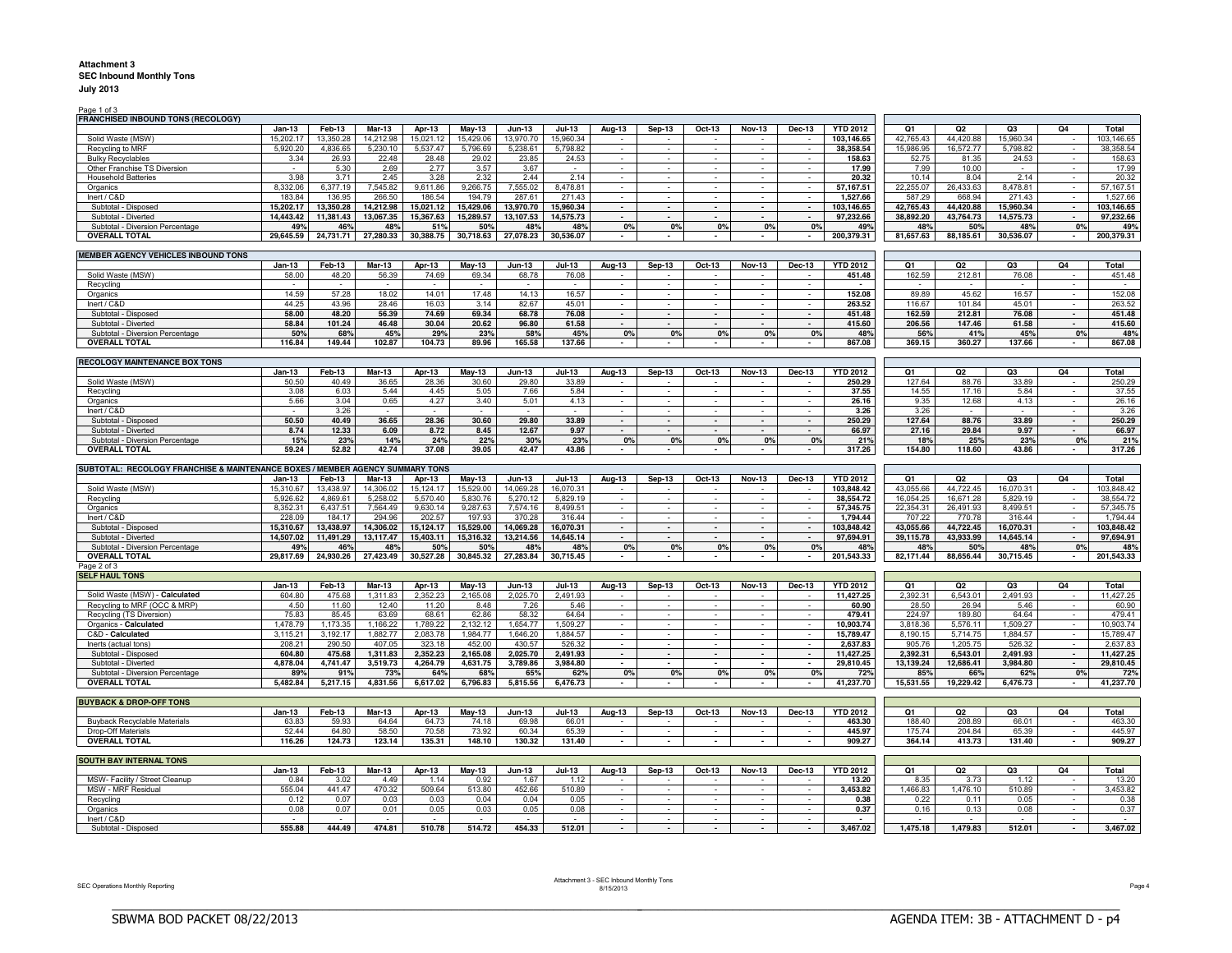#### **Attachment 3 SEC Inbound Monthly Tons**

**SUBTOTAL: SELF HAUL / BUYBACK / DROP-OFF / SOUTH BAY INTERNAL TONS**

### **July 2013**

| SEC INDOUND M |  |
|---------------|--|
| .             |  |

| ----        | . |  |  |
|-------------|---|--|--|
| . Inly 2013 |   |  |  |

| 1,478.87  | 1,173.42                                    | 1,166.23                                    | 1,789.27                           | 2,132.15                           | 1,654.82                 | 1,509.35                           | $\sim$                             | $\sim$                   | $\sim$                   | $\sim$                   | $\overline{\phantom{a}}$ | 10,904.11                | 3,818.52                                  | 5,576.24                                  | 1,509.35                                  | $\sim$                             | 10,904.1   |
|-----------|---------------------------------------------|---------------------------------------------|------------------------------------|------------------------------------|--------------------------|------------------------------------|------------------------------------|--------------------------|--------------------------|--------------------------|--------------------------|--------------------------|-------------------------------------------|-------------------------------------------|-------------------------------------------|------------------------------------|------------|
| 3.323.42  | 3.482.67                                    | 2.289.82                                    | 2.406.96                           | 2.436.77                           | 2.076.77                 | 2.410.89                           | $\sim$                             | $\sim$                   | $\sim$                   | $\sim$                   | $\sim$                   | 18.427.30                | 9.095.91                                  | 6.920.50                                  | 2.410.89                                  | $\sim$                             | 18,427.30  |
| 1.160.68  | 920.17                                      | 1.786.64                                    | 2.863.01                           | 2.679.80                           | 2.480.03                 | 3.003.94                           | $\sim$                             | $\overline{\phantom{a}}$ | $\sim$                   | $\sim$                   | $\sim$                   | 14.894.27                | 3.867.49                                  | 8.022.84                                  | 3.003.94                                  | $\sim$                             | 14.894.27  |
| 3.515.63  | 3.692.92                                    | 2.476.68                                    | 2.610.91                           | 2.647.78                           | 2.265.45                 | 2.606.98                           | $\sim$                             | $\overline{\phantom{a}}$ | $\overline{\phantom{a}}$ | $\overline{\phantom{a}}$ | $\overline{\phantom{a}}$ | 30.720.47                | 13.503.76                                 | 13.100.37                                 | 4.116.33                                  | $\sim$                             | 30.720.47  |
| 75%       | 80%                                         | 58%                                         | 48%                                | 50%                                | 48%                      | 46%                                | 0%                                 | 0%                       | 0%                       | 0%                       | 0%                       | 67%                      | 78%                                       | 62%                                       | 58%                                       | 0%                                 | 67%        |
| 4.676.31  | 4.613.09                                    | 4.263.32                                    | 5.473.92                           | 5.327.58                           | 4.745.48                 | 5.610.92                           |                                    |                          |                          |                          | $\overline{\phantom{a}}$ | 45.614.74                | 17.371.25                                 | 21.123.21                                 | 7.120.27                                  | $\sim$                             | 45.614.74  |
|           |                                             |                                             |                                    |                                    |                          |                                    |                                    |                          |                          |                          |                          |                          |                                           |                                           |                                           |                                    |            |
|           |                                             |                                             |                                    |                                    |                          |                                    |                                    |                          |                          |                          |                          |                          |                                           |                                           |                                           |                                    |            |
| $Jan-13$  | Feb-13                                      | Mar-13                                      | Apr-13                             | $Mav-13$                           | <b>Jun-13</b>            | $Jul-13$                           | Aug-13                             | Sep-13                   | Oct-13                   | <b>Nov-13</b>            | Dec-13                   | <b>YTD 2012</b>          | Q1                                        | Q <sub>2</sub>                            | Q3                                        | Q <sub>4</sub>                     | Total      |
| $\sim$    | $\sim$                                      | $\overline{\phantom{a}}$                    | $\sim$                             | $\sim$                             | $\overline{\phantom{a}}$ | $\sim$                             | $\sim$                             | $\overline{\phantom{a}}$ | $\overline{\phantom{a}}$ | $\sim$                   | $\overline{\phantom{a}}$ | $\overline{\phantom{a}}$ | $\sim$                                    | $\sim$                                    | $\sim$                                    | $\sim$                             | $\sim$     |
|           |                                             |                                             |                                    |                                    |                          |                                    | $\sim$                             | $\overline{\phantom{a}}$ | ٠                        | $\sim$                   | $\sim$                   |                          | 24.40                                     |                                           |                                           | $\sim$                             | 53.92      |
|           |                                             |                                             |                                    |                                    |                          |                                    | $\sim$                             | $\overline{\phantom{a}}$ | ٠                        | $\sim$                   | $\overline{\phantom{a}}$ |                          |                                           |                                           |                                           | $\sim$                             | 5,130.76   |
|           |                                             |                                             |                                    | $\sim$                             |                          | $\sim$                             | $\sim$                             |                          | ٠                        | $\sim$                   | $\overline{\phantom{a}}$ | 83.54                    |                                           |                                           | $\sim$                                    | $\sim$                             | 83.54      |
| $\sim$    | $\sim$                                      | $\overline{\phantom{a}}$                    | $\sim$                             | $\sim$                             | $\overline{\phantom{a}}$ | $\overline{\phantom{a}}$           | $\sim$                             | $\overline{\phantom{a}}$ | ٠                        | $\sim$                   | $\overline{\phantom{a}}$ | $\overline{\phantom{a}}$ | $\sim$                                    | $\overline{\phantom{a}}$                  | $\sim$                                    | $\sim$                             | $\sim$     |
| $\sim$    | $\overline{\phantom{a}}$                    | $\overline{\phantom{a}}$                    |                                    | $\sim$                             | $\overline{\phantom{a}}$ | $\blacksquare$                     |                                    |                          | $\blacksquare$           | $\blacksquare$           | $\overline{\phantom{a}}$ | $\sim$                   | $\sim$                                    |                                           |                                           | $\sim$                             | $\sim$     |
|           |                                             |                                             |                                    |                                    |                          |                                    | $\sim$                             | $\sim$                   | $\blacksquare$           | $\overline{\phantom{a}}$ | $\overline{\phantom{a}}$ |                          |                                           |                                           |                                           | $\overline{\phantom{a}}$           | 5.268.22   |
| 100%      | 100%                                        | 100%                                        | 100%                               | 100%                               | 100%                     | 100%                               | 0%                                 | 0%                       | 0%                       | 0%                       | 0%                       | 100%                     | 100%                                      | 100%                                      | 100%                                      | 0%                                 | 100%       |
|           |                                             |                                             |                                    | 884.08                             |                          |                                    | $\overline{\phantom{a}}$           |                          | $\blacksquare$           | $\blacksquare$           | $\overline{\phantom{a}}$ |                          |                                           |                                           |                                           | $\overline{\phantom{a}}$           | 5.268.22   |
|           |                                             |                                             |                                    |                                    |                          |                                    |                                    |                          |                          |                          |                          |                          |                                           |                                           |                                           |                                    |            |
|           |                                             |                                             |                                    |                                    |                          |                                    |                                    |                          |                          |                          |                          |                          |                                           |                                           |                                           |                                    |            |
|           |                                             |                                             |                                    |                                    |                          |                                    |                                    |                          |                          |                          |                          |                          |                                           |                                           |                                           |                                    |            |
| $Jan-13$  | Feb-13                                      | Mar-13                                      | Apr-13                             | $Mav-13$                           | <b>Jun-13</b>            | $Jul-13$                           | Aug-13                             | Sep-13                   | Oct-13                   | <b>Nov-13</b>            | <b>Dec-13</b>            | <b>YTD 2012</b>          | <b>O1</b>                                 | O <sub>2</sub>                            | Q3                                        | Q <sub>4</sub>                     | Total      |
| 16.471.35 | 14,359.14                                   | 16.092.66                                   | 17.987.18                          | 18,208.80                          | 16,549.31                | 19.074.25                          |                                    |                          | $\sim$                   |                          | $\sim$                   | 118.742.69               | 46.923.15                                 | 52.745.29                                 | 19.074.25                                 | $\sim$                             | 118,742.69 |
| 6.756.51  | 5.537.52                                    | 5.994.35                                    | 6.526.22                           | 6.842.44                           | 6,037.69                 | 6.856.58                           | $\sim$                             | $\overline{\phantom{a}}$ | $\sim$                   | $\sim$                   | $\overline{\phantom{a}}$ | 44.551.32                | 18.288.39                                 | 19.406.35                                 | 6.856.58                                  | $\sim$                             | 44,551.32  |
| 79.17     | 117.68                                      | 88.86                                       | 99.86                              | 95.45                              | 85.84                    | 89.17                              | $\sim$                             | $\sim$                   | $\sim$                   | $\sim$                   | $\sim$                   | 656.03                   | 285.71                                    | 281.15                                    | 89.17                                     | $\sim$                             | 656.03     |
| 9.859.89  | 7,665.76                                    | 8.730.72                                    | 11.419.41                          | 11,419.78                          | 9.228.98                 | 10.008.86                          | $\sim$                             |                          | $\sim$                   | $\sim$                   | $\sim$                   | 68.333.40                | 26.256.37                                 | 32.068.17                                 | 10.008.86                                 | $\sim$                             | 68,333.40  |
| 3.551.51  | 3.666.84                                    | 2.584.78                                    | 2.609.53                           | 2.634.70                           | 2.447.05                 | 2.727.33                           | $\sim$                             | $\overline{\phantom{a}}$ | $\sim$                   | $\sim$                   | $\sim$                   | 20.221.74                | 9.803.13                                  | 7.691.28                                  | 2.727.33                                  | $\sim$                             | 20.221.74  |
| 16.471.35 | 14,359.14                                   | 16,092.66                                   | 17.987.18                          | 18.208.80                          | 16,549.31                | 19.074.25                          | $\overline{\phantom{a}}$           |                          | $\overline{\phantom{a}}$ | $\overline{\phantom{a}}$ | $\overline{\phantom{a}}$ | 118.742.69               | 46.923.15                                 | 52.745.29                                 | 19.074.25                                 | $\sim$                             | 118,742.69 |
| 20.247.08 | 16.987.80                                   | 17.398.71                                   | 20.655.02                          | 20.992.37                          | 17,799.56                | 19.681.94                          | $\sim$                             |                          | $\sim$                   | $\sim$                   | $\overline{\phantom{a}}$ | 133.762.49               | 54.633.60                                 | 59.446.95                                 | 19.681.94                                 | $\sim$                             | 133,762.49 |
| 55%       | 54%                                         | 52%                                         | 53%                                | 54%                                | 52%                      | 51%                                | 0%                                 | 0%                       | 0%                       | 0%                       | 0%                       | 53%                      | 54%                                       | 53%                                       | 51%                                       | 0%                                 | 53%        |
| 36.718.43 | 31.346.94                                   | 33.491.37                                   | 38,642.20                          | 39,201.17                          | 34,348.87                | 38.756.19                          |                                    |                          |                          | ۰.                       |                          | 252.505.18               | 101.556.75                                | 112,192.24                                | 38.756.19                                 |                                    | 252.505.18 |
|           |                                             |                                             |                                    |                                    |                          |                                    |                                    |                          |                          |                          |                          |                          |                                           |                                           |                                           |                                    |            |
|           |                                             |                                             |                                    |                                    |                          |                                    |                                    |                          |                          |                          |                          |                          |                                           |                                           |                                           |                                    |            |
| $Jan-13$  | Feb-13                                      | Mar-13                                      | Apr-13                             | $Mav-13$                           | <b>Jun-13</b>            | $Jul-13$                           | Aug-13                             | Sep-13                   | Oct-13                   | <b>Nov-13</b>            | Dec-13                   | <b>YTD 2012</b>          | <b>O1</b>                                 | O2                                        | O3                                        | Q <sub>4</sub>                     | Total      |
| 29.961.92 | 25.809.42                                   | 27.497.02                                   | 32.115.98                          | 32.358.73                          | 28.311.18                | 31.899.61                          | $\sim$                             |                          | ٠                        | $\overline{\phantom{a}}$ |                          | 207.953.86               | 83.268.36                                 | 92.785.89                                 | 31,899.61                                 | $\sim$                             | 207.953.86 |
| 6.756.51  | 5.537.52                                    | 5.994.35                                    | 6.526.22                           | 6.842.44                           | 6.037.69                 | 6.856.58                           | $\sim$                             | $\sim$                   | ٠                        | $\sim$                   | $\overline{\phantom{a}}$ | 44.551.32                | 18,288,39                                 | 19.406.35                                 | 6.856.58                                  | $\sim$                             | 44.551.32  |
| 36.718.43 | 31.346.94                                   | 33,491.37                                   | 38,642.20                          | 39,201.17                          | 34,348.87                | 38,756.19                          | $\overline{\phantom{a}}$           | . .                      | $\overline{\phantom{a}}$ | $\overline{\phantom{a}}$ |                          | 252.505.18               | 101.556.75                                | 112.192.24                                | 38,756.19                                 | $\overline{\phantom{a}}$           | 252.505.18 |
|           |                                             |                                             |                                    |                                    |                          |                                    |                                    |                          |                          |                          |                          |                          |                                           |                                           |                                           |                                    |            |
|           | 8.73<br>703.62<br>28.71<br>741.06<br>741.06 | 8.14<br>550.30<br>54.83<br>613.27<br>613.27 | 7.53<br>615.71<br>623.24<br>623.24 | 5.70<br>832.06<br>837.76<br>837.76 | 8.59<br>875.49<br>884.08 | 8.34<br>645.46<br>653.80<br>653.80 | 6.89<br>908.12<br>915.01<br>915.01 |                          |                          |                          |                          |                          | 53.92<br>5.130.76<br>5.268.22<br>5.268.22 | 1.869.63<br>83.54<br>1.977.57<br>1.977.57 | 22.63<br>2.353.01<br>2.375.64<br>2.375.64 | 6.89<br>908.12<br>915.01<br>915.01 |            |

MSW without Calculated volume 15,866.55 13,883.46 14,780.83 15,634.95 16,043.72 14,523.61 16,582.32 - - - - - - 107,315.44<br>ORG without Calculated Volume 3,381.10 6,492.41 7,564.50 9,630.19 9,287.66 7,574.21 8,499.59 - - - ORG without Calculated Volume 8,381.10 6,492.41 7,564.50 9,630.19 9,287.66 7,574.21 8,499.59 - - - - - 57,429.66

Inerts without Calculated volumes 436.30 474.67 702.01 525.75 649.93 800.85 842.76 - - - - - 4,432.27

 Subtotal - Diverted **0.20 0.14 0.04 0.08 0.07 0.09 0.13 - - - - - 0.75 0.38 0.24 0.13 - 0.75** Subtotal - Diversion Percentage **0% 0% 0% 0% 0% 0% 0% 0% 0% 0% 0% 0% 0% 0% 0% 0% 0% 0%** OVERALL TOTAL 556.08 444.63 474.85 510.86 514.79 454.42 512.14 1,480.07 1,475.56 1,480.07 512.14 3,467.77

Solid Waste (MSW) 1,160.68 920.17 1,786.64 2,863.01 2,679.80 2,480.03 3,003.94 - 1,1894.27 1,1894.27 3,867.49 8,022.84 3,003.94 - 14,894.27 1,189.06 192.21 210.25 186.86 203.95 211.01 188.68 196.09 - 1,389.06 1,389.06 589. Recycling | 192.21 | 210.25 | 186.86 | 203.95 | 211.01 | 188.68 | 196.09 | - | - | - | - 1,389.06 | - | 1,389.06 | - | 1,389.06 | - | 1,389.06 | - | 1,389.06

1.160.68 920.17 1,766.64 2,863.01 2,679.80 2,480.03 3,003.94 2 114,894.27 114,894.27 114,894.27 114,894.27 1.760.68 920.17 1,766.64 2,863.01 2,679.80 2,480.03 3,003.94 114,894.27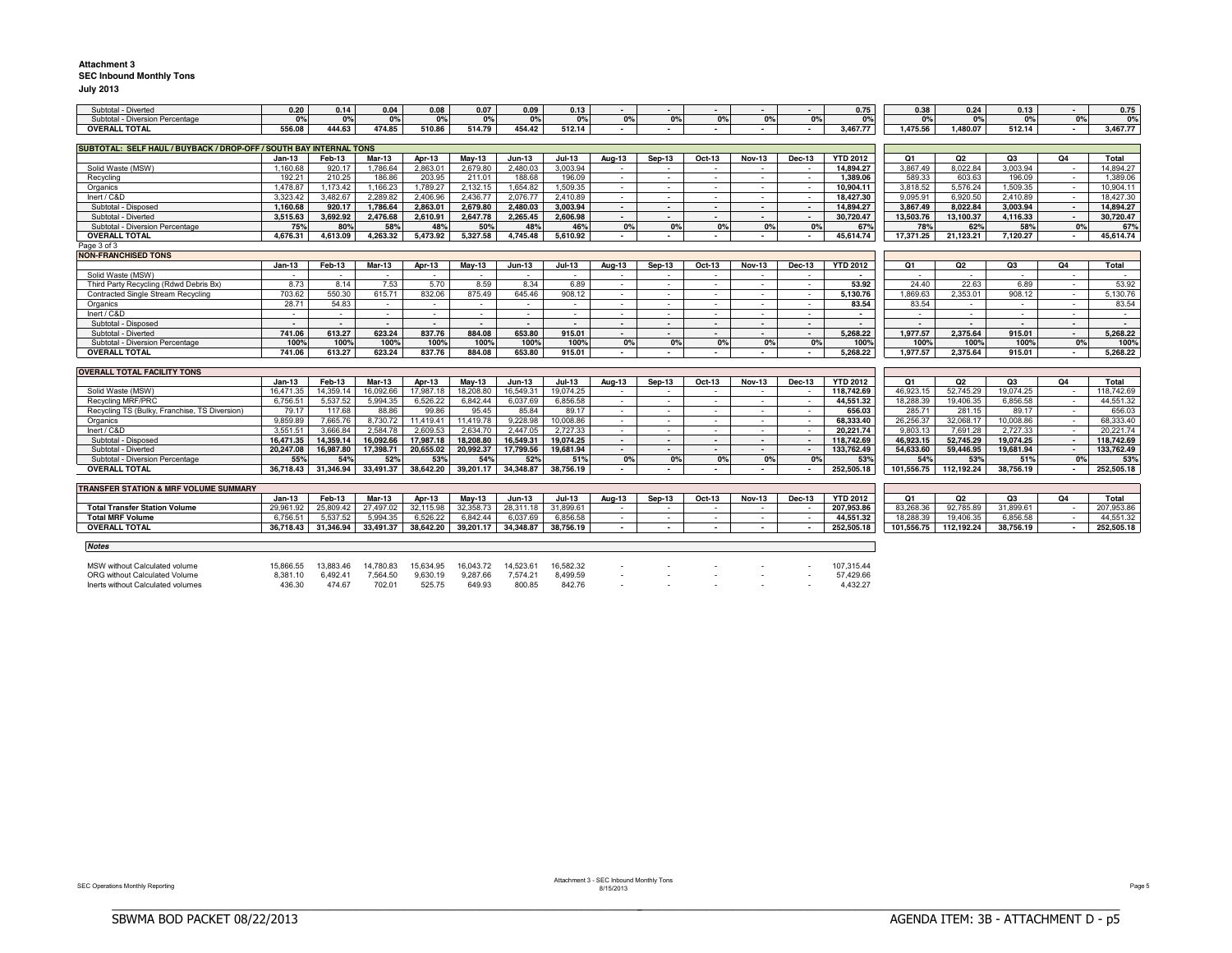| MUNICIPAL SOLID WASTE (MSW) - OUTBOUND TONS                                                                                      |                    |                    |                    |           |                       |                    |                     |                          |                                |                          |                          |                          |                         |                      |                      |                    |                          |                         |
|----------------------------------------------------------------------------------------------------------------------------------|--------------------|--------------------|--------------------|-----------|-----------------------|--------------------|---------------------|--------------------------|--------------------------------|--------------------------|--------------------------|--------------------------|-------------------------|----------------------|----------------------|--------------------|--------------------------|-------------------------|
|                                                                                                                                  | <b>Jan-13</b>      | Feb-13             | <b>Mar-13</b>      | Apr-13    | $May-13$              | Jun-13             | $Jul-13$            | Aug-13                   | <b>Sep-13</b>                  | Oct-13                   | <b>Nov-13</b>            | Dec-13                   | <b>Total 2012</b>       | O <sub>1</sub>       | Q2                   | Q <sub>3</sub>     | Q <sub>4</sub>           | <b>Total</b>            |
| Ox Mountain MSW Tons                                                                                                             | 16.471.35          | 14,359.14          | 16.092.66          | 16.847.07 | 18,208.80             | 16.549.31          | 19.074.25           |                          |                                |                          |                          |                          | 117.602.58              | 46.923.15            | 51,605.18            | 19.074.25          |                          | 117.602.58              |
| Newby MSW Tons                                                                                                                   |                    | $\sim$             | $\sim$             | 1,090.85  | $\sim$                | $\sim$             | $\sim$              | $\sim$                   | ٠                              | $\sim$                   | $\sim$                   | $\sim$                   | 1,090.85                |                      |                      |                    |                          |                         |
| Marina Landfil                                                                                                                   |                    |                    |                    | 49.26     |                       |                    |                     |                          |                                |                          |                          |                          |                         |                      |                      |                    |                          |                         |
| <b>TOTAL MSW</b>                                                                                                                 | 16.471.35          | 14.359.14          | 16,092.66          | 17,987.18 | 18.208.80             | 16.549.31          | 19.074.25           | $\overline{a}$           | $\sim$                         | $\sim$                   | $\sim$                   | $\overline{\phantom{a}}$ |                         | 46.923.15            | 52.745.29            | 19.074.25          | $\overline{\phantom{a}}$ | 117.602.58              |
|                                                                                                                                  |                    |                    |                    |           |                       |                    |                     |                          |                                |                          |                          |                          |                         |                      |                      |                    |                          |                         |
| INERT MATERIALS (C&D / INERTS) - OUTBOUND TONS                                                                                   |                    |                    |                    |           |                       |                    |                     |                          |                                |                          |                          |                          |                         |                      |                      |                    |                          |                         |
|                                                                                                                                  | $Jan-13$           | Feb-13             | <b>Mar-13</b>      | Apr-13    | $May-13$              | Jun-13             | $Jul-13$            | Aug-13                   | <b>Sep-13</b>                  | Oct-13                   | <b>Nov-13</b>            | Dec-13                   | <b>Total 2012</b>       | Q1                   | Q <sub>2</sub>       | Q3                 | Q <sub>4</sub>           |                         |
| Zanker Road C&D Tons                                                                                                             | 3.398.82           | 3.081.54           | 2.145.14           | 2.322.88  | 2.634.70              | 2.339.84           | 2.705.89            |                          |                                |                          |                          |                          | 18.628.81               | 8.625.50             | 7.297.42             | 2.705.89           |                          | 18.628.81               |
| Ox Mountain Dirt/Inert Tons                                                                                                      |                    | 585.30             | 439.64             | 286.65    | $\sim$                | 107.21             | 21.44               | $\sim$                   | ٠                              | $\sim$                   | $\sim$                   | $\sim$                   | 1,440.24                | 1,024.94             | 393.86               | 21.44              | $\overline{\phantom{a}}$ | 1,440.24                |
| <b>SRDC Dirt/Inert Tons</b>                                                                                                      | 152.69             |                    |                    |           |                       |                    |                     | ÷                        | ÷.                             | $\sim$                   | $\sim$                   | $\sim$                   | 152.69                  | 152.69               |                      |                    | $\sim$                   | 152.69                  |
| <b>TOTAL C&amp;D / INTERTS</b>                                                                                                   | 3.551.51           | 3.666.84           | 2.584.78           | 2.609.53  | 2.634.70              | 2.447.05           | 2.727.33            | $\overline{a}$           | $\overline{\phantom{a}}$       | $\sim$                   | $\overline{\phantom{a}}$ |                          | 20.221.74               | 9.803.13             | 7.691.28             | 2.727.33           | $\sim$                   | 20.221.74               |
|                                                                                                                                  |                    |                    |                    |           |                       |                    |                     |                          |                                |                          |                          |                          |                         |                      |                      |                    |                          |                         |
| ORANICS / GREEN WASTE / FOOD WASTE - OUTBOUND TONS                                                                               |                    |                    |                    |           |                       |                    |                     |                          |                                |                          |                          |                          |                         |                      |                      |                    |                          |                         |
|                                                                                                                                  | $Jan-13$           | Feb-13             | Mar-13             | Apr-13    | May-13                | Jun-13             | $Jul-13$            | <b>Aug-13</b>            | Sep-13                         | Oct-13                   | <b>Nov-13</b>            | <b>Dec-13</b>            | <b>Total 2012</b>       | Q1                   | Q <sub>2</sub>       | Q3                 | Q4                       |                         |
| Recology Grover - Green/Organics Tons                                                                                            | 4,958.69           | 4,924.16           | 4,094.74           | 3,673.21  | 3,538.46              | 2,945.19           | 3,322.14            |                          |                                |                          |                          |                          | 27,456.59               | 13,977.59            | 10,156.86            | 3,322.14           |                          | 27,456.59               |
| Recology Grover - Food Waste Tons                                                                                                |                    | $\sim$             | $\sim$             |           | $\sim$                | $\sim$             | $\sim$              | $\sim$                   | ٠                              | $\sim$                   | $\sim$                   | $\sim$                   | $\sim$                  | $\sim$               |                      | $\sim$             | $\overline{\phantom{a}}$ | $\sim$                  |
| Republic Newby Island - Green/Organics                                                                                           | 4,187.28           | 2,692.06           | 4,344.39           | 6,541.40  | 4,863.33              | 3,948.18           | 4,863.36            | $\sim$                   | $\omega$                       | $\sim$                   | $\sim$                   | $\sim$                   | 31,440.00               | 11,223.73            | 15,352.91            | 4,863.36           | $\sim$                   | 31,440.00               |
| Republic Newby Island - Food Waste Tons                                                                                          |                    |                    | 192.58             | 261.36    |                       | 98.70              | 73.82               | $\sim$                   | $\sim$                         | $\sim$                   | $\sim$                   |                          | 626.46                  | 192.58               | 360.06               | 73.82              | $\sim$                   | 626.46                  |
| Biofuel Systems - Clean Green Waste Tons                                                                                         |                    |                    | 99.01              | 769.78    | 2,301.62              | 1,765.95           | 1.263.34            | ÷                        | $\omega$                       |                          | $\bar{a}$                |                          | 6.199.70                | 99.01                | 4,837.35             | 1,263.34           | $\sim$                   | 6.199.70                |
| Zanker Road - Green Waste                                                                                                        | 713.92             | 49.54              | $\sim$             | 173.66    | $\sim$                | $\sim$             |                     | $\sim$<br>÷.             | $\overline{\phantom{a}}$<br>÷. | $\sim$<br>÷.             | $\sim$<br>$\sim$         | $\sim$<br>$\sim$         | 937.12                  | 763.46               | 173.66               | $\sim$             | $\sim$                   | 937.12                  |
| Tri-Cities/Fremont -Green/Organics                                                                                               | 9.859.89           | 7.665.76           | 8.730.72           | 11.419.41 | 716.37<br>11.419.78   | 470.96<br>9.228.98 | 486.20<br>10.008.86 | $\overline{\phantom{a}}$ | $\sim$                         | $\blacksquare$           | $\sim$                   | $\sim$                   | 1,673.53<br>66,659.87   | 26.256.37            | 30,880.84            | 9.522.66           | $\overline{\phantom{a}}$ | 66.659.87               |
| TOTAL ORGANICS / GREEN / FOOD WASTE                                                                                              |                    |                    |                    |           |                       |                    |                     |                          |                                |                          |                          |                          |                         |                      |                      |                    |                          |                         |
| OTHER DIVERSION - OUTBOUND TONS (includes scrap metal, refrigerators, electronics, and tires, mixed rigid plastics, & cardboard) |                    |                    |                    |           |                       |                    |                     |                          |                                |                          |                          |                          |                         |                      |                      |                    |                          |                         |
|                                                                                                                                  | <b>Jan-13</b>      | Feb-13             | <b>Mar-13</b>      | Apr-13    | $May-13$              | <b>Jun-13</b>      | $Jul-13$            | Aug-13                   | <b>Sep-13</b>                  | Oct-13                   | <b>Nov-13</b>            | Dec-13                   | <b>Total 2012</b>       | Q1                   | Q <sub>2</sub>       | Q3                 | Q4                       | Total                   |
| Scrap Metal                                                                                                                      | 24.23              | 41.74              | 29.08              | 36.84     | 25.96                 | 26.49              | 28.43               |                          |                                | $\sim$                   |                          |                          | 212.77                  | 95.05                | 89.29                | 28.43              |                          | 212.77                  |
| Refrigerators                                                                                                                    | 1.96               | 4.25               | 3.31               | 5.91      | 3.61                  | 4.07               | 6.02                | $\sim$                   | $\sim$                         | $\sim$                   | $\sim$                   | $\sim$                   | 29.13                   | 9.52                 | 13.59                | 6.02               | $\sim$                   | 29.13                   |
| <b>Electronic Materials</b>                                                                                                      | 27.44              | 30.23              | 27.75              | 32.40     | 30.80                 | 31.37              | 34.87               | $\sim$                   | ÷.                             | $\sim$                   | $\sim$                   | $\sim$                   | 214.86                  | 85.42                | 94.57                | 34.87              | $\sim$                   | 214.86                  |
| Mattresses                                                                                                                       | 8.13               | 6.90               | 6.87               | 3.52      | 7.48                  | 4.26               | 7.58                | ÷.                       | ä,                             |                          |                          |                          | 44.74                   | 21.90                | 15.26                | 7.58               | $\mathcal{L}$            | 44.74                   |
| <b>Tires</b>                                                                                                                     | 0.85               | 5.06               | 3.89               | 1.36      | 3.02                  | 3.65               | 0.52                | $\sim$                   | $\sim$                         | $\sim$                   | $\sim$                   | $\sim$                   | 18.35                   | 9.80                 | 8.03                 | 0.52               | $\overline{\phantom{a}}$ | 18.35                   |
| Cardboard (outbound from Transfer to MRF                                                                                         | 2.25               | 5.88               | 6.49               | 5.44      | 4.75                  | 3.15               | 2.98                | $\sim$                   | $\bar{a}$                      | $\sim$                   | $\sim$                   | $\sim$                   | 30.94                   | 14.62                | 13.34                | 2.98               | $\sim$                   | 30.94                   |
| Mixed Plastic (outbound from Transfer to MRF                                                                                     | 2.25               | 5.72               | 5.91               | 5.76      | 3.73                  | 4.11               | 2.48                |                          | ٠                              |                          |                          |                          | 29.96                   | 13.88                | 13.60                | 2.48               | ÷.                       | 29.96                   |
| Carpet                                                                                                                           | 8.95               | 12.40              | 3.97               | 4.50      | 6.69                  | 3.21               | 4.48                |                          |                                |                          |                          |                          | 44.20                   | 25.32                | 14.40                | 4.48               |                          | 44.20                   |
| Foam Padding                                                                                                                     |                    |                    |                    |           |                       |                    |                     |                          |                                |                          |                          |                          | $\sim$                  | $\sim$               |                      |                    |                          | $\sim$                  |
| Reuse / Furniture / Clothes / Household Goods                                                                                    | 3.11               | 5.50               | 1.59               | 4.13      | 9.41                  | 5.53               | 1.81                | ä,                       | ÷                              | ÷                        | $\sim$                   | $\sim$                   | 31.08                   | 10.20                | 19.07                | 1.81               | $\sim$                   | 31.08                   |
| <b>Other Material Tons</b>                                                                                                       |                    |                    |                    |           |                       |                    |                     |                          |                                |                          |                          |                          |                         |                      |                      |                    | $\overline{\phantom{a}}$ | $\sim$                  |
| TOTAL OTHER DIVERSION                                                                                                            | 79.17              | 117.68             | 88.86              | 99.86     | 95.45                 | 85.84              | 89.17               | $\blacksquare$           | $\overline{\phantom{a}}$       |                          | $\overline{\phantom{a}}$ |                          | 656.03                  | 285.71               | 281.15               | 89.17              | $\overline{\phantom{a}}$ | 656.03                  |
|                                                                                                                                  |                    |                    |                    |           |                       |                    |                     |                          |                                |                          |                          |                          |                         |                      |                      |                    |                          |                         |
| MATERIAL RECOVERY FACILITY/PUBLIC RECYCLING CENTER - OUTBOUND TONS                                                               | $Jan-13$           | <b>Feb-13</b>      | <b>Mar-13</b>      | Apr-13    | Mav-13                | <b>Jun-13</b>      | $Jul-13$            |                          |                                | Oct-13                   |                          | Dec-13                   | <b>Total 2012</b>       | 01                   | Q2                   | Q3                 | O <sub>4</sub>           | <b>Total</b>            |
|                                                                                                                                  | 5,066.94           | 3,558.98           | 3,857.86           | 4,035.75  | 4.402.56              | 3,719.32           | 4,269.52            | Aug-13                   | <b>Sep-13</b>                  |                          | <b>Nov-13</b>            |                          | 28.910.93               | 12.483.78            | 12,157.63            | 4,269.52           |                          | 28,910.93               |
| Recyclable Fibers                                                                                                                |                    |                    |                    | 1,504.00  |                       | 1,271.24           | 1,679.77            | $\sim$                   | $\sim$                         | $\sim$<br>$\sim$         | $\sim$<br>$\sim$         | $\sim$<br>$\sim$         |                         |                      |                      |                    | $\sim$                   |                         |
| <b>Recyclable Containers</b><br>Residual Outbound from MRF (Franchise)                                                           | 1,772.44<br>415.56 | 1,386.26<br>340.37 | 1,341.57<br>367.89 | 389.12    | 1,640.86<br>407.32    | 368.33             | 407.19              |                          |                                |                          |                          |                          | 10,596.14<br>2,695.79   | 4,500.27<br>1,123.82 | 4,416.10<br>1,164.77 | 1,679.77<br>407.19 | $\sim$                   | 10,596.14<br>2,695.79   |
| Residual Outbound from MRF (Third Party)                                                                                         | 139.48             | 101.10             | 102.44             | 120.52    | 106.48                | 84.33              | 103.70              | $\sim$                   | ٠                              |                          | $\sim$                   |                          | 758.03                  | 343.01               | 311.33               | 103.70             | $\sim$                   | 758.03                  |
| Residual Outbound from MRF (Other)                                                                                               |                    |                    |                    |           |                       |                    |                     |                          |                                |                          |                          |                          | $\sim$                  | $\sim$               | $\sim$               | $\sim$             | $\overline{\phantom{a}}$ | $\sim$                  |
| Public Recycling Center/Drop Of                                                                                                  | 9.72               | 12.12              | 12.43              | 13.88     | 11.85                 | 15.31              | 15.74               | ÷.                       | $\sim$                         | $\sim$                   | $\sim$                   | $\sim$                   | 91.05                   | 34.27                | 41.04                | 15.74              | $\sim$                   | 91.05                   |
|                                                                                                                                  |                    |                    |                    |           |                       |                    |                     |                          |                                |                          |                          |                          |                         |                      |                      |                    |                          |                         |
| TOTAL PUBLIC RECYCLING CENTER                                                                                                    | 7,404.14           | 5.398.83           | 5,682.18           | 6,063.27  | 6,569.07              | 5.458.53           | 6,475.92            | $\overline{\phantom{a}}$ | $\overline{\phantom{a}}$       | $\sim$                   | $\sim$                   | $\sim$                   | 43,051.94               | 18,485.15            | 18,090.87            | 6,475.92           | $\overline{\phantom{a}}$ | 43,051.94               |
|                                                                                                                                  |                    |                    |                    |           |                       |                    |                     |                          |                                |                          |                          |                          |                         |                      |                      |                    |                          |                         |
| <b>OVERALL SEC SUMMARY</b>                                                                                                       |                    |                    |                    |           |                       |                    |                     |                          |                                |                          |                          |                          |                         |                      |                      |                    |                          |                         |
|                                                                                                                                  | $Jan-13$           | <b>Feb-13</b>      | <b>Mar-13</b>      | Apr-13    | <b>Mav-13</b>         | <b>Jun-13</b>      | $Jul-13$            | Aug-13                   | <b>Sep-13</b>                  | Oct-13                   | <b>Nov-13</b>            | Dec-13                   | <b>Total 2012</b>       | O <sub>1</sub>       | Q2                   | O <sub>3</sub>     | Q4                       | Total                   |
| <b>MSW</b>                                                                                                                       | 16,471.35          | 14,359.14          | 16,092.66          | 17,987.18 | 18,208.80             | 16,549.31          | 19,074.25           |                          |                                |                          |                          |                          | 118,742.69              | 46,923.15            | 52,745.29            | 19,074.25          | $\overline{\phantom{a}}$ | 118,742.69              |
| Recyclables MRF/PRC                                                                                                              | 7.404.14           | 5,398.83           | 5,682.18           | 6,063.27  | 6,569.07              | 5,458.53           | 6,475.92            | $\sim$                   | $\sim$                         | $\sim$                   | $\sim$                   | $\sim$                   | 43.051.94               | 18,485.15            | 18,090.87            | 6,475.92           | $\sim$                   | 43,051.94               |
| MRF/PRC Inventory (+/-)                                                                                                          | (647.62            | 138.69             | 312.17             | 462.95    | 273.37                | 579.16             | 380.66              | $\sim$                   | $\equiv$                       | $\sim$                   | $\sim$                   |                          | 1.499.38                | (196.76              | 1.315.48             | 380.66             | $\mathcal{L}$            | 1.499.38                |
| Recyclables TS                                                                                                                   | 79.17              | 117.68             | 88.86              | 99.86     | 95.45                 | 85.84              | 89.17               | $\sim$                   | $\sim$                         | $\sim$                   | $\sim$                   | $\sim$                   | 656.03                  | 285.71               | 281.15               | 89.17              | $\sim$                   | 656.03                  |
| Organics                                                                                                                         | 9.859.89           | 7,665.76           | 8,730.72           | 11.419.41 | 11,419.78             | 9,228.98           | 10,008.86           | $\sim$                   | $\sim$                         | $\sim$                   | $\sim$                   | $\sim$                   | 68.333.40               | 26,256.37            | 32,068.17            | 10,008.86          | $\sim$                   | 68,333.40               |
| C&D / Inerts                                                                                                                     | 3,551.51           | 3,666.84           | 2,584.78           | 2,609.53  | 2,634.70              | 2,447.05           | 2,727.33            | ÷                        | ÷                              | $\sim$                   | $\sim$                   | $\sim$                   | 20,221.74               | 9,803.13             | 7,691.28             | 2,727.33           | $\sim$                   | 20,221.74               |
| <b>OVERALL TOTAL</b>                                                                                                             | 36.718.43          | 31.346.94          | 33.491.37          | 38.642.20 | 39.201.17             | 34.348.87          | 38.756.19           | $\overline{\phantom{a}}$ | $\overline{\phantom{a}}$       | $\sim$                   | $\sim$                   | $\overline{\phantom{a}}$ | 252.505.18              | 101.556.75           | 112.192.24           | 38.756.19          | $\overline{\phantom{a}}$ | 252.505.18              |
| <b>OVERALL FACILITY DIVERSION</b>                                                                                                | 56.91%             | 53.75%             | 51.02%             | 52.25%    | 52.85%                | 50.13%             | 49.80%              | 0.00%                    | 0.00%                          | 0.00%                    | 0.00%                    | 0.00%                    | 52.12%                  | 53.71%               | 51.56%               | 49.57%             | 0.00%                    | 52.12%                  |
|                                                                                                                                  |                    |                    |                    |           |                       |                    |                     |                          |                                |                          |                          |                          |                         |                      |                      |                    |                          |                         |
| <b>Total Transfer Station Volume</b>                                                                                             | 29,961.92          | 25,809.42          | 27,497.02          | 32,115.98 | 32,358.73<br>6.842.44 | 28,311.18          | 31,899.61           | $\sim$                   | ٠                              | $\sim$                   | $\sim$                   |                          | 207,953.86              | 83,268.36            | 92,785.89            | 31,899.61          | $\bar{a}$                | 207,953.86              |
| <b>Total MRF Volume</b>                                                                                                          | 6.756.51           | 5.537.52           | 5.994.35           | 6.526.22  |                       | 6.037.69           | 6.856.58            | $\sim$                   | ٠                              |                          | $\sim$                   | $\sim$                   | 44.551.32<br>252.505.18 | 18.288.39            | 19.406.35            | 6.856.58           | $\sim$                   | 44.551.32<br>252.505.18 |
| <b>OVERALL TOTAL</b>                                                                                                             | 36.718.43          | 31,346.94          | 33,491.37          | 38.642.20 | 39,201.17             | 34.348.87          | 38.756.19           | $\blacksquare$           | $\sim$                         | $\overline{\phantom{a}}$ | $\sim$                   | $\overline{\phantom{a}}$ |                         | 101,556.75           | 112,192.24           | 38.756.19          | $\sim$                   |                         |

BBBBBBBBBBBBBBBBBBBBBBBBBBBBBBBBBBBBBBBBBBBBBBBBBBBBBBBBBBBBBBBBBBBBBBB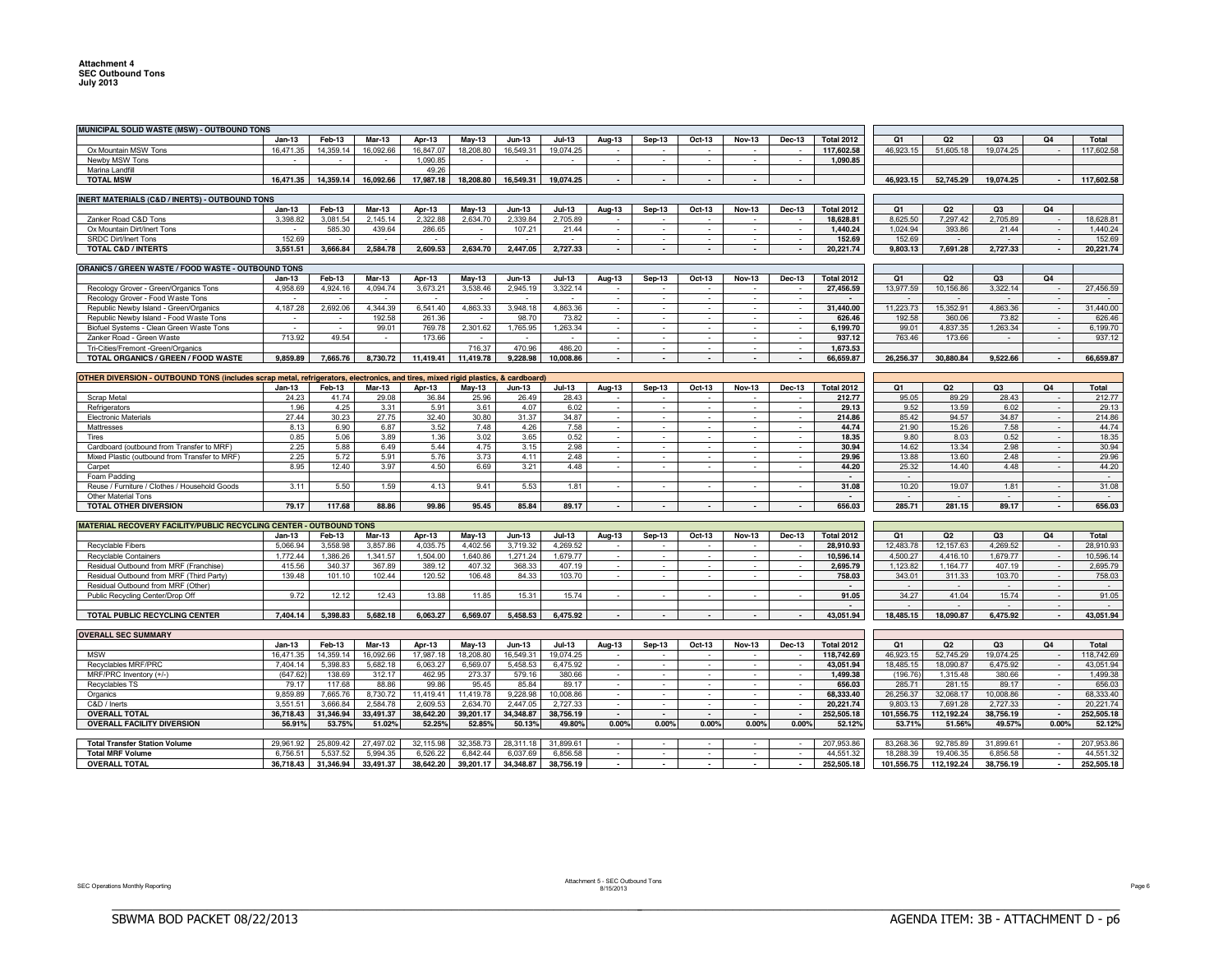### **South Bay Recycling** Member Agency Monthly Tonnage Report<br>Rate Year 2013

|                                           |            | Jan       | Feb       | Mar       | Apr       | May       | Jun       | Jul       | Aug                      | Sep       | Oct       | Nov       | Dec                      | Annual | Annual                   | Q1        | Q <sub>2</sub> | Q3                       | Q4                       |
|-------------------------------------------|------------|-----------|-----------|-----------|-----------|-----------|-----------|-----------|--------------------------|-----------|-----------|-----------|--------------------------|--------|--------------------------|-----------|----------------|--------------------------|--------------------------|
|                                           | Data       | Net Tons  | Net Tons  | Net Tons  | Net Tons  | Net Tons  | Net Tons  | Net Tons  | Net Tons                 | Net Tons  | Net Tons  | Net Tons  | Net Tons                 | Total  | Total                    | Net Tons  | Net Tons       | Net Tons                 | Net Tons                 |
| Member Agency/Type                        | Source     | Collected | Collected | Collected | Collected | Collected | Collected | Collected | Collected                | Collected | Collected | Collected | Collected                | by Qtr | by Mo                    | Collected | Collected      | Collected                | Collected                |
| <b>ATHERTON</b>                           |            |           |           |           |           |           |           |           |                          |           |           |           |                          |        |                          |           |                |                          |                          |
|                                           |            |           |           |           |           |           |           |           |                          |           |           |           |                          |        |                          |           |                |                          |                          |
| <b>Member Agency Vehicles</b>             |            |           |           |           |           |           |           |           |                          |           |           |           |                          |        |                          |           |                |                          |                          |
| Member Agency Solid Waste                 | <b>SBR</b> |           |           |           |           |           |           |           |                          |           |           |           |                          |        |                          |           |                |                          |                          |
| Member Agency Recycling                   | <b>SBR</b> |           |           |           |           |           |           |           |                          |           |           |           |                          |        |                          |           |                |                          |                          |
| <b>Member Agency Organics</b>             | <b>SBR</b> |           |           |           |           |           |           |           |                          |           |           |           |                          |        |                          |           |                |                          |                          |
| Member Agency Inert / C&D                 | <b>SBR</b> |           |           |           |           |           |           |           |                          |           |           |           |                          |        |                          | $\sim$    |                | $\overline{\phantom{a}}$ | $\overline{\phantom{a}}$ |
| Subtotal - Disposed                       |            |           |           |           |           |           |           |           |                          |           |           |           |                          | 0.00   | $\overline{\phantom{a}}$ | 0.00      | 0.00           | 0.00                     | 0.00                     |
| Subtotal - Diverted                       |            |           |           |           |           |           |           |           |                          |           |           |           |                          |        | $\overline{\phantom{a}}$ | $\sim$    |                | $\overline{\phantom{a}}$ |                          |
| <b>Overall Subtotal</b>                   |            |           |           |           |           |           |           |           |                          |           |           |           |                          | 0.00   | $\overline{\phantom{a}}$ | 0.00      | 0.00           | 0.00                     |                          |
| <b>Transfer Station &amp; Third Party</b> |            |           |           |           |           |           |           |           |                          |           |           |           |                          | $\sim$ |                          |           |                |                          |                          |
| Self-Haul Solid Waste                     | <b>SBR</b> | 1.83      | 7.86      | 18.94     | 32.92     | 32.60     | 18.21     | 37.24     |                          |           |           |           |                          | 149.59 | 149.59                   | 28.63     | 83.73          | 37.24                    |                          |
| <b>MRF Residue</b>                        | <b>SBR</b> | 12.19     | 9.60      | 10.04     | 11.32     | 11.27     | 9.81      |           |                          |           |           |           |                          | 64.23  | 64.23                    | 31.82     | 32.40          | $\sim$                   |                          |
| Transfer Station & Other Recycling        | <b>SBR</b> | 0.38      | 0.74      | 0.21      | 0.26      | 0.19      | 0.05      |           |                          |           |           |           |                          | 1.84   | 1.84                     | 1.33      | 0.50           | $\overline{\phantom{a}}$ | $\overline{\phantom{a}}$ |
| Self-Haul Green Waste                     | <b>SBR</b> | 48.19     | 16.35     | 17.36     | 27.36     | 20.02     | 22.83     | 27.45     | $\overline{\phantom{a}}$ |           |           |           |                          | 179.56 | 179.56                   | 81.91     | 70.21          | 27.45                    | ۰                        |
| Self-Haul Inert / C&D                     | <b>SBR</b> | 77.62     | 72.43     | 56.69     | 44.38     | 75.36     | 29.50     | 37.39     | $\overline{\phantom{a}}$ |           |           |           |                          | 393.37 | 393.37                   | 206.74    | 149.24         | 37.39                    | $\overline{\phantom{a}}$ |
| Subtotal - Disposed                       |            | 14.01     | 17.46     | 28.98     | 44.25     | 43.87     | 28.01     | 37.24     | $\blacksquare$           |           |           |           | $\blacksquare$           | 213.82 | 213.82                   | 60.45     | 116.13         | 37.24                    | $\overline{\phantom{a}}$ |
| Subtotal - Diverted                       |            | 126.20    | 89.52     | 74.27     | 72.00     | 95.57     | 52.38     | 64.84     | $\blacksquare$           |           |           |           | $\overline{\phantom{a}}$ | 574.77 | 574.77                   | 289.98    | 219.95         | 64.84                    | $\overline{\phantom{a}}$ |
| <b>Overall Subtotal</b>                   |            | 140.21    | 106.98    | 103.24    | 116.25    | 139.44    | 80.39     | 102.08    | $\overline{\phantom{a}}$ |           |           |           | $\overline{\phantom{a}}$ | 788.59 | 788.59                   | 350.43    | 336.08         | 102.08                   |                          |

BBBBBBBBBBBBBBBBBBBBBBBBBBBBBBBBBBBBBBBBBBBBBBBBBBBBBBBBBBBBBBBBBBBBBBBBBBBBBB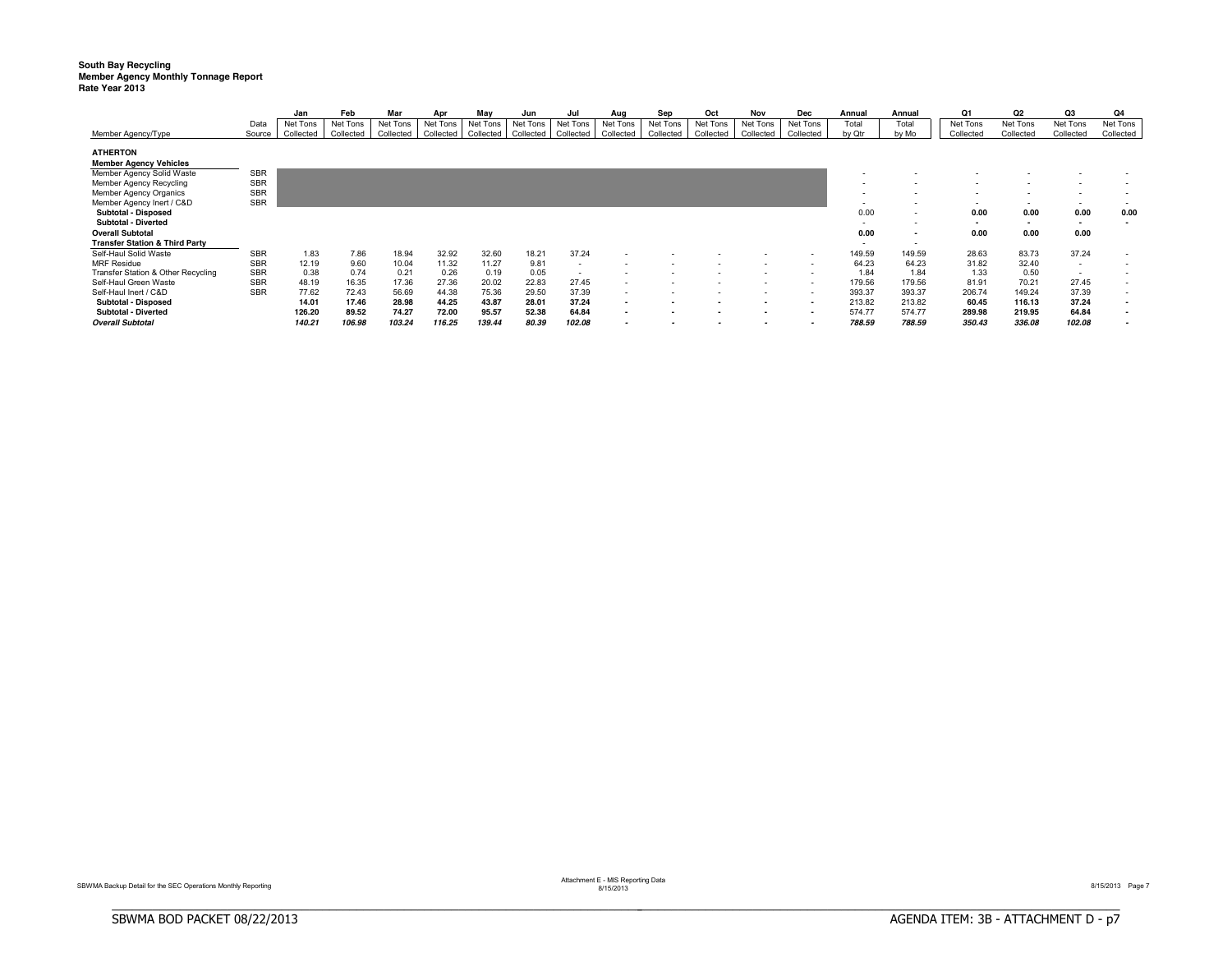| <b>BELMONT</b>                            |            |        |        |        |                          |                          |                          |        |  |  |                          |          |        |          |        |  |
|-------------------------------------------|------------|--------|--------|--------|--------------------------|--------------------------|--------------------------|--------|--|--|--------------------------|----------|--------|----------|--------|--|
| <b>Member Agency Vehicles</b>             |            |        |        |        |                          |                          |                          |        |  |  |                          |          |        |          |        |  |
| Member Agency Solid Waste                 | <b>SBR</b> | 50.33  | 42.20  | 42.80  | 61.43                    | 54.73                    | 50.66                    | 54.37  |  |  | 356.52                   | 356.52   | 135.33 | 166.82   | 54.37  |  |
| <b>Member Agency Recycling</b>            | <b>SBR</b> | $\sim$ |        | $\sim$ | $\overline{\phantom{a}}$ | $\overline{\phantom{a}}$ | $\overline{\phantom{a}}$ |        |  |  | $\overline{\phantom{a}}$ | $\sim$   | $\sim$ | $\sim$   |        |  |
| <b>Member Agency Organics</b>             | <b>SBR</b> | 4.22   | 3.74   | 5.24   | 1.50                     | 4.01                     | 1.58                     | 3.56   |  |  | 23.85                    | 23.85    | 13.20  | 7.09     | 3.56   |  |
| Member Agency Inert / C&D                 | <b>SBR</b> | 35.99  | 9.17   | 26.41  | 1.76                     | 3.14                     | 73.92                    | 29.15  |  |  | 179.54                   | 179.54   | 71.57  | 78.82    | 29.15  |  |
| <b>Subtotal - Disposed</b>                |            | 50.33  | 42.20  | 42.80  | 61.43                    | 54.73                    | 50.66                    | 54.37  |  |  | 356.52                   | 356.52   | 135.33 | 166.82   | 54.37  |  |
| <b>Subtotal - Diverted</b>                |            | 40.21  | 12.91  | 31.65  | 3.26                     | 7.15                     | 75.50                    | 32.71  |  |  | 203.39                   | 203.39   | 84.77  | 85.91    | 32.71  |  |
| <b>Overall Subtotal</b>                   |            | 90.54  | 55.11  | 74.45  | 64.69                    | 61.88                    | 126.16                   | 87.08  |  |  | 559.91                   | 559.91   | 220.10 | 252.73   | 87.08  |  |
| <b>Transfer Station &amp; Third Party</b> |            |        |        |        |                          |                          |                          |        |  |  | $\overline{\phantom{a}}$ | $\sim$   |        |          |        |  |
| Self-Haul Solid Waste                     | <b>SBR</b> | 47.03  | 30.44  | 85.50  | 143.35                   | 145.56                   | 136.45                   | 168.87 |  |  | 757.20                   | 757.20   | 162.97 | 425.37   | 168.87 |  |
| <b>MRF</b> Residue                        | <b>SBR</b> | 32.88  | 25.94  | 27.10  | 28.84                    | 30.15                    | 25.24                    | $\sim$ |  |  | 170.15                   | 170.15   | 85.92  | 84.22    | $\sim$ |  |
| Transfer Station & Other Recycling        | <b>SBR</b> | 3.74   | 1.98   | 1.64   | 4.52                     | (0.10)                   | 2.55                     | 3.77   |  |  | 18.10                    | 18.10    | 7.37   | 6.96     | 3.77   |  |
| Self-Haul Green Waste                     | <b>SBR</b> | 65.07  | 51.33  | 46.26  | 90.31                    | 94.13                    | 67.81                    | 47.19  |  |  | 462.11                   | 462.11   | 162.67 | 252.25   | 47.19  |  |
| Self-Haul Inert / C&D                     | <b>SBR</b> | 199.05 | 173.14 | 85.93  | 118.58                   | 116.59                   | 113.04                   | 116.25 |  |  | 922.58                   | 922.58   | 458.12 | 348.21   | 116.25 |  |
| <b>Subtotal - Disposed</b>                |            | 79.91  | 56.38  | 112.60 | 172.18                   | 175.71                   | 161.69                   | 168.87 |  |  | 927.35                   | 927.35   | 248.89 | 509.59   | 168.87 |  |
| <b>Subtotal - Diverted</b>                |            | 267.86 | 226.46 | 133.84 | 213.41                   | 210.62                   | 183.39                   | 167.21 |  |  | ,402.78                  | 1,402.78 | 628.15 | 607.42   | 167.21 |  |
| <b>Overall Subtotal</b>                   |            | 347.77 | 282.84 | 246.44 | 385.59                   | 386.33                   | 345.09                   | 336.08 |  |  | 2.330.14                 | 2.330.14 | 877.05 | 1.117.01 | 336.08 |  |
| <b>BURLINGAME</b>                         |            |        |        |        |                          |                          |                          |        |  |  |                          |          |        |          |        |  |
| <b>Member Agency Vehicles</b>             |            |        |        |        |                          |                          |                          |        |  |  |                          |          |        |          |        |  |
| Member Agency Solid Waste                 | <b>SBR</b> |        |        |        |                          |                          |                          |        |  |  |                          |          |        |          |        |  |
| <b>Member Agency Recycling</b>            | <b>SBR</b> |        |        |        |                          |                          |                          |        |  |  |                          |          |        |          |        |  |
| <b>Member Agency Organics</b>             | <b>SBR</b> |        |        |        |                          |                          |                          |        |  |  |                          |          |        |          |        |  |
| Member Agency Inert / C&D                 | <b>SBR</b> |        |        |        |                          |                          |                          |        |  |  |                          |          |        |          |        |  |
| <b>Subtotal - Disposed</b>                |            |        |        |        |                          |                          |                          |        |  |  |                          |          |        |          |        |  |
| <b>Subtotal - Diverted</b>                |            |        |        |        |                          |                          |                          |        |  |  |                          |          |        |          |        |  |
| <b>Overall Subtotal</b>                   |            |        |        |        |                          |                          |                          |        |  |  |                          |          |        |          |        |  |
| <b>Transfer Station &amp; Third Party</b> |            |        |        |        |                          |                          |                          |        |  |  |                          |          |        |          |        |  |
| Self-Haul Solid Waste                     | <b>SBR</b> | 20.71  | 16.28  | 30.30  | 62.16                    | 44.73                    | 59.63                    | 61.27  |  |  | 295.08                   | 295.08   | 67.29  | 166.52   | 61.27  |  |
| <b>MRF</b> Residue                        | <b>SBR</b> | 56.82  | 44.44  | 49.15  | 54.00                    | 52.83                    | 47.86                    |        |  |  | 305.11                   | 305.11   | 150.41 | 154.69   |        |  |
| Transfer Station & Other Recycling        | <b>SBR</b> | 1.89   | 0.51   | 0.54   | 0.55                     | 0.04                     | 0.42                     | 0.27   |  |  | 4.22                     | 4.22     | 2.93   | 1.01     | 0.27   |  |
| Self-Haul Green Waste                     | <b>SBR</b> | 16.71  | 18.93  | 17.11  | 18.46                    | 32.75                    | 33.84                    | 17.43  |  |  | 155.22                   | 155.22   | 52.75  | 85.04    | 17.43  |  |
| Self-Haul Inert / C&D                     | <b>SBR</b> | 94.89  | 93.85  | 46.61  | 46.91                    | 81.75                    | 49.40                    | 83.38  |  |  | 496.79                   | 496.79   | 235.34 | 178.06   | 83.38  |  |
| <b>Subtotal - Disposed</b>                |            | 77.53  | 60.73  | 79.45  | 116.17                   | 97.56                    | 107.48                   | 61.27  |  |  | 600.19                   | 600.19   | 217.71 | 321.21   | 61.27  |  |
| <b>Subtotal - Diverted</b>                |            | 113.49 | 113.29 | 64.26  | 65.92                    | 114.54                   | 83.66                    | 101.08 |  |  | 656.23                   | 656.23   | 291.03 | 264.12   | 101.08 |  |
| <b>Overall Subtotal</b>                   |            | 191.02 | 174.02 | 143.70 | 182.08                   | 212.10                   | 191.14                   | 162.35 |  |  | 1.256.42                 | 1.256.42 | 508.74 | 585.33   | 162.35 |  |

BBBBBBBBBBBBBBBBBBBBBBBBBBBBBBBBBBBBBBBBBBBBBBBBBBBBBBBBBBBBBBBBBBBBBBBBBBBBBB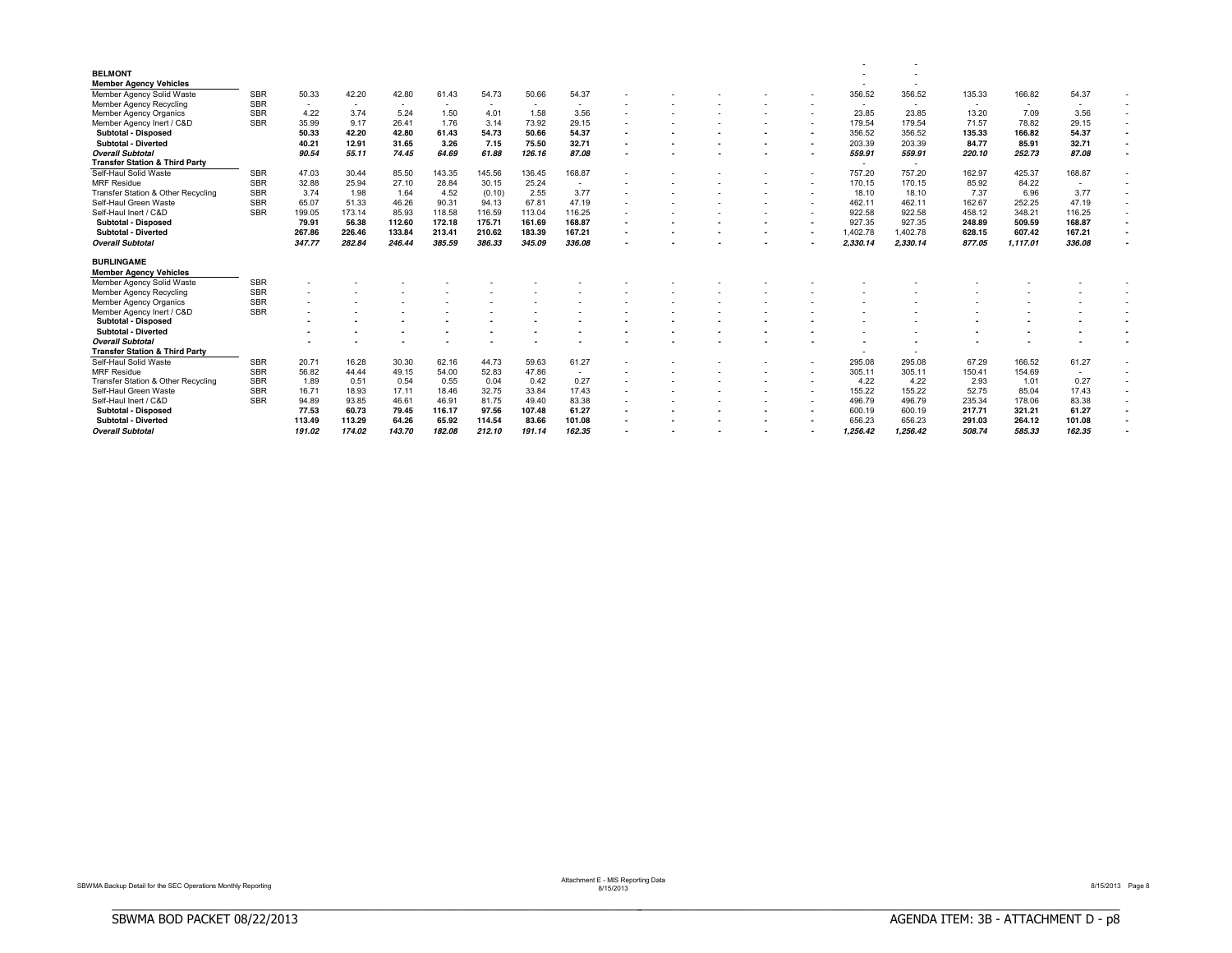| <b>EAST PALO ALTO</b><br><b>Member Agency Vehicles</b><br>Member Agency Solid Waste<br><b>Member Agency Recycling</b><br><b>Member Agency Organics</b> | <b>SBR</b><br><b>SBR</b><br><b>SBR</b> |       |       |        |       |        |       |       |                          |  |        |                        | $\overline{\phantom{a}}$                             |                                  |                                          |                                                                      |                          |
|--------------------------------------------------------------------------------------------------------------------------------------------------------|----------------------------------------|-------|-------|--------|-------|--------|-------|-------|--------------------------|--|--------|------------------------|------------------------------------------------------|----------------------------------|------------------------------------------|----------------------------------------------------------------------|--------------------------|
| Member Agency Inert / C&D<br>Subtotal - Disposed<br>Subtotal - Diverted<br><b>Overall Subtotal</b>                                                     | <b>SBR</b>                             |       |       |        |       |        |       |       |                          |  |        | 0.00<br>$\sim$<br>0.00 | $\overline{\phantom{a}}$<br>$\overline{\phantom{a}}$ | $\sim$<br>0.00<br>$\sim$<br>0.00 | 0.00<br>$\overline{\phantom{a}}$<br>0.00 | $\overline{\phantom{a}}$<br>0.00<br>$\overline{\phantom{a}}$<br>0.00 | 0.00                     |
| <b>Transfer Station &amp; Third Party</b>                                                                                                              |                                        |       |       |        |       |        |       |       |                          |  |        | $\sim$                 | $\sim$                                               |                                  |                                          |                                                                      |                          |
| Self-Haul Solid Waste                                                                                                                                  | <b>SBR</b>                             | 8.65  | 6.85  | 24.67  | 20.45 | 24.83  | 34.41 | 32.26 |                          |  |        | 152.11                 | 152.11                                               | 40.17                            | 79.68                                    | 32.26                                                                | $\overline{\phantom{a}}$ |
| <b>MRF Residue</b>                                                                                                                                     | <b>SBR</b>                             | 17.33 | 14.78 | 14.57  | 15.67 | 14.23  | 14.04 |       |                          |  |        | 90.62                  | 90.62                                                | 46.69                            | 43.94                                    | $\sim$                                                               | $\sim$                   |
| Transfer Station & Other Recycling                                                                                                                     | <b>SBR</b>                             | 0.25  | 0.07  | (0.02) | 0.34  | (0.15) | 0.43  | 0.20  | $\sim$                   |  |        | 1.14                   | 1.14                                                 | 0.31                             | 0.63                                     | 0.20                                                                 | $\sim$                   |
| Self-Haul Green Waste                                                                                                                                  | <b>SBR</b>                             | 14.93 | 10.47 | 15.59  | 12.03 | 26.20  | 16.65 | 14.80 | $\overline{\phantom{a}}$ |  | $\sim$ | 110.67                 | 110.67                                               | 40.99                            | 54.88                                    | 14.80                                                                | $\sim$                   |
| Self-Haul Inert / C&D                                                                                                                                  | <b>SBR</b>                             | 22.75 | 22.87 | 19.28  | 28.02 | 28.97  | 13.62 | 15.39 | $\sim$                   |  |        | 150.89                 | 150.89                                               | 64.89                            | 70.61                                    | 15.39                                                                | $\overline{\phantom{a}}$ |
| Subtotal - Disposed                                                                                                                                    |                                        | 25.98 | 21.63 | 39.25  | 36.12 | 39.06  | 48.44 | 32.26 |                          |  |        | 242.74                 | 242.74                                               | 86.86                            | 123.62                                   | 32.26                                                                | $\overline{\phantom{a}}$ |
| Subtotal - Diverted                                                                                                                                    |                                        | 37.93 | 33.41 | 34.85  | 40.39 | 55.02  | 30.70 | 30.39 |                          |  |        | 262.70                 | 262.70                                               | 106.19                           | 126.12                                   | 30.39                                                                | $\sim$                   |
| <b>Overall Subtotal</b>                                                                                                                                |                                        | 63.91 | 55.04 | 74.10  | 76.51 | 94.08  | 79.14 | 62.65 |                          |  |        | 505.43                 | 505.43                                               | 193.04                           | 249.74                                   | 62.65                                                                |                          |

Attachment E - MIS Reporting Data<br>8/15/2013 Page 9

BBBBBBBBBBBBBBBBBBBBBBBBBBBBBBBBBBBBBBBBBBBBBBBBBBBBBBBBBBBBBBBBBBBBBBBBBBBBBB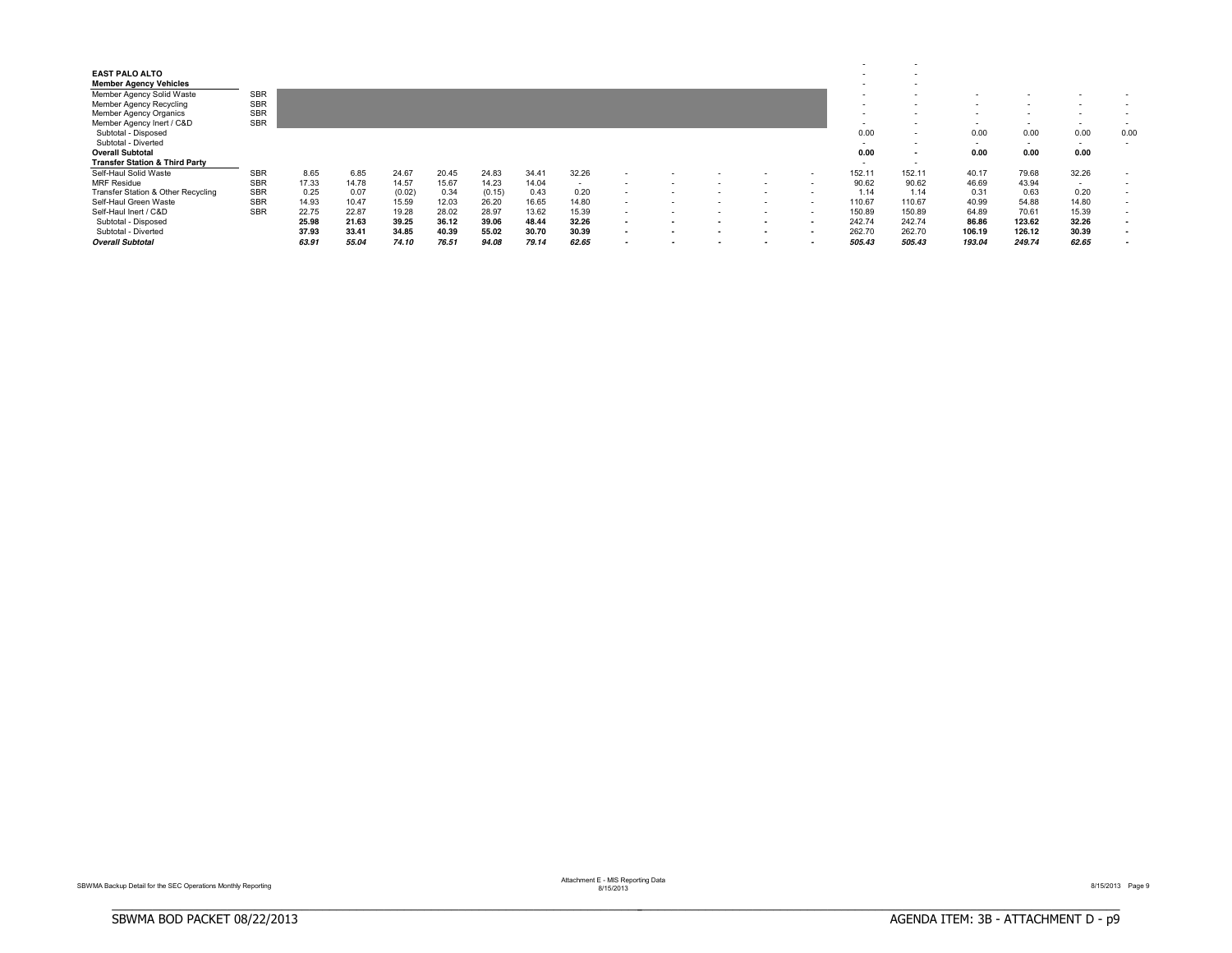| <b>FOSTER CITY</b><br><b>Member Agency Vehicles</b> |            |        |        |                          |        |        |        |                          |  |  |     | $\sim$ |        |        |        |        |  |
|-----------------------------------------------------|------------|--------|--------|--------------------------|--------|--------|--------|--------------------------|--|--|-----|--------|--------|--------|--------|--------|--|
| Member Agency Solid Waste                           | <b>SBR</b> |        |        | 0.76                     |        |        | 0.79   | 0.80                     |  |  |     | 2.35   | 2.35   | 0.76   | 0.79   | 0.80   |  |
| Member Agency Recycling                             | <b>SBR</b> | $\sim$ | $\sim$ | $\overline{\phantom{a}}$ |        | $\sim$ | $\sim$ | $\sim$                   |  |  |     |        | $\sim$ |        | $\sim$ |        |  |
| <b>Member Agency Organics</b>                       | <b>SBR</b> | 5.94   | 4.47   | 6.73                     | 2.72   | 0.12   | 6.07   | 4.85                     |  |  |     | 30.90  | 30.90  | 17.14  | 8.91   | 4.85   |  |
| Member Agency Inert / C&D                           | <b>SBR</b> | 3.74   | 10.64  | 2.05                     | 7.59   |        | 6.54   | 11.64                    |  |  |     | 42.20  | 42.20  | 16.43  | 14.13  | 11.64  |  |
| Subtotal - Disposed                                 |            | ۰.     | . .    | 0.76                     |        |        | 0.79   | 0.80                     |  |  |     | 2.35   | 2.35   | 0.76   | 0.79   | 0.80   |  |
| Subtotal<br>- Diverted                              |            | 9.68   | 15.11  | 8.78                     | 10.31  | 0.12   | 12.61  | 16.49                    |  |  |     | 73.10  | 73.10  | 33.57  | 23.04  | 16.49  |  |
| <b>Overall Subtotal</b>                             |            | 9.68   | 15.11  | 9.54                     | 10.31  | 0.12   | 13.40  | 17.29                    |  |  |     | 75.45  | 75.45  | 34.33  | 23.83  | 17.29  |  |
| <b>Transfer Station &amp; Third Party</b>           |            |        |        |                          |        |        |        |                          |  |  |     | $\sim$ | $\sim$ |        |        |        |  |
| Self-Haul Solid Waste                               | <b>SBR</b> | 16.08  | 11.57  | 36.61                    | 51.94  | 43.59  | 41.42  | 63.22                    |  |  |     | 264.43 | 264.43 | 64.26  | 136.95 | 63.22  |  |
| <b>MRF Residue</b>                                  | <b>SBR</b> | 33.06  | 26.79  | 28.64                    | 30.62  | 31.51  | 27.25  | $\overline{\phantom{a}}$ |  |  |     | 177.88 | 177.88 | 88.50  | 89.38  |        |  |
| Transfer Station & Other Recycling                  | <b>SBR</b> | 2.65   | 0.80   | 0.62                     | 0.46   | 1.02   | 1.80   | 1.09                     |  |  |     | 8.44   | 8.44   | 4.07   | 3.28   | 1.09   |  |
| Self-Haul Green Waste                               | <b>SBR</b> | 6.98   | 15.77  | 15.97                    | 18.62  | 14.04  | 17.99  | 13.42                    |  |  |     | 102.79 | 102.79 | 38.72  | 50.65  | 13.42  |  |
| Self-Haul Inert / C&D                               | <b>SBR</b> | 85.97  | 61.45  | 67.84                    | 56.11  | 63.42  | 49.92  | 49.58                    |  |  |     | 434.29 | 434.29 | 215.26 | 169.45 | 49.58  |  |
| Subtotal - Disposed                                 |            | 49.14  | 38.36  | 65.25                    | 82.56  | 75.10  | 68.67  | 63.22                    |  |  |     | 442.31 | 442.31 | 152.75 | 226.34 | 63.22  |  |
| - Diverted<br>Subtotal                              |            | 95.60  | 78.02  | 84.43                    | 75.19  | 78.48  | 69.72  | 64.09                    |  |  | . . | 545.52 | 545.52 | 258.05 | 223.39 | 64.09  |  |
| <b>Overall Subtotal</b>                             |            | 144.74 | 116.38 | 149.68                   | 157.75 | 153.58 | 138.39 | 127.30                   |  |  |     | 987.83 | 987.83 | 410.80 | 449.72 | 127.30 |  |

BBBBBBBBBBBBBBBBBBBBBBBBBBBBBBBBBBBBBBBBBBBBBBBBBBBBBBBBBBBBBBBBBBBBBBBBBBBBBB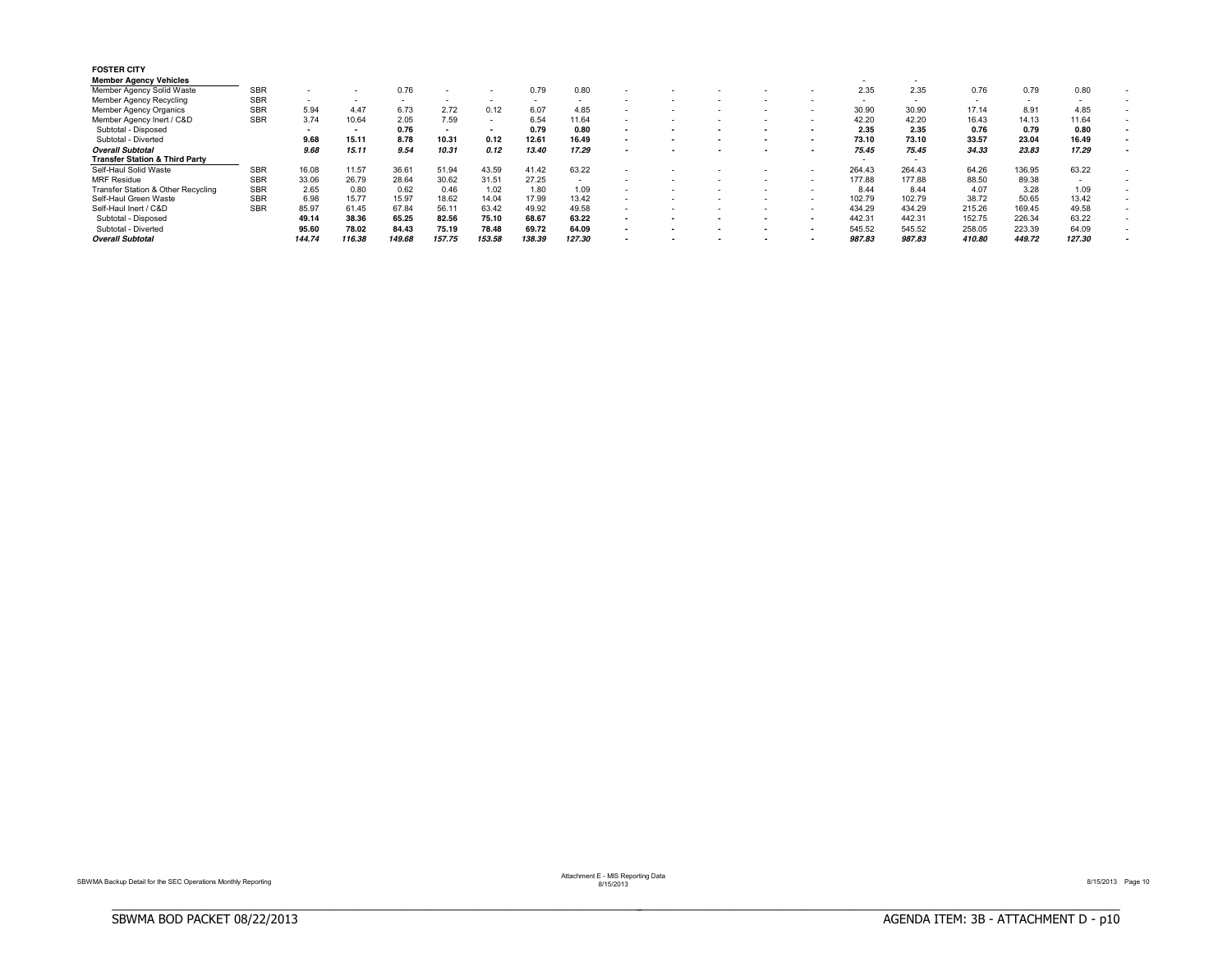| <b>HILLSBOROUGH</b><br><b>Member Agency Vehicles</b> |            |       |       |       |        |        |        |        |                          |  |   | $\overline{\phantom{a}}$ |        |        |        |                          |      |
|------------------------------------------------------|------------|-------|-------|-------|--------|--------|--------|--------|--------------------------|--|---|--------------------------|--------|--------|--------|--------------------------|------|
| Member Agency Solid Waste                            | <b>SBR</b> |       |       |       |        |        |        |        |                          |  |   |                          |        |        |        |                          |      |
| Member Agency Recycling                              | <b>SBR</b> |       |       |       |        |        |        |        |                          |  |   |                          |        |        |        |                          |      |
| <b>Member Agency Organics</b>                        | <b>SBR</b> |       |       |       |        |        |        |        |                          |  |   |                          |        |        |        |                          |      |
| Member Agency Inert / C&D                            | <b>SBR</b> |       |       |       |        |        |        |        |                          |  |   | $\sim$                   |        | $\sim$ |        | $\overline{\phantom{a}}$ |      |
| Subtotal - Disposed                                  |            |       |       |       |        |        |        |        |                          |  |   | 0.00                     |        | 0.00   | 0.00   | 0.00                     | 0.00 |
| Subtotal - Diverted                                  |            |       |       |       |        |        |        |        |                          |  |   | $\sim$                   |        | $\sim$ |        | $\overline{\phantom{a}}$ |      |
| <b>Overall Subtotal</b>                              |            |       |       |       |        |        |        |        |                          |  |   | 0.00                     |        | 0.00   | 0.00   | 0.00                     |      |
| <b>Transfer Station &amp; Third Party</b>            |            |       |       |       |        |        |        |        |                          |  |   | $\sim$                   |        |        |        |                          |      |
| Self-Haul Solid Waste                                | <b>SBR</b> | 8.53  | 4.16  | 11.36 | 21.47  | 23.88  | 14.86  | 30.74  |                          |  | ۰ | 115.01                   | 115.01 | 24.05  | 60.22  | 30.74                    |      |
| <b>MRF Residue</b>                                   |            | 20.44 | 14.18 | 13.98 | 16.78  | 17.10  | 17.38  |        |                          |  | - | 99.85                    | 99.85  | 48.59  | 51.26  | $\overline{\phantom{a}}$ |      |
| Transfer Station & Other Recycling                   | <b>SBR</b> | 0.22  | 1.16  | 0.19  | (0.04) | (0.13) | (0.02) | 0.78   |                          |  | ۰ | 2.16                     | 2.16   | 1.57   | (0.19) | 0.78                     |      |
| Self-Haul Green Waste                                | <b>SBR</b> | 8.60  | 10.47 | 12.17 | 14.67  | 19.28  | 20.81  | 19.43  | $\overline{\phantom{a}}$ |  | - | 105.42                   | 105.42 | 31.24  | 54.75  | 19.43                    |      |
| Self-Haul Inert / C&D                                | <b>SBR</b> | 56.54 | 52.82 | 29.79 | 38.26  | 41.93  | 45.96  | 55.06  | $\overline{\phantom{a}}$ |  | - | 320.36                   | 320.36 | 139.15 | 126.15 | 55.06                    |      |
| Subtotal - Disposed                                  |            | 28.97 | 18.34 | 25.34 | 38.25  | 40.98  | 32.25  | 30.74  |                          |  |   | 214.87                   | 214.87 | 72.65  | 111.48 | 30.74                    |      |
| Subtotal - Diverted                                  |            | 65.36 | 64.45 | 42.15 | 52.88  | 61.08  | 66.76  | 75.27  |                          |  |   | 427.94                   | 427.94 | 171.96 | 180.72 | 75.27                    |      |
| <b>Overall Subtotal</b>                              |            | 94.33 | 82.79 | 67.49 | 91.13  | 102.06 | 99.00  | 106.01 | $\overline{\phantom{a}}$ |  |   | 642.81                   | 642.81 | 244.60 | 292.19 | 106.01                   |      |

Attachment E - MIS Reporting Data<br>8/15/2013 Page 11

BBBBBBBBBBBBBBBBBBBBBBBBBBBBBBBBBBBBBBBBBBBBBBBBBBBBBBBBBBBBBBBBBBBBBBBBBBBBBB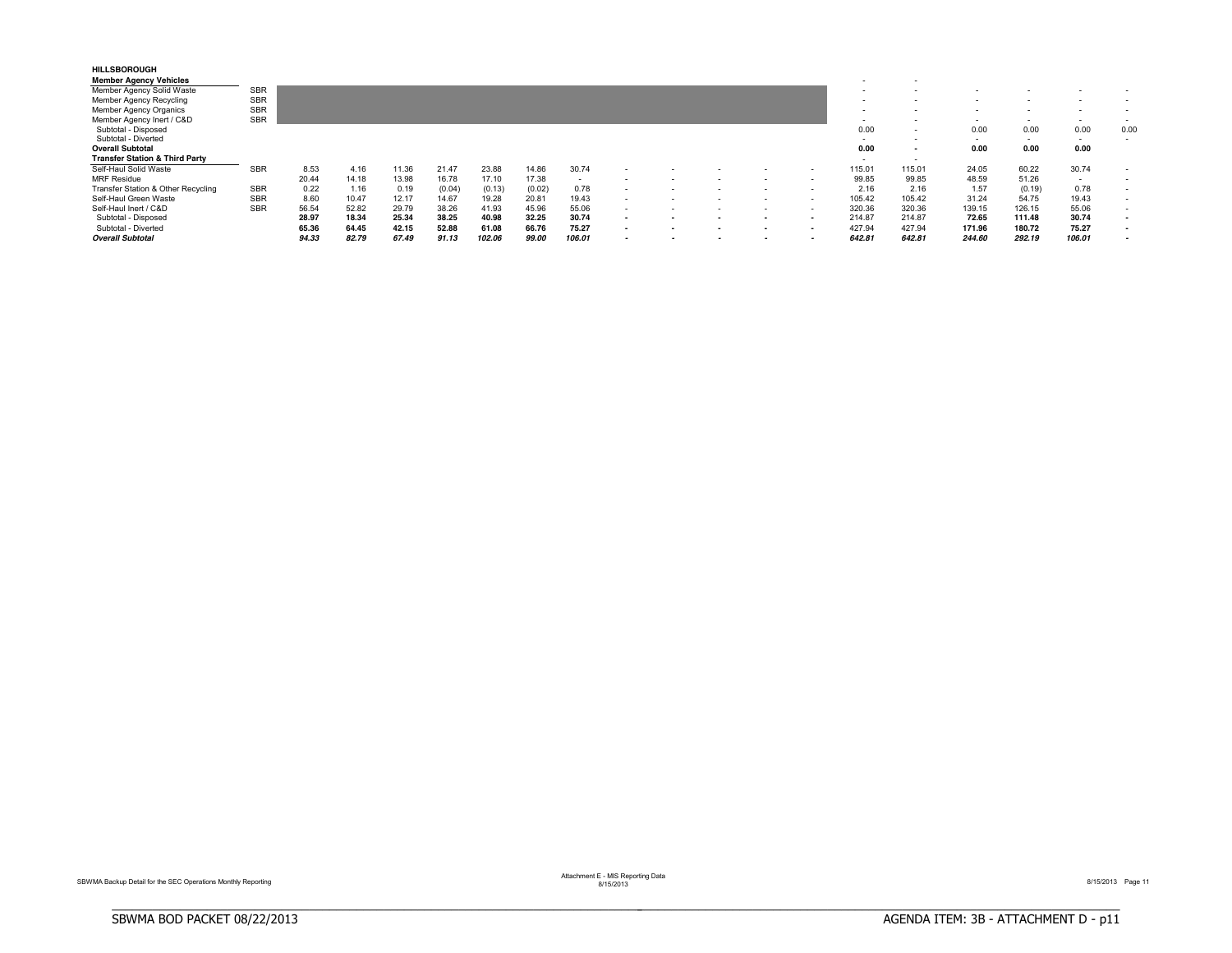| <b>MENLO PARK</b><br><b>Member Agency Vehicles</b> |            |        |        |        |        |        |        |        |                          |  |                          |                          |          |        |          |                          |      |
|----------------------------------------------------|------------|--------|--------|--------|--------|--------|--------|--------|--------------------------|--|--------------------------|--------------------------|----------|--------|----------|--------------------------|------|
| Member Agency Solid Waste                          | <b>SBR</b> |        |        |        |        |        |        |        |                          |  |                          |                          |          |        |          |                          |      |
| Member Agency Recycling                            | <b>SBR</b> |        |        |        |        |        |        |        |                          |  |                          |                          |          |        |          |                          |      |
| Member Agency Organics                             | <b>SBR</b> |        |        |        |        |        |        |        |                          |  |                          |                          |          |        |          |                          |      |
| Member Agency Inert / C&D                          | <b>SBR</b> |        |        |        |        |        |        |        |                          |  |                          | $\overline{\phantom{a}}$ |          | $\sim$ |          | $\overline{\phantom{a}}$ |      |
| Subtotal - Disposed                                |            |        |        |        |        |        |        |        |                          |  |                          | 0.00                     |          | 0.00   | 0.00     | 0.00                     | 0.00 |
| Subtotal - Diverted                                |            |        |        |        |        |        |        |        |                          |  |                          | $\sim$                   |          | $\sim$ | $\sim$   | $\sim$                   |      |
| <b>Overall Subtotal</b>                            |            |        |        |        |        |        |        |        |                          |  |                          | 0.00                     | . .      | 0.00   | 0.00     | 0.00                     |      |
| <b>Transfer Station &amp; Third Party</b>          |            |        |        |        |        |        |        |        |                          |  |                          | $\overline{\phantom{a}}$ |          |        |          |                          |      |
| Self-Haul Solid Waste                              | <b>SBR</b> | 25.34  | 23.59  | 54.51  | 122.28 | 131.54 | 107.96 | 107.17 |                          |  |                          | 572.40                   | 572.40   | 103.45 | 361.78   | 107.17                   |      |
| <b>MRF Residue</b>                                 | <b>SBR</b> | 56.65  | 46.42  | 57.61  | 55.95  | 55.68  | 50.08  |        |                          |  | $\overline{\phantom{a}}$ | 322.39                   | 322.39   | 160.68 | 161.71   | $\overline{\phantom{a}}$ |      |
| Transfer Station & Other Recycling                 | <b>SBR</b> | 1.54   | 0.90   | 1.95   | 1.14   | 0.80   | 0.67   | 1.08   |                          |  |                          | 8.07                     | 8.07     | 4.39   | 2.61     | 1.08                     |      |
| Self-Haul Green Waste                              | <b>SBR</b> | 56.31  | 35.85  | 46.90  | 63.12  | 94.13  | 46.32  | 31.61  |                          |  | $\overline{\phantom{a}}$ | 374.24                   | 374.24   | 139.05 | 203.57   | 31.61                    |      |
| Self-Haul Inert / C&D                              | <b>SBR</b> | 217.09 | 210.15 | 125.17 | 147.05 | 140.13 | 116.83 | 126.95 |                          |  | $\overline{\phantom{a}}$ | 1,083.37                 | 083.37   | 552.41 | 404.01   | 126.95                   |      |
| Subtotal - Disposed                                |            | 81.99  | 70.02  | 112.12 | 178.23 | 187.22 | 158.04 | 107.17 |                          |  |                          | 894.79                   | 894.79   | 264.13 | 523.50   | 107.17                   |      |
| Subtotal - Diverted                                |            | 274.93 | 246.89 | 174.02 | 211.31 | 235.06 | 163.83 | 159.64 |                          |  |                          | 1,465.69                 | 1,465.69 | 695.85 | 610.20   | 159.64                   |      |
| <b>Overall Subtotal</b>                            |            | 356.92 | 316.91 | 286.14 | 389.54 | 422.28 | 321.87 | 266.81 | $\overline{\phantom{a}}$ |  |                          | 2,360.48                 | 2,360.48 | 959.98 | 1,133.70 | 266.81                   |      |

Attachment E - MIS Reporting Data<br>8/15/2013 Page 12<br>8/15/2013 Page 12

BBBBBBBBBBBBBBBBBBBBBBBBBBBBBBBBBBBBBBBBBBBBBBBBBBBBBBBBBBBBBBBBBBBBBBBBBBBBBB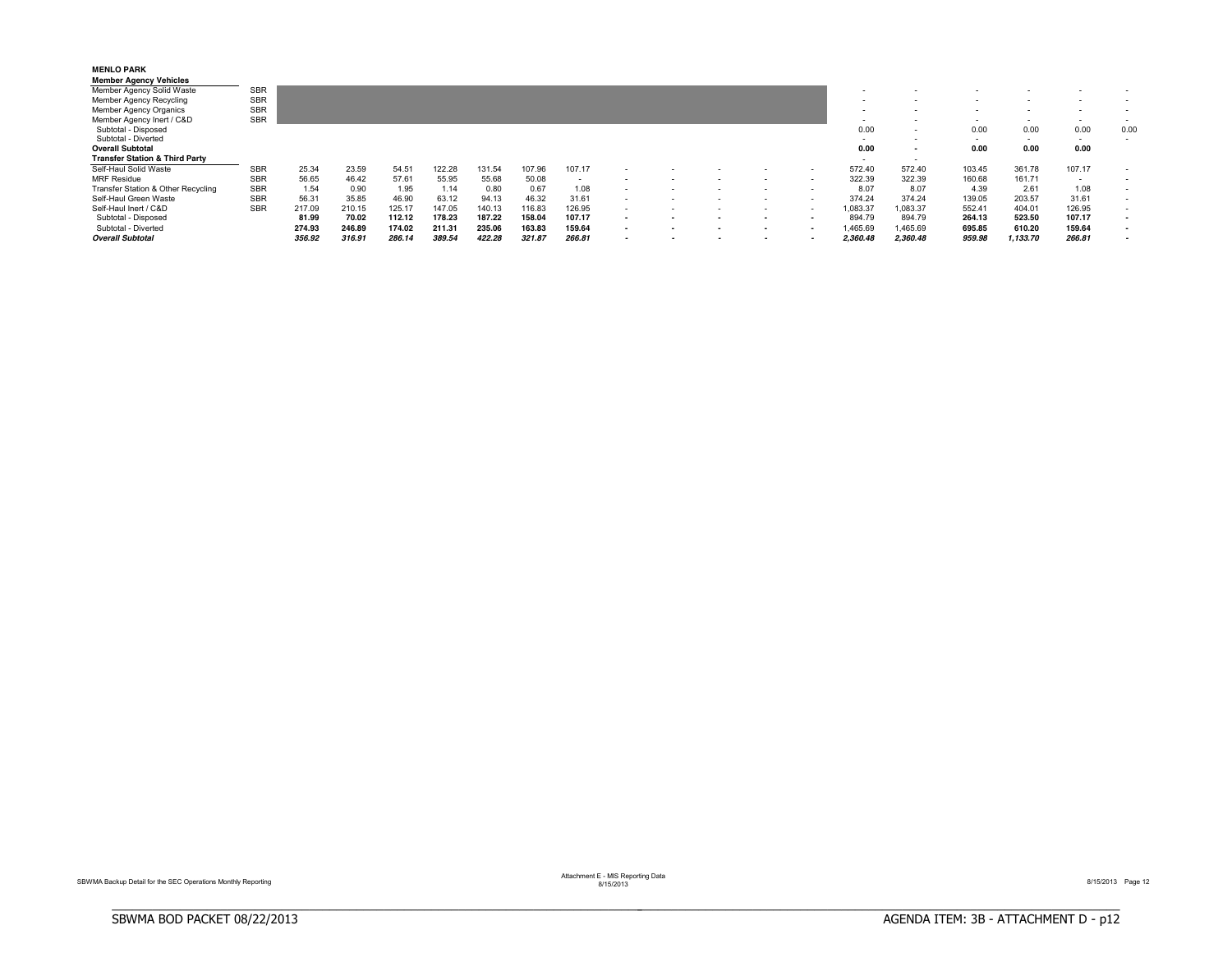| <b>NORTH FAIR OAKS</b><br><b>Member Agency Vehicles</b><br>Member Agency Solid Waste<br>Member Agency Recycling<br>Member Agency Organics<br>Member Agency Inert / C&D | SBR<br><b>SBR</b><br><b>SBR</b><br><b>SBR</b> |                          |                          |                          |                          |        |     |                          |                          |        |                          |                          | $\sim$<br>$\sim$<br>$\overline{\phantom{a}}$<br>$\sim$<br>$\sim$<br>$\sim$ | $\overline{\phantom{a}}$<br>$\overline{\phantom{a}}$<br>$\sim$<br>$\sim$<br>$\sim$<br>$\sim$<br>$\sim$ | $\sim$<br>$\sim$         | $\overline{\phantom{a}}$<br>$\overline{\phantom{a}}$<br>$\overline{\phantom{a}}$<br>$\overline{\phantom{a}}$ | $\sim$<br>$\sim$<br>$\sim$ | $\overline{\phantom{a}}$<br>۰.<br>$\sim$ |
|------------------------------------------------------------------------------------------------------------------------------------------------------------------------|-----------------------------------------------|--------------------------|--------------------------|--------------------------|--------------------------|--------|-----|--------------------------|--------------------------|--------|--------------------------|--------------------------|----------------------------------------------------------------------------|--------------------------------------------------------------------------------------------------------|--------------------------|--------------------------------------------------------------------------------------------------------------|----------------------------|------------------------------------------|
| Subtotal - Disposed<br>Subtotal - Diverted<br><b>Overall Subtotal</b><br><b>Transfer Station &amp; Third Party</b>                                                     |                                               |                          |                          |                          |                          |        |     |                          |                          |        |                          |                          | 0.00<br>$\sim$<br>0.00<br>$\sim$                                           | $\sim$<br>$\sim$<br>$\overline{\phantom{a}}$<br>$\sim$                                                 | 0.00<br>$\sim$<br>0.00   | 0.00<br>$\sim$<br>0.00                                                                                       | 0.00<br>$\sim$<br>0.00     | 0.00<br>۰.                               |
| Self-Haul Solid Waste                                                                                                                                                  | SBR                                           | <b>.</b>                 |                          |                          |                          |        |     |                          |                          |        |                          |                          |                                                                            |                                                                                                        |                          |                                                                                                              |                            |                                          |
| <b>MRF Residue</b>                                                                                                                                                     | <b>SBR</b>                                    | $\overline{a}$           |                          |                          |                          |        |     |                          |                          |        |                          |                          |                                                                            |                                                                                                        |                          |                                                                                                              |                            |                                          |
| Transfer Station & Other Recycling                                                                                                                                     | <b>SBR</b>                                    | $\overline{\phantom{a}}$ | $\overline{\phantom{a}}$ |                          |                          |        |     |                          |                          |        |                          |                          |                                                                            | $\overline{\phantom{a}}$                                                                               |                          | $\overline{\phantom{a}}$                                                                                     | $\overline{\phantom{a}}$   |                                          |
| Self-Haul Green Waste                                                                                                                                                  | <b>SBR</b>                                    | $\overline{\phantom{a}}$ | $\overline{\phantom{a}}$ |                          |                          |        |     |                          |                          |        |                          | $\overline{\phantom{a}}$ |                                                                            | $\overline{\phantom{a}}$                                                                               | $\sim$                   | $\overline{\phantom{a}}$                                                                                     | $\sim$                     | $\overline{\phantom{a}}$                 |
| Self-Haul Inert / C&D                                                                                                                                                  | <b>SBR</b>                                    | $\overline{\phantom{a}}$ | $\overline{\phantom{a}}$ |                          |                          |        |     | $\overline{\phantom{a}}$ | $\overline{\phantom{a}}$ |        |                          | $\overline{\phantom{a}}$ |                                                                            | $\overline{\phantom{a}}$                                                                               |                          | $\overline{\phantom{a}}$                                                                                     | $\sim$                     | ۰.                                       |
| Subtotal - Disposed                                                                                                                                                    |                                               |                          |                          |                          |                          |        |     |                          |                          |        |                          |                          |                                                                            |                                                                                                        |                          | $\blacksquare$                                                                                               | . .                        |                                          |
| Subtotal - Diverted                                                                                                                                                    |                                               | $\sim$                   | . .                      | . .                      | ٠                        | $\sim$ | . . |                          | $\sim$                   | $\sim$ |                          | . .                      |                                                                            | $\blacksquare$                                                                                         | . .                      | $\blacksquare$                                                                                               | $\sim$                     | $\blacksquare$                           |
| <b>Overall Subtotal</b>                                                                                                                                                |                                               | $\overline{\phantom{a}}$ |                          | $\overline{\phantom{a}}$ | $\overline{\phantom{a}}$ |        |     |                          |                          |        | $\overline{\phantom{a}}$ |                          |                                                                            | $\overline{\phantom{a}}$                                                                               | $\overline{\phantom{a}}$ | $\overline{\phantom{a}}$                                                                                     | $\overline{\phantom{a}}$   | $\overline{\phantom{a}}$                 |

BBBBBBBBBBBBBBBBBBBBBBBBBBBBBBBBBBBBBBBBBBBBBBBBBBBBBBBBBBBBBBBBBBBBBBBBBBBBBB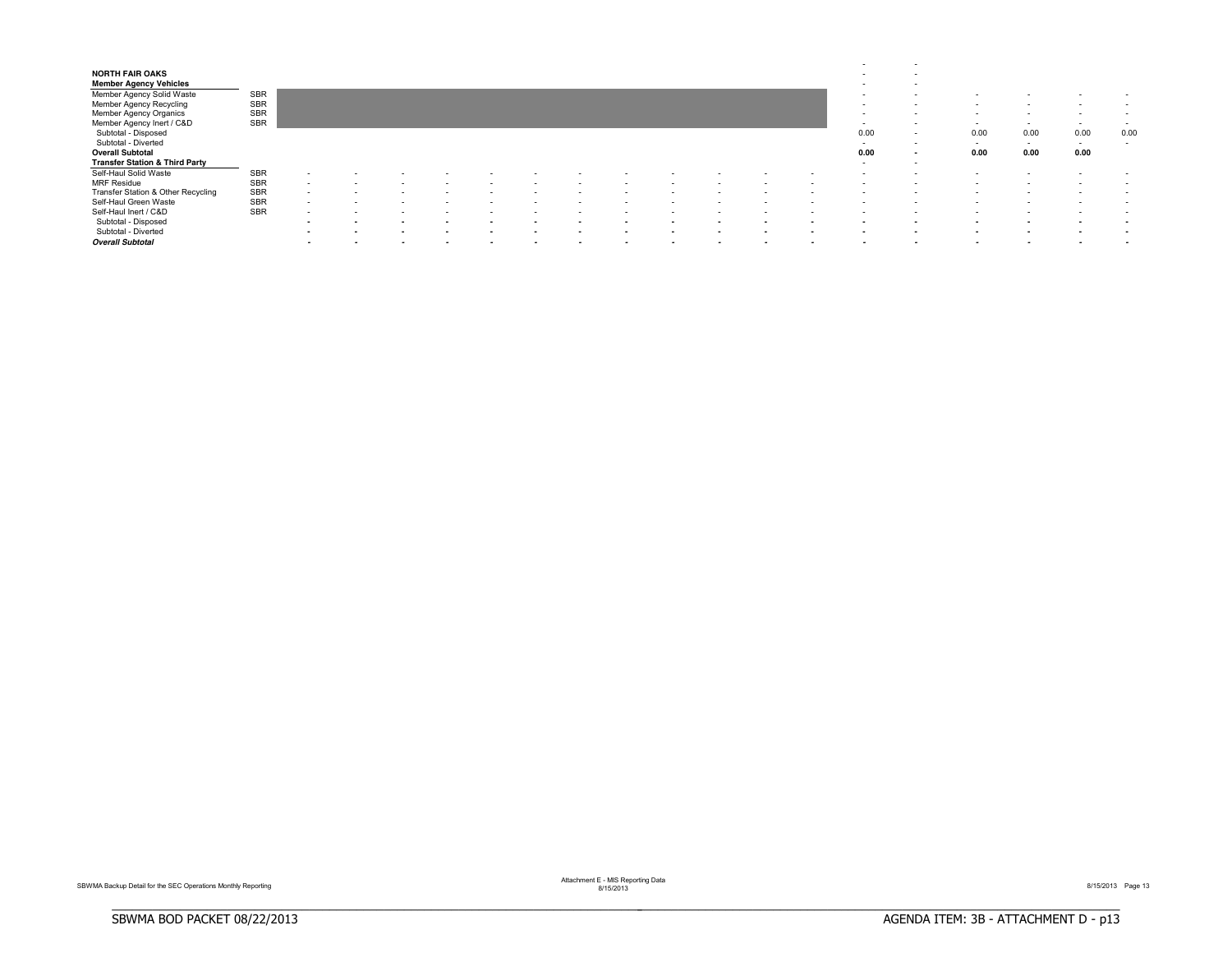| <b>REDWOOD CITY</b>                       |            |          |          |          |                          |                          |          |          |                          |  |        |                          |                          |          |          |          |  |
|-------------------------------------------|------------|----------|----------|----------|--------------------------|--------------------------|----------|----------|--------------------------|--|--------|--------------------------|--------------------------|----------|----------|----------|--|
| <b>Member Agency Vehicles</b>             |            |          |          |          |                          |                          |          |          |                          |  |        |                          |                          |          |          |          |  |
| Member Agency Solid Waste                 | <b>SBR</b> | 1.29     | 0.09     | 2.93     | 0.15                     | 1.19                     | 1.32     | 1.62     |                          |  |        | 8.59                     | 8.59                     | 4.31     | 2.66     | 1.62     |  |
| <b>Member Agency Recycling</b>            | <b>SBR</b> | $\sim$   | $\sim$   | $\sim$   | $\overline{\phantom{a}}$ | $\overline{\phantom{a}}$ | $\sim$   | $\sim$   |                          |  |        | $\overline{\phantom{a}}$ | $\overline{\phantom{a}}$ | $\sim$   | $\sim$   | $\sim$   |  |
| Member Agency Organics                    | <b>SBR</b> | 4.43     | 49.07    | 6.05     | 9.79                     | 12.18                    | 6.48     | 8.16     |                          |  |        | 96.16                    | 96.16                    | 59.55    | 28.45    | 8.16     |  |
| Member Agency Inert / C&D                 | <b>SBR</b> |          | 2.77     | $\sim$   |                          | $\overline{\phantom{a}}$ | $\sim$   | $\sim$   |                          |  | $\sim$ | 2.77                     | 2.77                     | 2.77     | $\sim$   | $\sim$   |  |
| Subtotal - Disposed                       |            | 1.29     | 0.09     | 2.93     | 0.15                     | 1.19                     | 1.32     | 1.62     |                          |  |        | 8.59                     | 8.59                     | 4.31     | 2.66     | 1.62     |  |
| Subtotal - Diverted                       |            | 4.43     | 51.84    | 6.05     | 9.79                     | 12.18                    | 6.48     | 8.16     |                          |  |        | 98.93                    | 98.93                    | 62.32    | 28.45    | 8.16     |  |
| <b>Overall Subtotal</b>                   |            | 5.72     | 51.93    | 8.98     | 9.94                     | 13.37                    | 7.80     | 9.78     | $\overline{\phantom{a}}$ |  |        | 107.52                   | 107.52                   | 66.63    | 31.11    | 9.78     |  |
| <b>Transfer Station &amp; Third Party</b> |            |          |          |          |                          |                          |          |          |                          |  |        |                          |                          |          |          |          |  |
| Self-Haul Solid Waste                     | <b>SBR</b> | 180.81   | 150.82   | 392.83   | 755.58                   | 659.02                   | 593.59   | 709.26   |                          |  |        | 3,441.90                 | 3,441.90                 | 724.45   | 2,008.19 | 709.26   |  |
| <b>MRF Residue</b>                        | <b>SBR</b> | 102.70   | 78.84    | 76.58    | 92.18                    | 90.64                    | 79.73    |          |                          |  | $\sim$ | 520.67                   | 520.67                   | 258.12   | 262.55   |          |  |
| Transfer Station & Other Recycling        | <b>SBR</b> | 10.36    | 6.20     | 4.94     | 6.03                     | 2.54                     | 2.83     | 7.04     |                          |  | $\sim$ | 39.93                    | 39.93                    | 21.49    | 11.41    | 7.04     |  |
| Self-Haul Green Waste                     | <b>SBR</b> | 479.35   | 376.54   | 371.76   | 584.05                   | 727.99                   | 497.34   | 482.37   |                          |  |        | 3,519.40                 | 3,519.40                 | .227.65  | 1,809.38 | 482.37   |  |
| Self-Haul Inert / C&D                     | <b>SBR</b> | 904.48   | 909.79   | 695.38   | 660.0                    | 658.12                   | 529.45   | 592.72   |                          |  |        | 4.949.95                 | 4.949.95                 | 2,509.65 | 1,847.58 | 592.72   |  |
| Subtotal - Disposed                       |            | 283.51   | 229.66   | 469.40   | 847.77                   | 749.66                   | 673.31   | 709.26   |                          |  |        | 3,962.57                 | 3.962.57                 | 982.57   | 2.270.74 | 709.26   |  |
| Subtotal - Diverted                       |            | 1,394.19 | 1.292.53 | 1,072.07 | .250.09                  | 388.64                   | 1.029.63 | 1,082.13 |                          |  |        | 8,509.28                 | 8,509.28                 | 3,758.79 | 3,668.36 | 1,082.13 |  |
| <b>Overall Subtotal</b>                   |            | 1,677.70 | 1,522.19 | 1,541.47 | 2.097.86                 | 2,138.31                 | ,702.94  | 1,791.39 |                          |  |        | 12,471.85                | 12,471.85                | 4,741.36 | 5,939.10 | 1,791.39 |  |

BBBBBBBBBBBBBBBBBBBBBBBBBBBBBBBBBBBBBBBBBBBBBBBBBBBBBBBBBBBBBBBBBBBBBBBBBBBBBB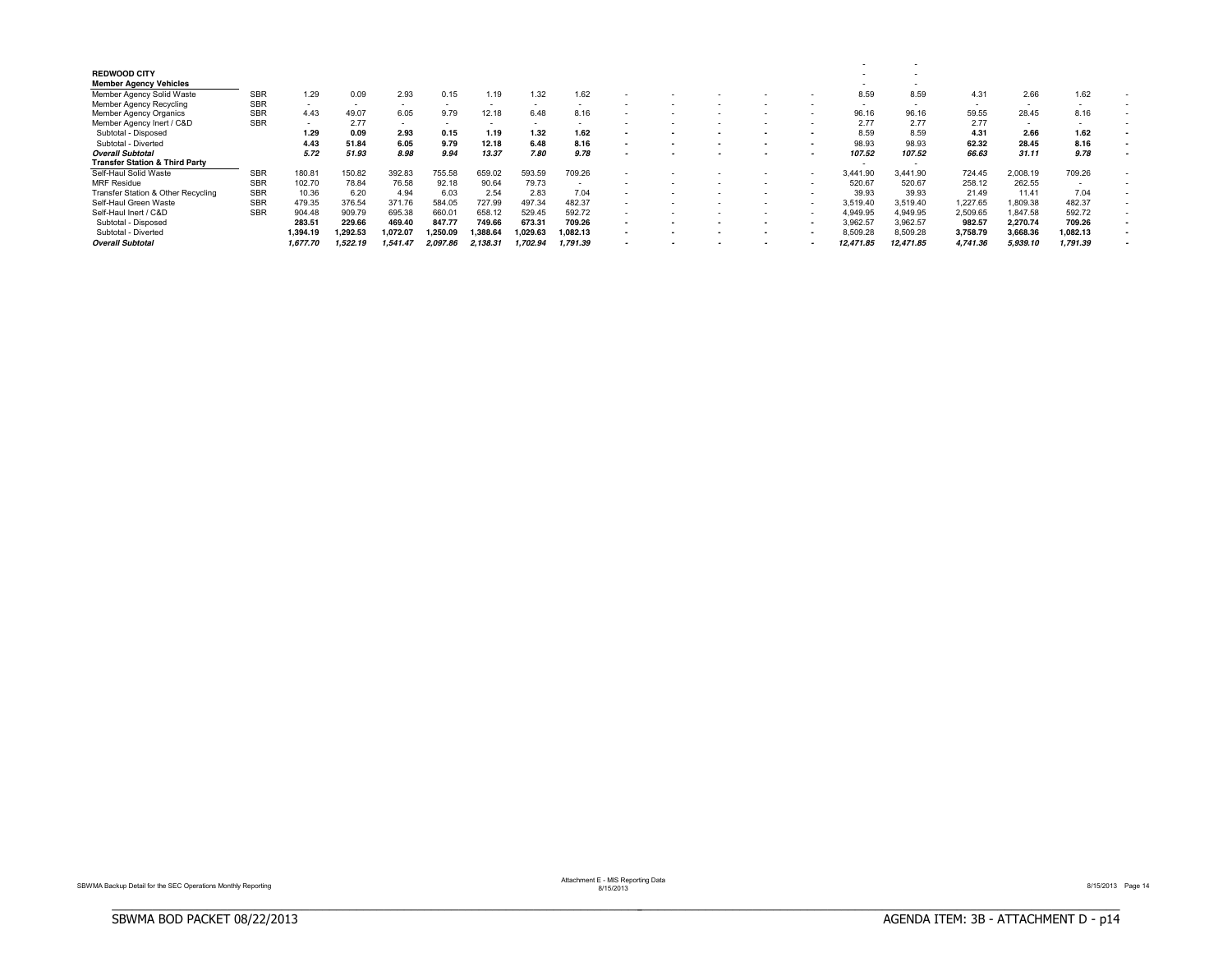| <b>SAN CARLOS</b>                         |            |                          |        |                          |         |                          |         |          |     |  |        |                          |                          |          |          |          |  |
|-------------------------------------------|------------|--------------------------|--------|--------------------------|---------|--------------------------|---------|----------|-----|--|--------|--------------------------|--------------------------|----------|----------|----------|--|
| <b>Member Agency Vehicles</b>             |            |                          |        |                          |         |                          |         |          |     |  |        |                          |                          |          |          |          |  |
| Member Agency Solid Waste                 | <b>SBR</b> |                          |        |                          | 1.02    |                          |         | 1.20     |     |  |        | 2.22                     | 2.22                     |          | 1.02     | 1.20     |  |
| <b>Member Agency Recycling</b>            | <b>SBR</b> | $\overline{\phantom{a}}$ |        |                          |         |                          |         |          |     |  |        | $\overline{\phantom{a}}$ | $\overline{\phantom{a}}$ |          | $\sim$   | $\sim$   |  |
| Member Agency Organics                    | <b>SBR</b> |                          |        | $\overline{\phantom{a}}$ |         | 1.17                     | $\sim$  | $\sim$   |     |  |        | 1.17                     | 1.17                     |          | 1.17     |          |  |
| Member Agency Inert / C&D                 | <b>SBR</b> | 4.52                     | 21.38  | $\sim$                   | 6.68    | $\overline{\phantom{a}}$ | 2.21    | 4.22     |     |  |        | 39.01                    | 39.01                    | 25.90    | 8.89     | 4.22     |  |
| Subtotal - Disposed                       |            |                          |        | . .                      | 1.02    |                          | $\sim$  | 1.20     | . . |  |        | 2.22                     | 2.22                     |          | 1.02     | 1.20     |  |
| Subtotal - Diverted                       |            | 4.52                     | 21.38  | $\overline{\phantom{a}}$ | 6.68    | 1.17                     | 2.21    | 4.22     |     |  |        | 40.18                    | 40.18                    | 25.90    | 10.06    | 4.22     |  |
| <b>Overall Subtotal</b>                   |            | 4.52                     | 21.38  | $\sim$                   | 7.70    | 1.17                     | 2.21    | 5.42     |     |  |        | 42.40                    | 42.40                    | 25.90    | 11.08    | 5.42     |  |
| <b>Transfer Station &amp; Third Party</b> |            |                          |        |                          |         |                          |         |          |     |  |        |                          |                          |          |          |          |  |
| Self-Haul Solid Waste                     | <b>SBR</b> | 100.76                   | 82.16  | 253.74                   | 406.93  | 371.68                   | 354.11  | 442.96   |     |  |        | 2,012.34                 | 2,012.34                 | 436.66   | ,132.72  | 442.96   |  |
| <b>MRF Residue</b>                        | <b>SBR</b> | 50.44                    | 40.72  | 44.11                    | 46.15   | 47.82                    | 40.22   |          |     |  |        | 269.46                   | 269.46                   | 135.27   | 134.19   |          |  |
| Transfer Station & Other Recycling        | <b>SBR</b> | 8.65                     | 8.42   | 3.58                     | 4.33    | 1.67                     | 4.78    | 6.83     |     |  | $\sim$ | 38.26                    | 38.26                    | 20.65    | 10.78    | 6.83     |  |
| Self-Haul Green Waste                     | <b>SBR</b> | 267.59                   | 204.76 | 249.44                   | 313.94  | 395.06                   | 368.85  | 334.95   |     |  |        | 2,134.58                 | 2,134.58                 | 721.79   | 1,077.85 | 334.95   |  |
| Self-Haul Inert / C&D                     | <b>SBR</b> | 561.80                   | 561.49 | 369.23                   | 430.07  | 391.97                   | 341.17  | 482.69   |     |  |        | 3.138.41                 | 3.138.41                 | .492.51  | .163.21  | 482.69   |  |
| Subtotal - Disposed                       |            | 151.20                   | 122.88 | 297.85                   | 453.09  | 419.50                   | 394.32  | 442.96   |     |  |        | 2.281.80                 | 2.281.80                 | 571.93   | 1.266.91 | 442.96   |  |
| Subtotal - Diverted                       |            | 838.03                   | 774.67 | 622.25                   | 748.34  | 788.70                   | 714.79  | 824.46   |     |  |        | 5,311.25                 | 5,311.25                 | 2,234.96 | 2,251.83 | 824.46   |  |
| <b>Overall Subtotal</b>                   |            | 989.23                   | 897.56 | 920.10                   | .201.43 | ,208.20                  | ,109.12 | 1,267.42 |     |  |        | 7,593.05                 | 7,593.05                 | 2,806.89 | 3,518.75 | 1,267.42 |  |

BBBBBBBBBBBBBBBBBBBBBBBBBBBBBBBBBBBBBBBBBBBBBBBBBBBBBBBBBBBBBBBBBBBBBBBBBBBBBB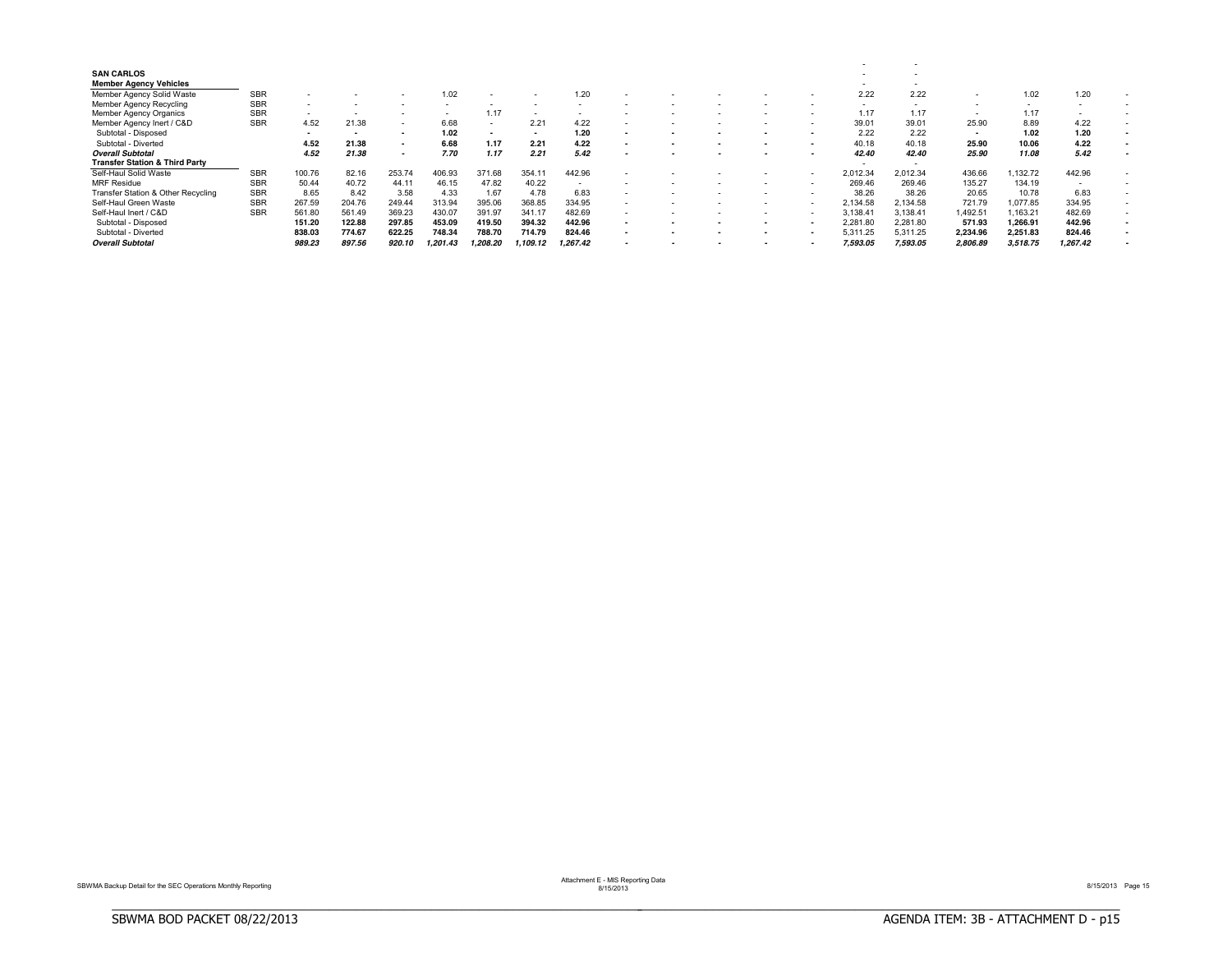| <b>SAN MATEO</b><br><b>Member Agency Vehicles</b> |            |          |          |                          |         |                          |                          |          |  |  |          |          |                          |                          |                          |  |
|---------------------------------------------------|------------|----------|----------|--------------------------|---------|--------------------------|--------------------------|----------|--|--|----------|----------|--------------------------|--------------------------|--------------------------|--|
| Member Agency Solid Waste                         | <b>SBR</b> | 6.38     | 5.91     | 9.90                     | 12.09   | 13.42                    | 16.01                    | 18.09    |  |  | 81.80    | 81.80    | 22.19                    | 41.52                    | 18.09                    |  |
| Member Agency Recycling                           | <b>SBR</b> | $\sim$   | $\sim$   | $\overline{\phantom{a}}$ |         | $\overline{\phantom{a}}$ | $\overline{\phantom{a}}$ |          |  |  |          |          | $\overline{\phantom{a}}$ | $\overline{\phantom{a}}$ | $\overline{\phantom{a}}$ |  |
| Member Agency Organics                            | <b>SBR</b> | -        |          |                          |         |                          |                          |          |  |  |          |          |                          |                          |                          |  |
| Member Agency Inert / C&D                         | <b>SBR</b> |          | $\sim$   | -                        |         |                          | $\overline{\phantom{a}}$ |          |  |  |          |          | $\overline{\phantom{a}}$ | $\overline{\phantom{a}}$ |                          |  |
| Subtotal - Disposed                               |            | 6.38     | 5.91     | 9.90                     | 12.09   | 13.42                    | 16.01                    | 18.09    |  |  | 81.80    | 81.80    | 22.19                    | 41.52                    | 18.09                    |  |
| Subtotal - Diverted                               |            |          |          |                          |         |                          |                          |          |  |  |          | $\sim$   | $\sim$                   |                          |                          |  |
| <b>Overall Subtotal</b>                           |            | 6.38     | 5.91     | 9.90                     | 12.09   | 13.42                    | 16.01                    | 18.09    |  |  | 81.80    | 81.80    | 22.19                    | 41.52                    | 18.09                    |  |
| <b>Transfer Station &amp; Third Party</b>         |            |          |          |                          |         |                          |                          |          |  |  |          |          |                          |                          |                          |  |
| Self-Haul Solid Waste                             | <b>SBR</b> | 145.84   | 109.09   | 286.90                   | 507.95  | 456.40                   | 455.46                   | 570.05   |  |  | 2,531.69 | 2.531.69 | 541.83                   | 1,419.81                 | 570.05                   |  |
| <b>MRF Residue</b>                                | <b>SBR</b> | 125.30   | 103.24   | 109.41                   | 115.32  | 120.87                   | 104.80                   | $\sim$   |  |  | 678.93   | 678.93   | 337.94                   | 341.00                   | $\overline{\phantom{a}}$ |  |
| Transfer Station & Other Recycling                | <b>SBR</b> | 8.56     | 6.90     | 6.30                     | 1.99    | 1.71                     | 4.38                     | 6.12     |  |  | 35.95    | 35.95    | 21.76                    | 8.07                     | 6.12                     |  |
| Self-Haul Green Waste                             | <b>SBR</b> | 380.53   | 301.12   | 299.89                   | 496.37  | 582.20                   | 425.9                    | 393.24   |  |  | 2.879.26 | 2,879.26 | 981.53                   | 1,504.49                 | 393.24                   |  |
| Self-Haul Inert / C&D                             | <b>SBR</b> | 487.44   | 615.18   | 430.53                   | 432.44  | 414.23                   | 395.06                   | 425.99   |  |  | 3.200.87 | 3.200.87 | .533.15                  | .241.72                  | 425.99                   |  |
| Subtotal - Disposed                               |            | 271.14   | 212.32   | 396.31                   | 623.27  | 577.28                   | 560.26                   | 570.05   |  |  | 3.210.63 | 3.210.63 | 879.77                   | 1.760.81                 | 570.05                   |  |
| - Diverted<br>Subtotal -                          |            | 876.53   | 923.20   | 736.71                   | 930.80  | 998.14                   | 825.34                   | 825.35   |  |  | 6,116.08 | 6,116.08 | 2,536.45                 | 2,754.28                 | 825.35                   |  |
| <b>Overall Subtotal</b>                           |            | 1,147.67 | 1.135.53 | ,133.02                  | .554.07 | 1.575.42                 | ,385.60                  | 1.395.40 |  |  | 9,326.71 | 9,326.71 | 3,416.22                 | 4,515.09                 | 1,395.40                 |  |

BBBBBBBBBBBBBBBBBBBBBBBBBBBBBBBBBBBBBBBBBBBBBBBBBBBBBBBBBBBBBBBBBBBBBBBBBBBBBB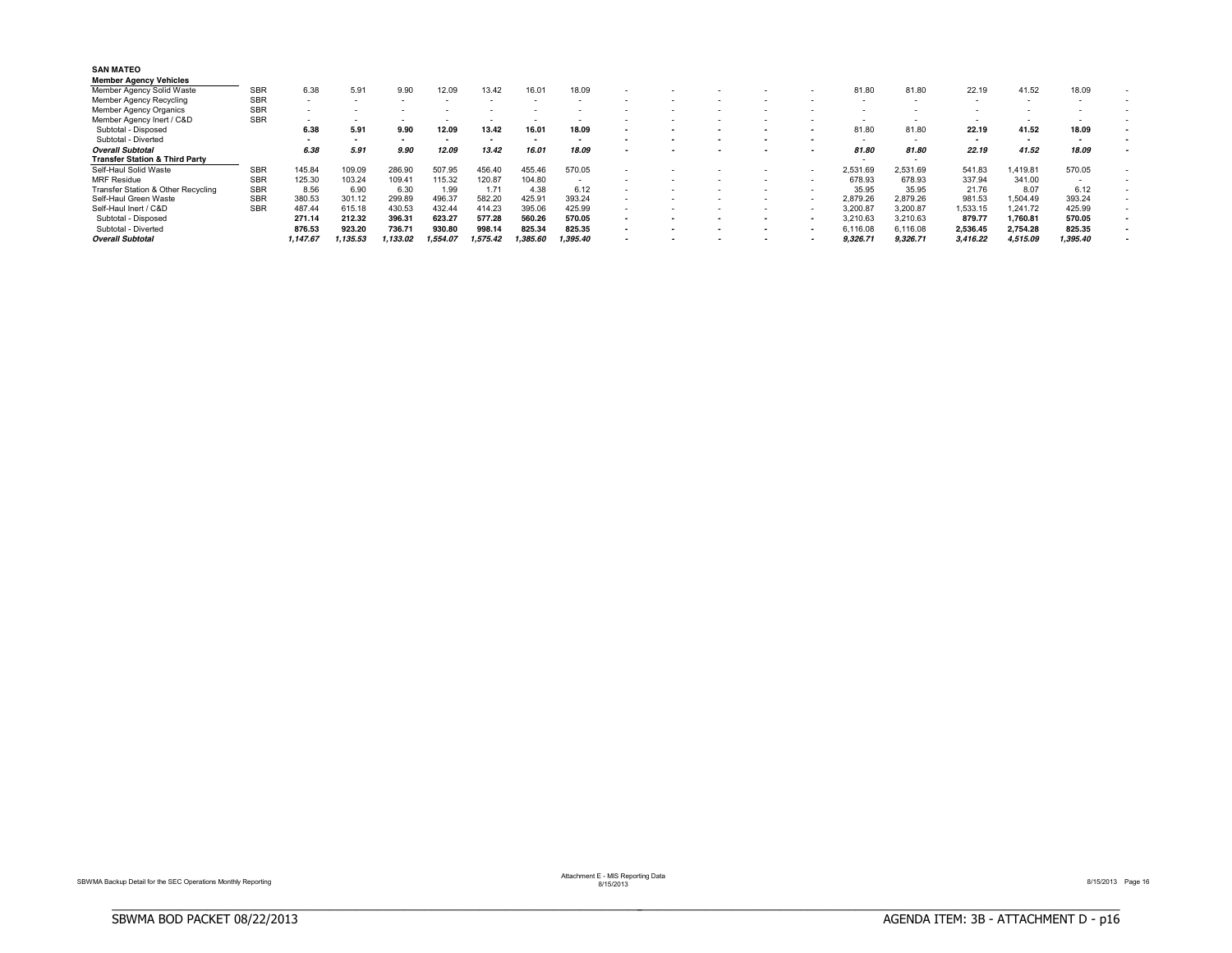| <b>SAN MATEO COUNTY</b>                   |            |        |       |       |                          |       |                          |      |                          |  |  |                          |                          |        |                          |                          |        |
|-------------------------------------------|------------|--------|-------|-------|--------------------------|-------|--------------------------|------|--------------------------|--|--|--------------------------|--------------------------|--------|--------------------------|--------------------------|--------|
| <b>Member Agency Vehicles</b>             |            |        |       |       |                          |       |                          |      |                          |  |  | $\sim$                   |                          |        |                          |                          |        |
| Member Agency Solid Waste                 | <b>SBR</b> |        |       |       |                          |       |                          |      |                          |  |  |                          |                          |        |                          |                          |        |
| <b>Member Agency Recycling</b>            | <b>SBR</b> |        |       |       |                          |       |                          |      |                          |  |  |                          |                          |        |                          |                          |        |
| <b>Member Agency Organics</b>             | <b>SBR</b> |        |       |       |                          |       |                          |      |                          |  |  |                          |                          |        |                          | -                        |        |
| Member Agency Inert / C&D                 | <b>SBR</b> |        |       |       |                          |       |                          |      |                          |  |  | $\overline{\phantom{a}}$ |                          |        |                          | $\overline{\phantom{a}}$ | $\sim$ |
| Subtotal - Disposed                       |            |        |       |       |                          |       |                          |      |                          |  |  | 0.00                     | $\overline{\phantom{a}}$ | 0.00   | 0.00                     | 0.00                     | 0.00   |
| Subtotal - Diverted                       |            |        |       |       |                          |       |                          |      |                          |  |  | $\sim$                   | $\overline{\phantom{a}}$ | $\sim$ | $\overline{\phantom{a}}$ | $\overline{\phantom{a}}$ |        |
| <b>Overall Subtotal</b>                   |            |        |       |       |                          |       |                          |      |                          |  |  | 0.00                     | . .                      | 0.00   | 0.00                     | 0.00                     |        |
| <b>Transfer Station &amp; Third Party</b> |            |        |       |       |                          |       |                          |      |                          |  |  | $\sim$                   | $\sim$                   |        |                          |                          |        |
| Self-Haul Solid Waste                     | <b>SBR</b> | 1.22   | 0.65  | 2.87  | 4.70                     | 3.41  | 1.84                     | 7.14 |                          |  |  | 21.83                    | 21.83                    | 4.74   | 9.95                     | 7.14                     |        |
| <b>MRF Residue</b>                        | SBR        | 36.24  | 28.79 | 31.14 | 33.58                    | 32.58 | 28.78                    |      |                          |  |  | 191.10                   | 191.10                   | 96.17  | 94.93                    | $\sim$                   |        |
| Transfer Station & Other Recycling        | <b>SBR</b> | $\sim$ | 0.01  | 0.03  | $\overline{\phantom{a}}$ | 0.15  | 0.06                     | 0.32 | $\sim$                   |  |  | 0.57                     | 0.57                     | 0.04   | 0.21                     | 0.32                     | $\sim$ |
| Self-Haul Green Waste                     | <b>SBR</b> | 0.81   | 0.43  | 0.63  | ۰.                       | 0.75  | $\overline{\phantom{a}}$ | 1.08 | $\overline{\phantom{a}}$ |  |  | 3.70                     | 3.70                     | 1.88   | 0.75                     | 1.08                     |        |
| Self-Haul Inert / C&D                     | <b>SBR</b> | 1.24   | 5.39  | 0.47  | $\overline{\phantom{a}}$ | 0.40  | 0.67                     | 0.33 | $\overline{\phantom{a}}$ |  |  | 8.50                     | 8.50                     | 7.10   | 1.07                     | 0.33                     |        |
| Subtotal - Disposed                       |            | 37.45  | 29.44 | 34.01 | 38.28                    | 35.99 | 30.61                    | 7.14 | $\overline{\phantom{a}}$ |  |  | 212.93                   | 212.93                   | 100.90 | 104.89                   | 7.14                     |        |
| Subtotal - Diverted                       |            | 2.05   | 5.83  | 1.13  | $\overline{\phantom{a}}$ | 1.30  | 0.73                     | 1.73 | . .                      |  |  | 12.77                    | 12.77                    | 9.02   | 2.03                     | 1.73                     |        |
| <b>Overall Subtotal</b>                   |            | 39.50  | 35.27 | 35.15 | 38.28                    | 37.29 | 31.34                    | 8.87 | $\overline{\phantom{a}}$ |  |  | 225.71                   | 225.71                   | 109.92 | 106.92                   | 8.87                     |        |

Attachment E - MIS Reporting Data<br>8/15/2013 Page 17<br>8/15/2013

BBBBBBBBBBBBBBBBBBBBBBBBBBBBBBBBBBBBBBBBBBBBBBBBBBBBBBBBBBBBBBBBBBBBBBBBBBBBBB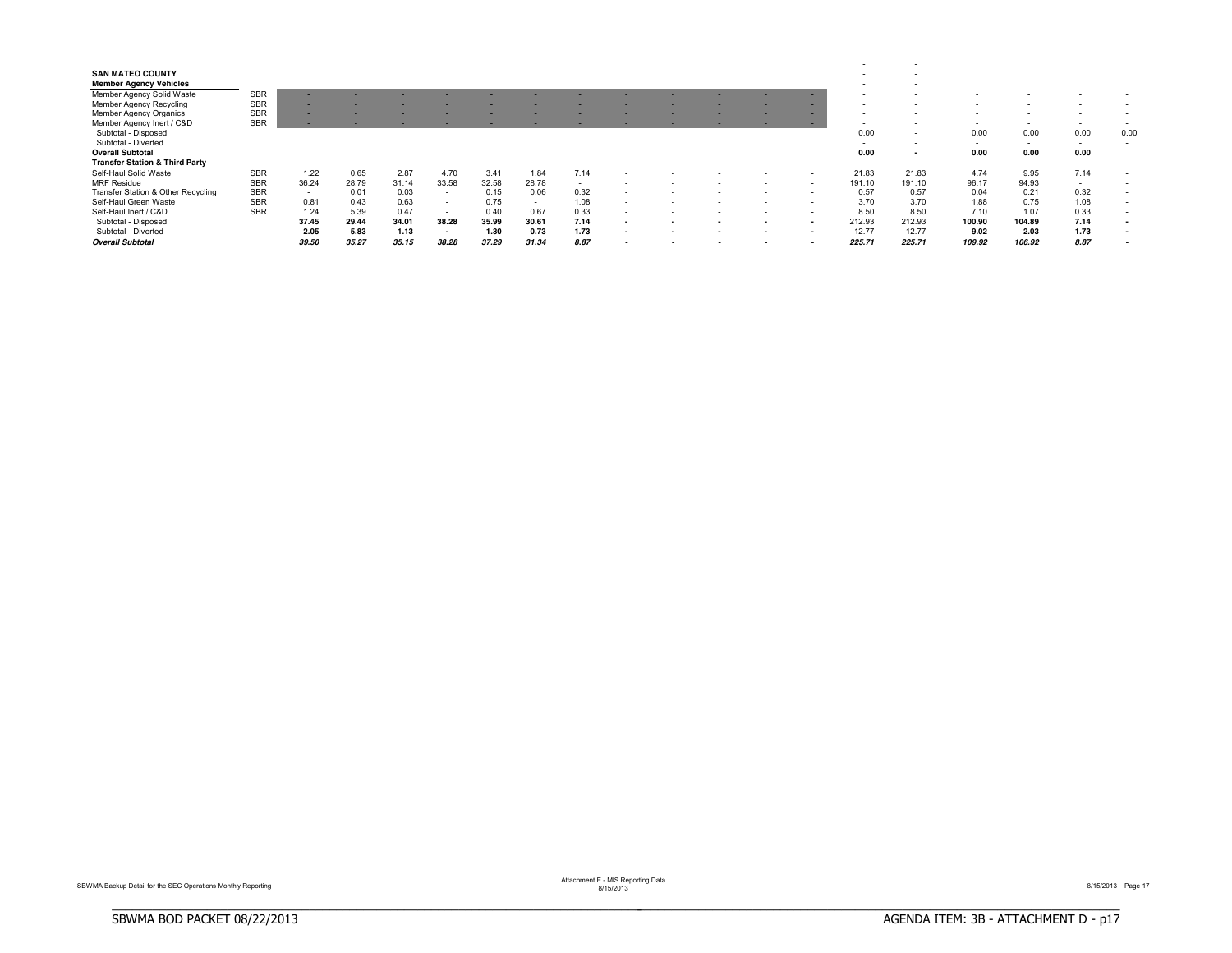|                                           |            |                          |                          |        |      |      |  |                          |                          |        | -                        |        |                          |                          |                          |      |
|-------------------------------------------|------------|--------------------------|--------------------------|--------|------|------|--|--------------------------|--------------------------|--------|--------------------------|--------|--------------------------|--------------------------|--------------------------|------|
| <b>WEST BAY</b>                           |            |                          |                          |        |      |      |  |                          |                          |        | $\overline{\phantom{a}}$ |        |                          |                          |                          |      |
| <b>Member Agency Vehicles</b>             |            |                          |                          |        |      |      |  |                          |                          |        | $\overline{\phantom{a}}$ |        |                          |                          |                          |      |
| Member Agency Solid Waste                 | <b>SBR</b> |                          |                          |        |      |      |  |                          |                          |        |                          |        |                          |                          |                          |      |
| Member Agency Recycling                   | <b>SBR</b> |                          |                          |        |      |      |  |                          |                          |        |                          |        |                          |                          |                          |      |
| Member Agency Organics                    | <b>SBR</b> |                          |                          |        |      |      |  |                          |                          |        |                          |        |                          |                          | $\overline{\phantom{a}}$ |      |
| Member Agency Inert / C&D                 | <b>SBR</b> |                          |                          |        |      |      |  |                          |                          |        |                          |        | $\sim$                   | $\sim$                   | $\sim$                   |      |
| Subtotal - Disposed                       |            |                          |                          |        |      |      |  |                          |                          |        | 0.00                     | $\sim$ | 0.00                     | 0.00                     | 0.00                     | 0.00 |
| <b>Subtotal - Diverted</b>                |            |                          |                          |        |      |      |  |                          |                          |        | $\sim$                   | $\sim$ | $\sim$                   | $\sim$                   | $\sim$                   | . .  |
| <b>Overall Subtotal</b>                   |            |                          |                          |        |      |      |  |                          |                          |        | 0.00                     | $\sim$ | 0.00                     | 0.00                     | 0.00                     |      |
| <b>Transfer Station &amp; Third Party</b> |            |                          |                          |        |      |      |  |                          |                          |        | $\overline{\phantom{a}}$ | $\sim$ |                          |                          |                          |      |
| Self-Haul Solid Waste                     | <b>SBR</b> | $\overline{\phantom{a}}$ |                          |        |      |      |  |                          |                          |        |                          |        | ۰                        |                          |                          |      |
| <b>MRF Residue</b>                        | <b>SBR</b> | $\overline{\phantom{a}}$ |                          | 9.22   | 9.11 | 7.49 |  |                          |                          |        | 25.82                    | 25.82  | $\overline{\phantom{a}}$ | 25.82                    | $\sim$                   |      |
| Transfer Station & Other Recycling        | <b>SBR</b> |                          |                          |        |      |      |  |                          |                          |        |                          |        |                          |                          |                          |      |
| Self-Haul Green Waste                     | SBR        | $\overline{\phantom{a}}$ |                          |        |      |      |  |                          |                          |        |                          |        |                          |                          |                          |      |
| Self-Haul Inert / C&D                     | <b>SBR</b> | $\overline{\phantom{a}}$ | -                        |        |      |      |  |                          | $\overline{\phantom{a}}$ | $\sim$ |                          |        | $\sim$                   | $\overline{\phantom{a}}$ | $\sim$                   |      |
| Subtotal - Disposed                       |            |                          | $\blacksquare$           | 9.22   | 9.11 | 7.49 |  | $\overline{\phantom{a}}$ | 0.00                     | 0.00   | 25.82                    | 25.82  | 0.00                     | 25.82                    | 0.00                     | 0.00 |
| Subtotal<br>- Diverted                    |            |                          | $\overline{\phantom{a}}$ | $\sim$ |      |      |  |                          |                          | $\sim$ | $\overline{\phantom{a}}$ | $\sim$ | $\sim$                   | . .                      | . .                      | . .  |
| <b>Overall Subtotal</b>                   |            | $\overline{\phantom{a}}$ | $\overline{\phantom{a}}$ | 9.22   | 9.11 | 7.49 |  | . .                      | 0.00                     | 0.00   | 25.82                    | 25.82  | 0.00                     | 25.82                    | 0.00                     | 0.00 |

BBBBBBBBBBBBBBBBBBBBBBBBBBBBBBBBBBBBBBBBBBBBBBBBBBBBBBBBBBBBBBBBBBBBBBBBBBBBBB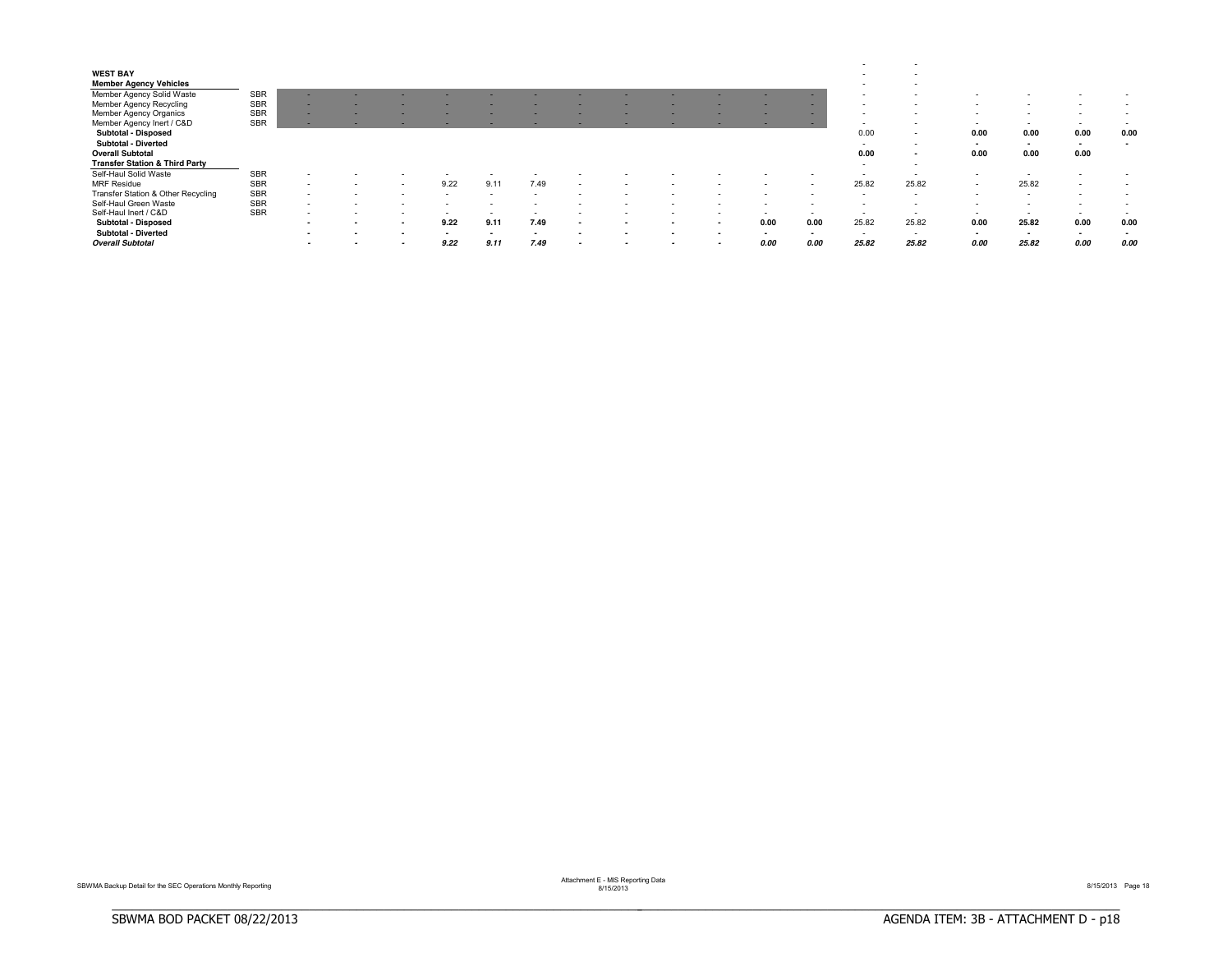| <b>TOTAL SBWMA</b>                                                            |            |                          |          |                          |          |                          |          |          |        |                          |      |        |                          |           |           |           |           |          |                          |
|-------------------------------------------------------------------------------|------------|--------------------------|----------|--------------------------|----------|--------------------------|----------|----------|--------|--------------------------|------|--------|--------------------------|-----------|-----------|-----------|-----------|----------|--------------------------|
| <b>Member Agency Vehicles</b>                                                 |            |                          |          |                          |          |                          |          |          |        |                          |      |        |                          |           |           |           |           |          |                          |
| Member Agency Solid Waste                                                     | <b>SBR</b> | 58.00                    | 48.20    | 56.39                    | 74.69    | 69.34                    | 68.78    | 76.08    |        |                          |      |        |                          | 451.48    | 451.48    | 162.59    | 212.81    | 76.08    |                          |
| <b>Member Agency Recycling</b>                                                | <b>SBR</b> | $\sim$                   | $\sim$   | $\sim$                   | - 11     | $\overline{\phantom{a}}$ | $\sim$   | $\sim$   |        |                          |      |        |                          | $\sim$    | $\sim$    | $\sim$    | $\sim$    | $\sim$   |                          |
| <b>Member Agency Organics</b>                                                 | <b>SBR</b> | 14.59                    | 57.28    | 18.02                    | 14.01    | 17.48                    | 14.13    | 16.57    |        |                          |      |        |                          | 152.08    | 152.08    | 89.89     | 45.62     | 16.57    | $\sim$                   |
| Member Agency Inert / C&D                                                     | <b>SBR</b> | 44.25                    | 43.96    | 28.46                    | 16.03    | 3.14                     | 82.67    | 45.01    |        |                          |      |        |                          | 263.52    | 263.52    | 116.67    | 101.84    | 45.01    |                          |
| Subtotal - Disposed                                                           |            | 58.00                    | 48.20    | 56.39                    | 74.69    | 69.34                    | 68.78    | 76.08    |        |                          |      |        |                          | 451.48    | 451.48    | 162.59    | 212.81    | 76.08    | 0.00                     |
| Subtotal - Diverted                                                           |            | 58.84                    | 101.24   | 46.48                    | 30.04    | 20.62                    | 96.80    | 61.58    |        |                          |      |        | $\overline{\phantom{a}}$ | 415.60    | 415.60    | 206.56    | 147.46    | 61.58    | $\sim$                   |
| <b>Overall Subtotal</b>                                                       |            | 116.84                   | 149.44   | 102.87                   | 104.73   | 89.96                    | 165.58   | 137.66   |        |                          |      |        |                          | 867.08    | 867.08    | 369.15    | 360.27    | 137.66   | 0.00                     |
| <b>Transfer Station &amp; Third Party</b>                                     |            |                          |          |                          |          |                          |          |          |        |                          |      |        |                          | $\sim$    |           |           |           |          |                          |
| Self-Haul Solid Waste                                                         | <b>SBR</b> | 556.80                   | 443.48   | 1,198.22                 | .129.75  | 1,937.26                 | 1,817.93 | 2,230.18 |        |                          |      |        |                          | 10,313.61 | 10,313.61 | 2,198.49  | 5,884.93  | 2,230.18 |                          |
| <b>MRF</b> Residue                                                            |            | 544.03                   | 433.75   | 462.33                   | 509.64   | 513.80                   | 452.66   | $\sim$   |        |                          |      |        |                          | 2,916.21  | 2,916.21  | 1,440.11  | 1,476.10  |          |                          |
| Transfer Station & Other Recycling                                            | <b>SBR</b> | 38.24                    | 27.69    | 19.98                    | 19.58    | 7.74                     | 17.96    | 27.48    |        |                          |      |        |                          | 158.68    | 158.68    | 85.91     | 45.28     | 27.48    | $\sim$                   |
| Self-Haul Green Waste                                                         | <b>SBR</b> | 1,345.08                 | 1.042.01 | 1,093.09                 | .638.92  | 2,006.55                 | .518.35  | 1,382.97 |        |                          |      |        | $\overline{\phantom{a}}$ | 10,026.96 | 10.026.96 | 3,480.17  | 5,163.82  | 1,382.97 |                          |
| Self-Haul Inert / C&D                                                         | <b>SBR</b> | 2.708.87                 | 2.778.57 | 1.926.90                 | 2.001.83 | 2.012.86                 | 1.684.63 | 1.985.73 |        | $\sim$                   |      | $\sim$ |                          | 15,099.39 | 15.099.39 | 7.414.34  | 5.699.32  | 1,985.73 |                          |
| Subtotal - Disposed                                                           |            | 1,100.83                 | 877.23   | 1,660.55                 | 2,639.39 | 2,451.06                 | 2,270.59 | 2,230.18 | 0.00   | 0.00                     | 0.00 | 0.00   | 0.00                     | 13,229.82 | 13,229.82 | 3,638.61  | 7,361.03  | 2,230.18 | 0.00                     |
| Subtotal - Diverted                                                           |            | 4.092.18                 | 3.848.27 | 3.039.97                 | 3.660.34 | 4.027.14                 | 3.220.93 | 3.396.19 | $\sim$ | $\overline{\phantom{a}}$ | ۰    | $\sim$ | $\overline{\phantom{a}}$ | 25.285.02 | 25.285.02 | 10.980.42 | 10.908.41 | 3.396.19 | $\sim$                   |
| <b>Overall Subtotal</b>                                                       |            | 5.193.01                 | 4.725.50 | 4.700.52                 | 6.299.72 | 6.478.20                 | 5.491.52 | 5.626.37 | 0.00   | 0.00                     | 0.00 | 0.00   | 0.00                     | 38.514.84 | 38.514.84 | 14.619.03 | 18.269.45 | 5.626.37 | 0.00                     |
| <b>NON-SBWMA JURISIDICITIONS</b><br><b>Transfer Station &amp; Third Party</b> |            |                          |          |                          |          |                          |          |          |        |                          |      |        |                          |           |           |           |           |          |                          |
| Self-Haul Solid Waste                                                         | <b>SBR</b> | 48.00                    | 32.20    | 113.61                   | 222.48   | 227.82                   | 207.77   | 261.75   |        |                          |      |        |                          | 1,113.64  | 1,113.64  | 193.82    | 658.08    | 261.75   |                          |
| <b>MRF</b> Residue                                                            | <b>SBR</b> | $\overline{\phantom{a}}$ | $\sim$   | $\overline{\phantom{a}}$ |          | $\overline{\phantom{a}}$ |          | $\sim$   |        |                          |      |        |                          | $\sim$    |           | $\sim$    | $\sim$    |          |                          |
| Transfer Station & Other Recycling                                            | <b>SBR</b> | 4.01                     | 2.64     | 1.56                     | 0.76     | 0.69                     | 2.47     | 2.06     |        |                          |      |        |                          | 14.18     | 14.18     | 8.21      | 3.92      | 2.06     | $\overline{\phantom{a}}$ |
| Self-Haul Green Waste                                                         | <b>SBR</b> | 133.71                   | 131.34   | 73.13                    | 150.30   | 125.57                   | 136.42   | 126.30   |        |                          |      |        |                          | 876.78    | 876.78    | 338.19    | 412.29    | 126.30   | $\sim$                   |
| Self-Haul Inert / C&D                                                         | <b>SBR</b> | 614.55                   | 704.10   | 362.92                   | 405.13   | 423.91                   | 392.14   | 425.16   | $\sim$ |                          |      | $\sim$ |                          | 3,327.91  | 3,327.91  | 1,681.57  | 1.221.18  | 425.16   |                          |
| Subtotal - Disposed                                                           |            | 48.00                    | 32.20    | 113.61                   | 222.48   | 227.82                   | 207.77   | 261.75   | 0.00   | 0.00                     | 0.00 | 0.00   | 0.00                     | 1,113.64  | 1.113.64  | 193.82    | 658.08    | 261.75   | 0.00                     |
| Subtotal - Diverted                                                           |            | 752.28                   | 838.08   | 437.61                   | 556.18   | 550.18                   | 531.03   | 553.51   | $\sim$ | ۰                        |      | $\sim$ | $\blacksquare$           | 4.218.87  | 4.218.87  | 2.027.97  | 1.637.39  | 553.51   | $\blacksquare$           |
| <b>Overall Subtotal</b>                                                       |            | 800.28                   | 870.28   | 551.22                   | 778.66   | 778.00                   | 738.80   | 815.26   | 0.00   | 0.00                     | 0.00 | 0.00   | 0.00                     | 5.332.52  | 5.332.52  | 2.221.79  | 2.295.47  | 815.26   | 0.00                     |
| <b>Transfer Station Diversion Rate</b>                                        |            | 94%                      | 96%      | 79%                      | 71%      | 71%                      | 72%      | 68%      | 0%     | 0%                       | 0%   | 0%     | 0%                       | 231%      | 552%      | 91%       | 71%       | 68%      | 0%                       |
|                                                                               |            |                          |          |                          |          |                          |          |          |        |                          |      |        |                          |           |           |           |           |          |                          |
|                                                                               |            |                          |          |                          |          |                          |          |          |        |                          |      |        |                          |           |           |           |           |          |                          |
|                                                                               |            |                          |          |                          |          |                          |          |          |        |                          |      |        |                          |           |           |           |           |          |                          |
| <b>SEC SUMMARY</b>                                                            |            |                          |          |                          |          |                          |          |          |        |                          |      |        |                          |           |           |           |           |          |                          |
| <b>Transfer Station &amp; Third Party</b>                                     |            |                          |          |                          |          |                          |          |          |        |                          |      |        |                          |           |           |           |           |          |                          |
| Self-Haul Solid Waste                                                         | <b>SBR</b> | 604.80                   | 475.68   | 1,311.83                 | .352.23  | 2,165.08                 | 2,025.70 | 2,491.93 |        |                          |      |        |                          | 11,427.25 | 11,427.25 | 2,392.31  | 6,543.01  | 2,491.93 |                          |
| <b>MRF</b> Residue                                                            | <b>SBR</b> | 544.03                   | 433.75   | 462.33                   | 509.64   | 513.80                   | 452.66   | $\sim$   |        |                          |      |        |                          | 2,916.21  | 2.916.21  | 1.440.11  | 1.476.10  | $\sim$   | $\sim$                   |
| Transfer Station & Other Recycling                                            | <b>SBR</b> | 42.25                    | 30.33    | 21.54                    | 20.34    | 8.43                     | 20.42    | 29.54    |        |                          |      |        | $\overline{\phantom{a}}$ | 172.86    | 172.86    | 94.12     | 49.20     | 29.54    | $\sim$                   |
| Self-Haul Green Waste                                                         | <b>SBR</b> | 1,478.79                 | 1.173.35 | 1.166.22                 | 1,789.22 | 2,132.12                 | 1.654.77 | .509.27  |        |                          |      |        |                          | 10.903.74 | 10,903.74 | 3.818.36  | 5.576.11  | 1.509.27 |                          |
| Self-Haul Inert / C&D                                                         | <b>SBR</b> | 3.323.42                 | 3.482.67 | 2.289.82                 | 2.406.96 | 2.436.77                 | 2.076.77 | 2.410.89 | $\sim$ | $\overline{\phantom{a}}$ | ۰.   | $\sim$ | $\overline{\phantom{a}}$ | 18.427.30 | 18,427.30 | 9.095.91  | 6.920.50  | 2,410.89 |                          |
| <b>Subtotal - Disposed</b>                                                    |            | 1.148.83                 | 909.43   | 1,774.16                 | 2.861.87 | 2.678.88                 | 2.478.36 | 2.491.93 | 0.00   | 0.00                     | 0.00 | 0.00   | 0.00                     | 14.343.46 | 14,343.46 | 3.832.42  | 8.019.11  | 2.491.93 | 0.00                     |
| Subtotal - Diverted                                                           |            | 4.844.46                 | 4,686.35 |                          | 4.216.52 | 4,577.32                 | 3.751.96 | 3.949.70 | $\sim$ | ٠                        | ۰    | $\sim$ | $\overline{\phantom{a}}$ | 29,503.90 | 29,503.90 |           |           |          | $\mathbf{r}$             |
|                                                                               |            |                          |          | 3,477.58                 |          |                          |          |          |        |                          |      |        |                          |           |           | 13,008.39 | 12,545.81 | 3,949.70 |                          |
| <b>Overall Subtotal</b>                                                       |            | 5.993.29                 | 5.595.78 | 5,251.74                 | 7.078.39 | 7,256.20                 | 6,230.32 | 6.441.63 | 0.00   | 0.00                     | 0.00 | 0.00   | 0.00                     | 43,847.36 | 43,847.36 | 16.840.82 | 20,564.92 | 6,441.63 | 0.00                     |
| <b>Transfer Station Diversion Rate</b>                                        |            | 81%                      | 84%      | 66%                      | 60%      | 63%                      | 60%      | 61%      | 0%     | 0%                       | 0%   | 0%     | 0%                       | 200%      | 475%      | 77%       | 61%       | 61%      | 0%                       |
| <b>OVERAL SEC SUMMARY</b>                                                     |            | 5.993.29                 | 5.595.78 | 5.251.74                 | 7.078.39 | 7.256.20                 | 6.230.32 | 6.441.63 |        |                          |      |        |                          | 43.847.36 | 43.847.36 | 16.840.82 | 20.564.92 | 6.441.63 |                          |

BBBBBBBBBBBBBBBBBBBBBBBBBBBBBBBBBBBBBBBBBBBBBBBBBBBBBBBBBBBBBBBBBBBBBBBBBBBBBB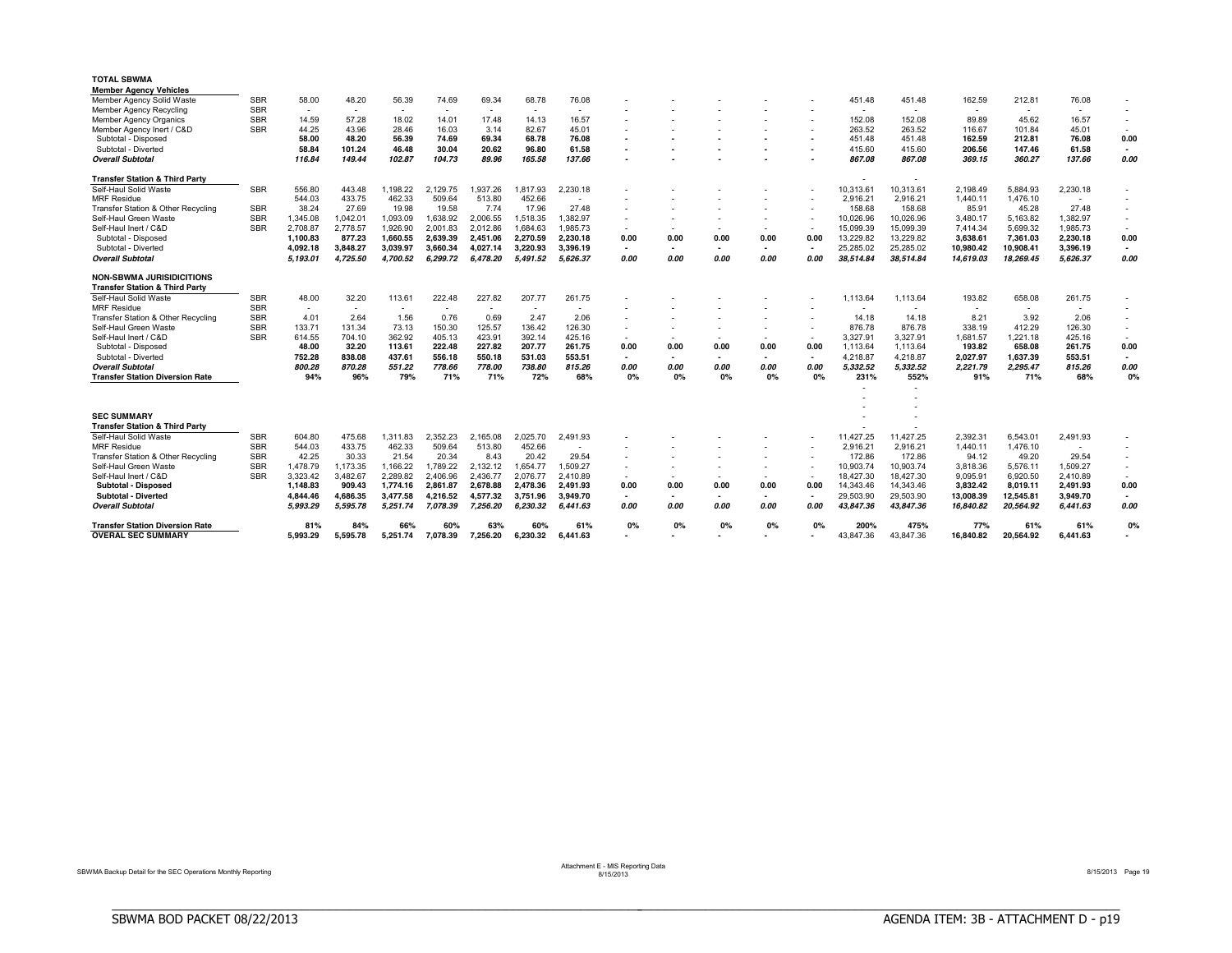#### **Attachment 7 Self-Haul Monthly Yards/Ton Ratio Rate Year 2013**

|                                                         | Jan-13    | Feb-13    | Mar-13    | Apr-13    | Mav-13    | $Jun-13$  | <b>Jul-13</b> | Aug-13 | Sep-13                   | Oct-13 | <b>Nov-13</b> | Dec-13 | 2012 Total |
|---------------------------------------------------------|-----------|-----------|-----------|-----------|-----------|-----------|---------------|--------|--------------------------|--------|---------------|--------|------------|
| Outbound Tons shipped from Transfer                     | 29.961.92 | 25.809.42 | 27.497.02 | 32.115.98 | 32.358.73 | 28.311.18 | 31.899.61     |        | -                        |        |               |        | 207,953.86 |
| Inbound Tons to the Transfer Station                    | 24.687.29 | 20,882.77 | 23.072.5  | 25,822.14 | 26.013.90 | 22.926.19 | 25.949.20     |        |                          |        |               |        | 169,353.99 |
| Mass Balance weight of Inbound Self-Haul material to TS | 5,274.63  | 4.926.65  | 4.424.51  | 6.293.84  | 6.344.83  | 5.384.99  | 5.950.41      |        |                          |        |               |        | 38.599.87  |
|                                                         |           |           |           |           |           |           |               |        |                          |        |               |        |            |
| Total Inbound Cubic Yards for Self-Haul Loads           | 13.337.00 | 12.488.00 | 14.325.50 | 15.308.50 | 16.370.00 | 17.115.28 | 16.349.55     |        | $\overline{\phantom{0}}$ |        |               |        | 105,293.83 |
|                                                         |           |           |           |           |           |           |               |        |                          |        |               |        |            |
| Self-Haul Conversion Ratio - yards/ton (Goal ≥ 2.76)    | 2.53      | 2.53      | 3.24      | 2.43      | 2.58      | 3.18      | 2.75          |        |                          |        |               |        | 2.73       |
| DIFFERENCE OF Self-Haul Conversion Ratio from 2.76      | (0.23)    | (0.23)    | 0.48      | (0.33)    | (0.18)    | 0.42      | (0.01)        |        |                          |        |               |        | (0.03)     |

BBBBBBBBBBBBBBBBBBBBBBBBBBBBBBBBBBBBBBBBBBBBBBBBBBBBBBBBBBBBBBBBBBBBBBBBBBBBBB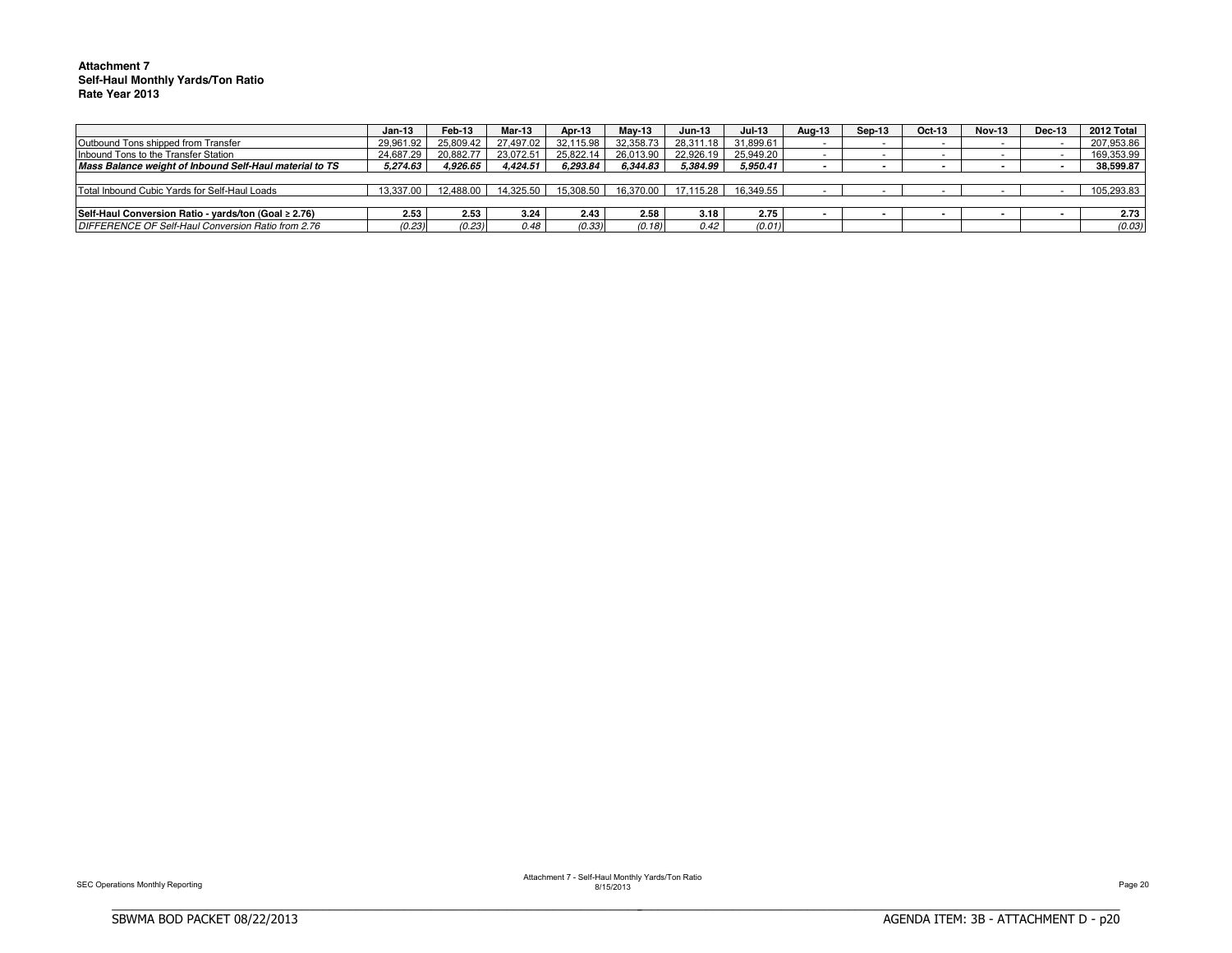### **Attachment 8**

**MRF Commodity Marketing Report - Outbound Loads**

**July 2013**

|                        |             |           |           |           |           | Total Revenue by Commodity (\$) |               |        |        |        |               |               |              |
|------------------------|-------------|-----------|-----------|-----------|-----------|---------------------------------|---------------|--------|--------|--------|---------------|---------------|--------------|
| <b>Material Type</b>   | $Jan-13$    | Feb-13    | Mar-13    | Apr-13    | May-13    | <b>Jun-13</b>                   | <b>Jul-13</b> | Aug-13 | Sep-13 | Oct-13 | <b>Nov-13</b> | <b>Dec-13</b> | <b>TOTAL</b> |
| <b>CONTAINERS</b>      |             |           |           |           |           |                                 |               |        |        |        |               |               |              |
|                        | 461.787     | 406.058   | 406.641   | 391.242   | 422.848   | 306.785                         | $389.769$ .   |        |        |        |               |               | \$2,785,131  |
| <b>FIBERS</b>          |             |           |           |           |           |                                 |               |        |        |        |               |               |              |
| Total Revenue - FIBERS | 561.458     | 419.117   | 475.520   | 461.361   | 471.493   | 407.058                         | 463.364       |        |        |        |               |               | \$3.259.370  |
| <b>OVERALL REVENUE</b> | \$1.023.245 | \$825.176 | \$882.161 | \$852.602 | \$894.341 | \$713.843                       | \$853,133     | \$0    | \$0    | \$0    | s٥            | \$0           | \$6,044,501  |

|                                |          |          |          |          |          | Total Tons by Commodity (Tons) |          |        |        |        |               |        |              |
|--------------------------------|----------|----------|----------|----------|----------|--------------------------------|----------|--------|--------|--------|---------------|--------|--------------|
| <b>Material Type</b>           | Jan-13   | Feb-13   | Mar-13   | Apr-13   | Mav-13   | <b>Jun-13</b>                  | Jul-13   | Aug-13 | Sep-13 | Oct-13 | <b>Nov-13</b> | Dec-13 | <b>TOTAL</b> |
| <b>CONTAINERS</b>              |          |          |          |          |          |                                |          |        |        |        |               |        |              |
| <b>Total Tons - CONTAINERS</b> | 1.607.77 | .257.09  | .215.49  | .313.33  | .435.65  | .142.11                        | .464.58  | 0.00   | 0.00   | 0.00   | 0.00          | 0.00   | 9.436.02     |
| <b>FIBERS</b>                  |          |          |          |          |          |                                |          |        |        |        |               |        |              |
| <b>Total Tons - FIBERS</b>     | .599.99  | 3.235.37 | 3.489.42 | 3.546.89 | 3.856.57 | 3.338.68                       | 3.719.98 | 0.00   | 0.00   | 0.00   | 0.00          | 0.00   | 25.786.89    |
| <b>OVERALL TONS</b>            | 3.207.76 | 4.492.46 | 1.704.90 | 4.860.22 | 5.292.22 | 1.480.78                       | 5.184.56 | 0.00   | 0.00   | 0.00   | 0.00          | 0.00   | 35.222.91    |

|                                  |          |          |          |          |          | Average Rate Per Commodity (\$ per Ton) |               |        |        |        |               |               |            |
|----------------------------------|----------|----------|----------|----------|----------|-----------------------------------------|---------------|--------|--------|--------|---------------|---------------|------------|
| <b>Material Type</b>             | Jan-13   | Feb-13   | Mar-13   | Apr-13   | Mav-13   | <b>Jun-13</b>                           | <b>Jul-13</b> | Aua-13 | Sep-13 | Oct-13 | <b>Nov-13</b> | <b>Dec-13</b> | <b>AVE</b> |
| <b>CONTAINERS</b>                |          |          |          |          |          |                                         |               |        |        |        |               |               |            |
| <b>Ave Rate/Ton - CONTAINERS</b> | \$287.22 | \$323.02 | \$334.55 | \$297.90 | \$294.53 | \$268.61                                | \$266.13      | \$0.00 | \$0.00 | \$0.00 | \$0.0         | \$0.00        | \$295.16   |
| <b>FIBERS</b>                    |          |          |          |          |          |                                         |               |        |        |        |               |               |            |
| Ave Rate/Ton - FIBERS            | \$122.06 | \$129.54 | \$136.27 | \$130.07 | \$122.26 | \$121.92                                | \$124.56      | \$0.00 | \$0.00 | \$0.00 | \$0.0         | \$0.00        | \$126.40   |
| <b>OVERALL Rate (\$)/ton</b>     | \$164.83 | \$183.68 | \$187.50 | \$175.42 | \$168.99 | \$159.31                                | \$164.55      | \$0.00 | \$0.00 | \$0.00 | \$0.00        | \$0.00        | \$171.61   |

BBBBBBBBBBBBBBBBBBBBBBBBBBBBBBBBBBBBBBBBBBBBBBBBBBBBBBBBBBBBBBBBBBBBBBBBBBBBBB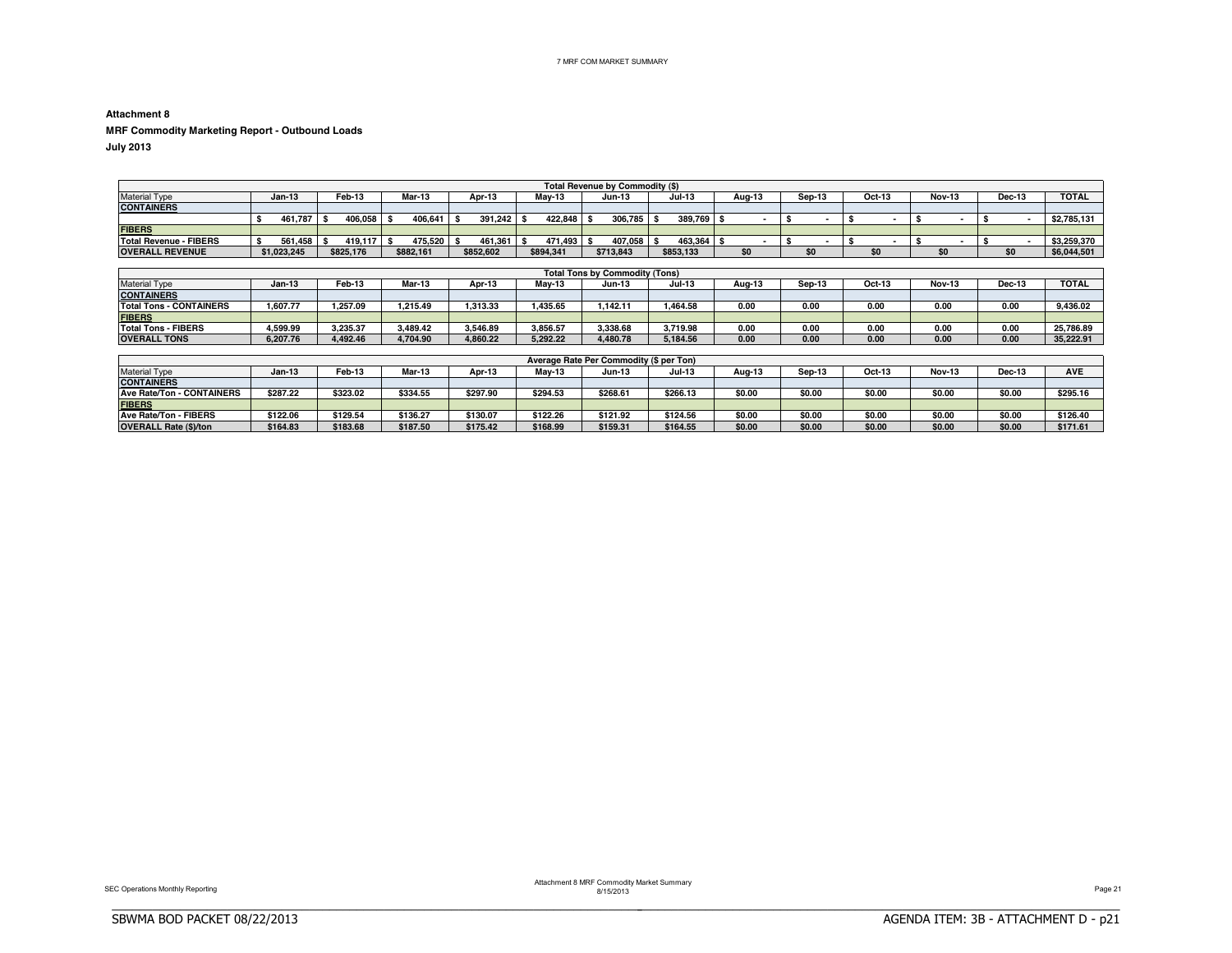#### 8 Truck Efficiency

### **Attachment 9**

### **Outbound Trucking Efficiency Report**

**July 2013**

| <b>MUNICIPAL SOLID WASTE (MSW)</b>         |                          |                |                          |                          |                                 |                          |                          |                          |                          |                          |                          |                          |                   |
|--------------------------------------------|--------------------------|----------------|--------------------------|--------------------------|---------------------------------|--------------------------|--------------------------|--------------------------|--------------------------|--------------------------|--------------------------|--------------------------|-------------------|
|                                            | $Jan-13$                 | Feb-13         | Mar-13                   | Apr-13                   | <b>May-13</b>                   | <b>Jun-13</b>            | <b>Jul-13</b>            | Aug-13                   | Sep-13                   | Oct-13                   | <b>Nov-13</b>            | <b>Dec-13</b>            | <b>Total 2012</b> |
| Ox Mountain MSW                            | 16.471.35                | 14.359.14      | 16.092.66                | 16.847.07                | 18,208.80                       | 16,549.31                | 19.074.25                | $\sim$                   | $\blacksquare$           | $\sim$                   | $\sim$                   | $\sim$                   | 117.602.58        |
| Loads                                      | 636.00                   | 553.00         | 619.00                   | 649.00                   | 702.00                          | 638.00                   | 735.00                   | $\sim$                   | $\sim$                   | $\overline{\phantom{a}}$ | $\overline{\phantom{a}}$ | $\overline{\phantom{a}}$ | 4,532.00          |
| Average Tons/Load                          | 25.90                    | 25.97          | 26.00                    | 25.96                    | 25.94                           | 25.94                    | 25.95                    | $\sim$                   | $\sim$                   | $\sim$                   | $\sim$                   | $\sim$                   | 25.95             |
| Marina MSW                                 |                          |                |                          | 49.26                    |                                 |                          |                          |                          |                          |                          |                          |                          | 49.26             |
| Loads                                      |                          |                |                          | 2.00                     |                                 |                          |                          |                          |                          |                          |                          |                          | 2.00              |
| Average Tons/Load                          |                          |                |                          | 24.63                    |                                 |                          | $\blacksquare$           | $\sim$                   | $\blacksquare$           | $\sim$                   |                          |                          | 24.63             |
|                                            |                          |                |                          |                          |                                 |                          |                          |                          |                          |                          |                          |                          |                   |
| Newby MSW                                  | $\overline{\phantom{a}}$ | $\sim$         | $\overline{\phantom{a}}$ | 1,090.85                 | $\sim$                          | $\sim$                   | $\sim$                   | $\sim$                   | $\sim$                   | $\sim$                   | $\sim$                   | $\overline{\phantom{a}}$ | 1,090.85          |
| Loads                                      | $\sim$                   | $\sim$         | $\sim$                   | 45.00                    | $\sim$                          | $\sim$                   | $\sim$                   | $\sim$                   | $\sim$                   | $\sim$                   | $\sim$                   | $\sim$                   | 45.00             |
| Average Tons/Load                          |                          |                |                          | 24.24                    | $\sim$                          | $\overline{\phantom{a}}$ | $\overline{\phantom{a}}$ | $\sim$                   | $\blacksquare$           | $\overline{\phantom{a}}$ | $\blacksquare$           | $\overline{\phantom{a}}$ | 24.24             |
|                                            |                          |                |                          |                          |                                 |                          |                          |                          |                          |                          |                          |                          |                   |
| <b>TOTAL C&amp;D AND INERTS</b>            |                          |                |                          |                          |                                 |                          |                          |                          |                          |                          |                          |                          |                   |
| <b>TONS</b>                                | 16,471.35                | 14,359.14      | 16,092.66                | 17,987.18                | 18,208.80                       | 16,549.31                | 19,074.25                | $\sim$                   | $\sim$                   | $\overline{\phantom{a}}$ | $\sim$                   | $\overline{\phantom{a}}$ | 118,742.69        |
| <b>LOADS</b>                               | 636.00                   | 553.00         | 619.00                   | 696.00                   | 702.00                          | 638.00                   | 735.00                   | $\sim$                   | $\sim$                   | $\sim$                   | $\sim$                   | $\sim$                   | 4,579.00          |
| <b>AVERAGE TONS/LOAD</b>                   | 25.90                    | 25.97          | 26.00                    | 25.84                    | 25.94                           | 25.94                    | 25.95                    | $\blacksquare$           | $\sim$                   | $\sim$                   | $\sim$                   | $\blacksquare$           | 25.93             |
| Loads Saved / Month (est. 22 tons/Ld.)     | 112.70                   | 99.69          | 112.48                   | 121.60                   | 125.67                          | 114.24                   | 132.01                   | $\blacksquare$           | $\overline{\phantom{a}}$ | $\overline{\phantom{a}}$ | $\overline{a}$           |                          | 176.58            |
| <b>INERT MATERIALS (C&amp;D / INERTS)</b>  |                          |                |                          |                          |                                 |                          |                          |                          |                          |                          |                          |                          |                   |
|                                            | $Jan-13$                 | Feb-13         | <b>Mar-13</b>            | Apr-13                   | <b>May-13</b>                   | <b>Jun-13</b>            | <b>Jul-13</b>            | Aug-13                   | Sep-13                   | Oct-13                   | <b>Nov-13</b>            | Dec-13                   | <b>Total 2012</b> |
| Zanker Road Material Processing            | 3,398.82                 | 3,081.54       | 2,145.14                 | 2,322.88                 | 2,634.70                        | 2,339.84                 | 2,705.89                 | $\sim$                   | $\blacksquare$           | $\overline{\phantom{a}}$ | $\overline{\phantom{a}}$ | $\sim$                   | 18,628.81         |
| Loads                                      | 167.00                   | 151.00         | 107.00                   | 114.00                   | 131.00                          | 114.00                   | 130.00                   | $\blacksquare$           | $\frac{1}{2}$            |                          |                          |                          | 914.00            |
| Average Tons/Load                          | 20.35                    | 20.41          | 20.05                    | 20.38                    | 20.11                           | 20.52                    | 20.81                    | $\sim$                   | $\sim$                   | $\overline{\phantom{a}}$ | $\sim$                   | $\sim$                   | 20.38             |
|                                            |                          |                |                          |                          |                                 |                          |                          |                          |                          |                          |                          |                          |                   |
| OX Mountain Dirt/Inerts                    | $\sim$                   | 585.30         | 439.64                   | 286.65                   | $\sim$                          | 107.21                   | 21.44                    | $\sim$                   | $\overline{a}$           | $\sim$                   | $\sim$                   | $\overline{a}$           | 1,440.24          |
| Loads                                      | $\overline{\phantom{a}}$ | 26.00          | 19.00                    | 13.00                    | $\sim$                          | 5.00                     | 1.00                     | $\sim$                   | $\sim$                   | $\overline{\phantom{a}}$ | $\overline{\phantom{a}}$ | $\blacksquare$           | 64.00             |
| Average Tons/Load                          |                          | 22.51          | 23.14                    | 22.05                    |                                 | 21.44                    | 21.44                    | $\overline{\phantom{a}}$ | $\overline{\phantom{a}}$ |                          |                          |                          | 22.50             |
| <b>SRDC Dirt/Inerts</b>                    | 152.69                   | $\sim$         | $\sim$                   | $\sim$                   | $\sim$                          | $\sim$                   | $\sim$                   | $\sim$                   | $\sim$                   | $\sim$                   | $\sim$                   | $\overline{\phantom{a}}$ | 152.69            |
| Loads                                      | 12.00                    | $\sim$         | $\overline{a}$           | $\overline{a}$           | $\sim$                          | $\sim$                   | $\sim$                   | $\sim$                   | $\sim$                   | $\sim$                   | $\sim$                   | $\overline{a}$           | 12.00             |
| Average Tons/Load                          | 12.72                    |                | $\overline{\phantom{a}}$ |                          | $\blacksquare$                  | $\overline{\phantom{a}}$ | $\overline{\phantom{a}}$ | $\sim$                   | $\overline{\phantom{a}}$ |                          | $\overline{\phantom{a}}$ |                          | 12.72             |
|                                            |                          |                |                          |                          |                                 |                          |                          |                          |                          |                          |                          |                          |                   |
| <b>TOTAL C&amp;D AND INERTS</b>            |                          |                |                          |                          |                                 |                          |                          |                          |                          |                          |                          |                          |                   |
| <b>TONS</b>                                | 3,551.51                 | 3,666.84       | 2,584.78                 | 2,609.53                 | 2,634.70                        | 2,447.05                 | 2,727.33                 | $\sim$                   | $\overline{\phantom{a}}$ | $\overline{\phantom{a}}$ | $\overline{\phantom{a}}$ | $\overline{\phantom{a}}$ | 20,221.74         |
| <b>LOADS</b>                               | 179.00                   | 177.00         | 126.00                   | 127.00                   | 131.00                          | 119.00                   | 131.00                   | $\sim$                   | $\overline{a}$           | $\overline{a}$           | $\overline{a}$           | $\overline{a}$           | 990.00            |
| <b>AVERAGE TONS/LOAD</b>                   | 19.84                    | 20.72          | 20.51                    | 20.55                    | 20.11                           | 20.56                    | 20.82                    | $\sim$                   | $\sim$                   | $\sim$                   | $\sim$                   | $\sim$                   | 20.43             |
| Loads Saved / Month (est. 19 tons/Ld.)     | 7.92                     | 15.99          | 10.04                    | 10.34                    | 7.67                            | 9.79                     | 12.54                    | $\sim$                   | $\sim$                   | $\sim$                   | $\overline{\phantom{a}}$ |                          | 48.47             |
| <b>ORGANICS / GREEN WASTE / FOOD WASTE</b> |                          |                |                          |                          |                                 |                          |                          |                          |                          |                          |                          |                          |                   |
|                                            | $Jan-13$                 | Feb-13         | Mar-13                   | Apr-13                   | $May-13$                        | $Jun-13$                 | <b>Jul-13</b>            | Aug-13                   | Sep-13                   | Oct-13                   | <b>Nov-13</b>            | Dec-13                   | <b>Total 2012</b> |
| Recology Grover - Green/Organics           | 4,958.69                 | 4,924.16       | 4,094.74                 | 3,673.21                 | 3,538.46                        | 2,945.19                 | 3,322.14                 | $\sim$                   | $\overline{\phantom{a}}$ | $\overline{\phantom{a}}$ | $\overline{\phantom{a}}$ | $\overline{\phantom{a}}$ | 27,456.59         |
| Loads                                      | 200.00                   | 198.00         | 165.00                   | 148.00                   | 141.00                          | 118.00                   | 133.00                   | $\blacksquare$           | $\overline{\phantom{a}}$ | $\overline{\phantom{a}}$ | $\overline{\phantom{a}}$ | $\blacksquare$           | 1,103.00          |
| Average Tons/Load                          | 24.79                    | 24.87          | 24.82                    | 24.82                    | 25.10                           | 24.96                    | 24.98                    | $\sim$                   | $\sim$                   | $\sim$                   | $\sim$                   | $\blacksquare$           | 24.89             |
|                                            |                          |                |                          |                          |                                 |                          |                          |                          |                          |                          |                          |                          |                   |
| Republic Newby Island - Green/Organics     | 4,187.28                 | 2,692.06       | 4,344.39                 | 6,541.40                 | 4,863.33                        | 3,948.18                 | 4,863.36                 | $\overline{\phantom{a}}$ | $\overline{\phantom{a}}$ | $\blacksquare$           | $\overline{\phantom{a}}$ | $\blacksquare$           | 31,440.00         |
| Loads                                      | 179.00                   | 115.00         | 179.00                   | 268.00                   | 202.00                          | 162.00                   | 201.00                   | $\mathbb{L}^2$           | $\sim$                   | $\blacksquare$           | $\sim$                   | $\blacksquare$           | 1,306.00          |
| Average Tons/Load                          | 23.39                    | 23.41          | 24.27                    | 24.41                    | 24.08                           | 24.37                    | 24.20                    | $\sim$                   | $\sim$                   | $\overline{\phantom{a}}$ | $\sim$                   | $\overline{\phantom{a}}$ | 24.07             |
|                                            |                          |                |                          |                          |                                 |                          |                          |                          |                          |                          |                          |                          |                   |
| Recology Grover - Food Waste               | $\sim$                   | $\sim$         | $\sim$                   | $\sim$                   | $\sim$                          | $\blacksquare$           | $\sim$                   | $\sim$                   | $\sim$                   | $\sim$                   | $\sim$                   | $\overline{\phantom{a}}$ | $\sim$            |
| Loads                                      | $\blacksquare$           | $\sim$         | $\overline{\phantom{a}}$ | $\overline{\phantom{a}}$ | $\blacksquare$                  | $\overline{\phantom{a}}$ | $\overline{\phantom{a}}$ | $\overline{\phantom{a}}$ | $\blacksquare$           | $\blacksquare$           | $\overline{\phantom{a}}$ |                          | $\sim$            |
| Average Tons/Load                          | $\sim$                   | $\blacksquare$ | $\blacksquare$           | $\blacksquare$           | $\sim$                          | $\blacksquare$           | $\sim$                   | $\blacksquare$           | $\sim$                   | $\blacksquare$           | $\blacksquare$           | $\blacksquare$           | $\sim$            |
| Republic Newby Island - Food Waste         | $\sim$                   | $\omega$       | 192.58                   | 261.36                   | $\sim$                          | 98.70                    | 73.82                    | $\sim$                   | $\sim$                   | $\sim$                   |                          | $\sim$                   | 626.46            |
| Loads                                      |                          |                | 8.00                     | 11.00                    |                                 | 4.00                     | 3.00                     |                          |                          |                          |                          |                          | 26.00             |
|                                            |                          |                |                          |                          | Attachment 9 - Truck Efficiency |                          |                          |                          |                          |                          |                          |                          |                   |
| SEC Operations Monthly Reporting           |                          |                |                          |                          | 8/15/2013                       |                          |                          |                          |                          |                          |                          |                          | Page 22           |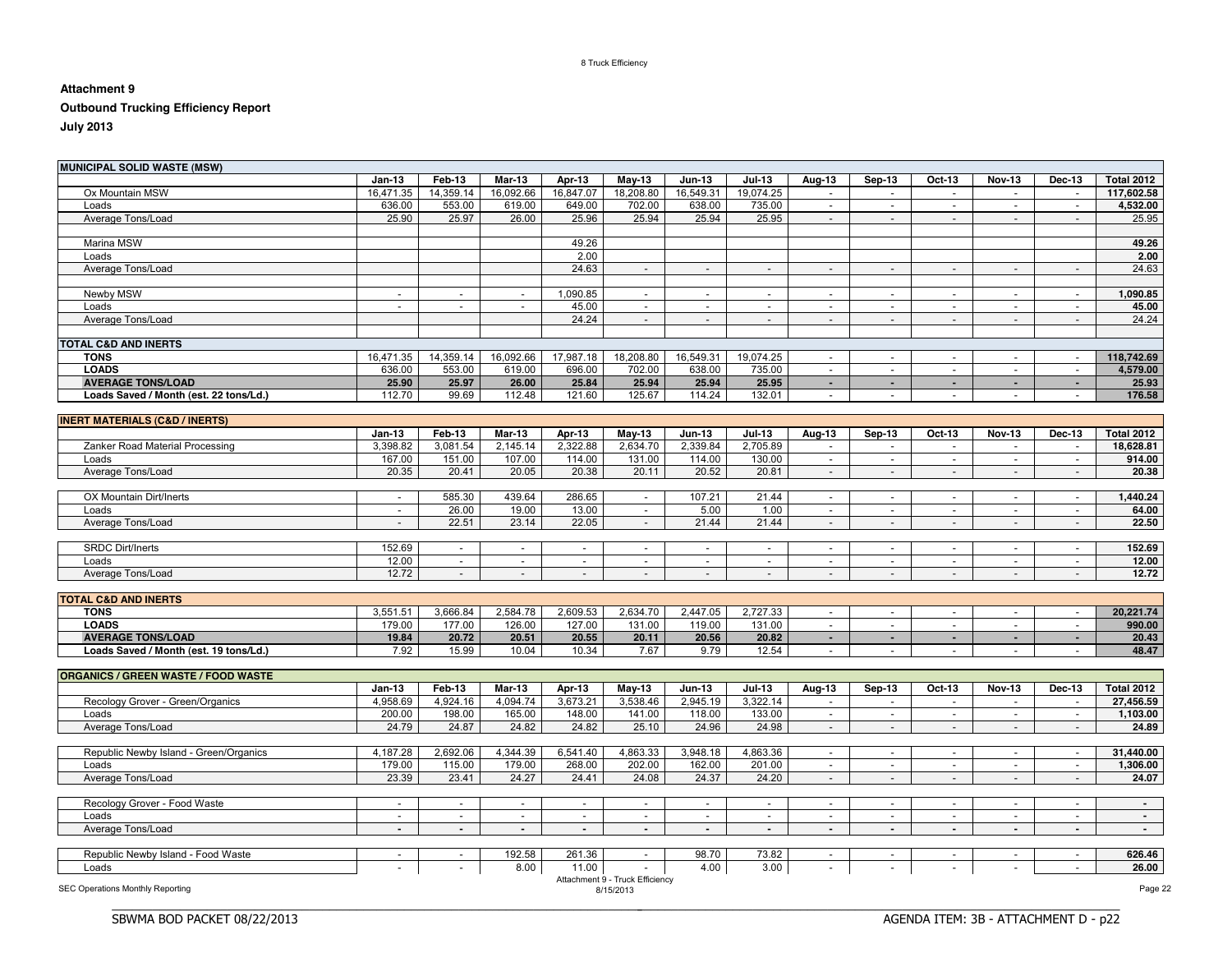|  |  | 8 Truck Efficiency |
|--|--|--------------------|
|--|--|--------------------|

| Average Tons/Load                                                  |                          |                          | 24.07     | 23.76     |           | 24.68                    | 24.61                    |                          |                          |                          |                          | 24.09      |
|--------------------------------------------------------------------|--------------------------|--------------------------|-----------|-----------|-----------|--------------------------|--------------------------|--------------------------|--------------------------|--------------------------|--------------------------|------------|
|                                                                    |                          |                          |           |           |           |                          |                          |                          |                          |                          |                          |            |
| Zanker Road - Organics                                             | 713.92                   | 49.54                    | $\sim$    | 173.66    |           | $\overline{\phantom{a}}$ |                          | $\overline{\phantom{a}}$ | $\overline{\phantom{a}}$ | $\sim$                   | $\overline{\phantom{a}}$ | 937.12     |
| Loads                                                              | 35.00                    | 2.00                     | $\sim$    | 7.00      |           |                          |                          | $\overline{\phantom{a}}$ | $\overline{\phantom{a}}$ |                          | $\overline{\phantom{a}}$ | 44.00      |
| Average Tons/Load                                                  | 20.40                    | 24.77                    |           | 24.81     |           |                          | $\overline{\phantom{0}}$ |                          | $\overline{\phantom{a}}$ | $\overline{\phantom{a}}$ | $\overline{\phantom{a}}$ | 21.30      |
|                                                                    |                          |                          |           |           |           |                          |                          |                          |                          |                          |                          |            |
| Tri-Cities/Fremont - Organics                                      |                          |                          |           |           | 716.37    | 470.96                   | 486.20                   |                          | $\overline{\phantom{a}}$ |                          | ٠                        | 1,673.53   |
| Loads                                                              |                          |                          |           |           | 29.00     | 19.00                    | 20.00                    | $\overline{\phantom{a}}$ | $\overline{\phantom{a}}$ | $\overline{\phantom{a}}$ | $\overline{\phantom{a}}$ | 68.00      |
| Average Tons/Load                                                  |                          |                          |           |           | 24.70     | 24.79                    | 24.31                    |                          | $\overline{\phantom{a}}$ |                          | $\overline{\phantom{m}}$ | 24.61      |
|                                                                    |                          |                          |           |           |           |                          |                          |                          |                          |                          |                          |            |
| Organics/Green Waste                                               | 9,859.89                 | 7,665.76                 | 8,631.71  | 10,649.63 | 9,118.16  | 6,992.07                 | 8,259.32                 | $\overline{\phantom{a}}$ | $\overline{\phantom{a}}$ | $\overline{\phantom{a}}$ | $\overline{\phantom{a}}$ | 60,286.51  |
| Loads                                                              | 414.00                   | 315.00                   | 352.00    | 434.00    | 372.00    | 284.00                   | 337.00                   |                          | $\overline{\phantom{a}}$ | $\overline{\phantom{a}}$ | $\overline{\phantom{a}}$ | 2,435.00   |
| Average Tons/Load                                                  | 23.82                    | 24.34                    | 24.52     | 24.54     | 24.51     | 24.62                    | 24.51                    | $\sim$                   | $\overline{\phantom{a}}$ | $\overline{\phantom{a}}$ | $\overline{\phantom{a}}$ | 24.76      |
|                                                                    |                          |                          |           |           |           |                          |                          |                          |                          |                          |                          |            |
| <b>BIOFUELS SYSTEMS - CLEAN GREEN WASTE</b>                        |                          |                          |           |           |           |                          |                          |                          |                          |                          |                          |            |
| <b>Tons</b>                                                        | $\overline{\phantom{a}}$ | $\overline{\phantom{a}}$ | 99.01     | 769.78    | 2,301.62  | ,765.95                  | ,263.34                  | $\sim$                   | $\overline{\phantom{a}}$ | $\sim$                   | $\overline{\phantom{a}}$ | 6,199.70   |
| Loads                                                              |                          |                          | 4.00      | 31.00     | 93.00     | 71.00                    | 51.00                    |                          | $\overline{\phantom{a}}$ |                          |                          | 250.00     |
| <b>Average Tons/Load</b>                                           |                          |                          | 24.75     | 24.83     | 24.75     | 24.87                    | 24.77                    |                          | $\blacksquare$           | $\blacksquare$           | $\blacksquare$           | 24.80      |
|                                                                    |                          |                          |           |           |           |                          |                          |                          |                          |                          |                          |            |
| TOTAL GREEN/ORGANICS/FOOD (TONS)                                   |                          |                          |           |           |           |                          |                          |                          |                          |                          |                          |            |
| <b>TONS</b>                                                        | 9.859.89                 | 7,665.76                 | 8,730.72  | 11,419.41 | 11.419.78 | 8.758.02                 | 9,522.66                 | $\overline{\phantom{a}}$ | $\overline{\phantom{a}}$ | $\overline{\phantom{a}}$ | $\overline{\phantom{a}}$ | 67.376.24  |
| <b>LOADS</b>                                                       | 414.00                   | 315.00                   | 356.00    | 465.00    | 465.00    | 355.00                   | 388,00                   | $\overline{\phantom{a}}$ | $\overline{\phantom{a}}$ | $\sim$                   | $\overline{\phantom{a}}$ | 2,758.00   |
| <b>AVERAGE TONS/LOAD</b>                                           | 23.82                    | 24.34                    | 24.52     | 24.56     | 24.56     | 24.67                    | 24.54                    | $\blacksquare$           | ۰                        |                          | ٠                        | 171.01     |
| Loads Saved / Month (est. 20 T/Ld.)                                | 78.99                    | 68.29                    | 80.54     | 105.97    | 105.99    | 82.90                    | 88.13                    |                          | $\overline{\phantom{a}}$ |                          |                          | 610.81     |
|                                                                    |                          |                          |           |           |           |                          |                          |                          |                          |                          |                          |            |
| <b>OVERALL TRUCK TRIP SAVINGS/MONTH COMPARED TO 2010 ESTIMATES</b> |                          |                          |           |           |           |                          |                          |                          |                          |                          |                          |            |
| <b>OVERAL TRUCK TRIP SAV/MTH COMPARED TO EST 2010</b>              | 199.61                   | 183.97                   | 203.06    | 237.91    | 239.33    | 206.93                   | 232.69                   | $\blacksquare$           | $\blacksquare$           | $\sim$                   | $\blacksquare$           | 1,493.83   |
| <b>Miles Saved</b>                                                 | 3,366.68                 | 3,333.59                 | 3,415.79  | 3,465.24  | 3.708.95  | 3,497.06                 | 4,094.32                 |                          | ۰                        |                          |                          | 24,514.09  |
| Gallons of Fuels Saved                                             | 841.67                   | 833.40                   | 853.95    | 866.31    | 927.24    | 874.27                   | 1,023.58                 | $\overline{\phantom{a}}$ | $\overline{\phantom{a}}$ | $\overline{\phantom{0}}$ | $\overline{\phantom{a}}$ | 6.128.52   |
|                                                                    |                          |                          |           |           |           |                          |                          |                          |                          |                          |                          |            |
| Pounds of CO2 savings (22.2 lbs./gal of fuel)                      | 18.685.07                | 18.501.40                | 18.957.64 | 19.232.08 | 20.584.66 | 19,408.71                | 22.723.45                | $\overline{\phantom{a}}$ | $\overline{\phantom{a}}$ | $\sim$                   | $\overline{\phantom{a}}$ | 136.053.21 |
| Pounds of Carbon savings (6.12 lbs./qal of fuel)                   | 5,151.02                 | 5,100.39                 | 5,226.16  | 5.301.82  | 5.674.69  | 5,350.51                 | 6,264.30                 | $\overline{\phantom{a}}$ | $\overline{\phantom{a}}$ | $\overline{\phantom{0}}$ | $\overline{\phantom{a}}$ | 37,506.56  |

Note: Truck Savings was based on a comparison of the existing SBR's truck trips compared with the estimated 2010 truck volumes of: 22 tons/load for MSW, 19 tons/load for C&D, and 20 tons/load for Organics/Green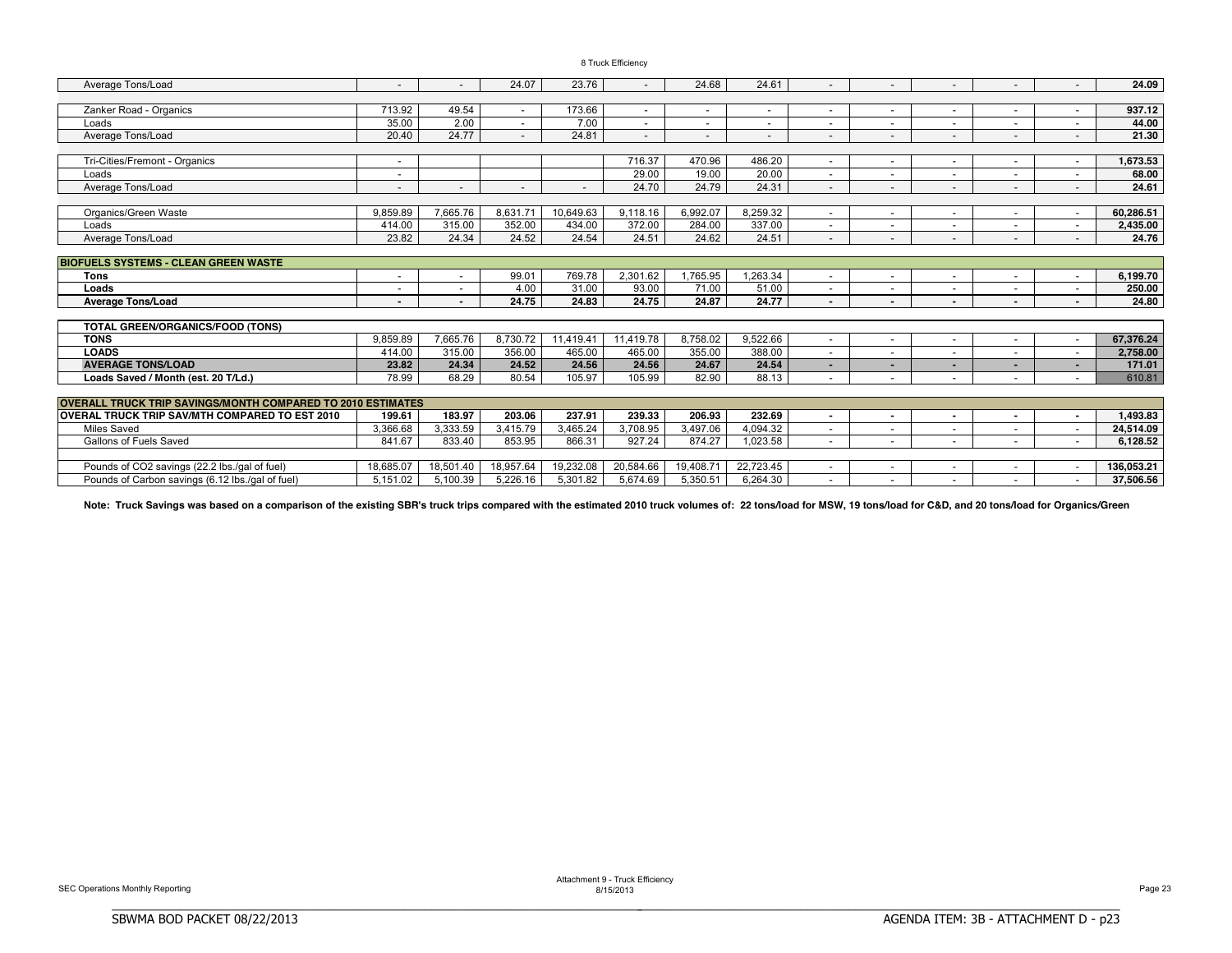#### 9 Liquidated Damages

| <b>Attachment 10</b>      |  |  |  |  |  |
|---------------------------|--|--|--|--|--|
| <b>Liquidated Damages</b> |  |  |  |  |  |
| <b>July 2013</b>          |  |  |  |  |  |

|                                                                       |                                                                          |         |               | Jan | Feb          | Mar | <b>Total Q1</b> | Apr        | May      | Jun      | Total Q <sub>2</sub> | Jul      | Aug          | Sept     | Total Q3 | Oct          | Nov      | Dec      | <b>Total Q4</b> | Total          |
|-----------------------------------------------------------------------|--------------------------------------------------------------------------|---------|---------------|-----|--------------|-----|-----------------|------------|----------|----------|----------------------|----------|--------------|----------|----------|--------------|----------|----------|-----------------|----------------|
|                                                                       | <b>Turnaround Guarantee</b>                                              | Damages |               |     |              |     |                 |            |          |          |                      |          |              |          |          |              |          |          |                 |                |
|                                                                       | <b>Collection Vehicles &amp; Member Agency Vehicles</b>                  | \$100   | per vehicle   |     |              |     |                 |            |          |          |                      |          | 0            |          | $\Omega$ |              | o        |          |                 |                |
|                                                                       | proceed through scale house in no more than five (5) minutes per vehicle |         | \$ Damages:   | \$0 | \$0          | \$0 | S <sub>0</sub>  | \$0        | \$0      | \$0      | \$0                  | \$0      | \$0          | \$0      | \$0      | \$0          | \$0      | \$0      | S <sub>0</sub>  | S <sub>0</sub> |
|                                                                       | <b>B</b><br><b>Self-Haul Customer</b>                                    | \$100   | per vehicle   |     | $\mathbf{r}$ |     |                 |            | $\Omega$ | $\Omega$ | $\Omega$             | $\Omega$ | $\Omega$     |          | $\Omega$ | $\mathbf{0}$ | o        | 0        | $\Omega$        | $\sqrt{2}$     |
|                                                                       | customers shall not wait more than 15 minutes to be processed by scale   |         |               | \$0 | \$0          | \$0 | SO.             | \$0        | \$0      | \$0      | \$0                  | \$0      | \$0          | \$0      | \$O      | \$0          | \$0      | \$0      | S <sub>0</sub>  | S <sub>0</sub> |
|                                                                       | Contractor Open Shoreway Center to Users during Operating Hours          | \$1,000 | per hour      |     | $\mathbf{r}$ |     |                 | $\sqrt{2}$ | $\Omega$ | $\Omega$ | $\Omega$             | $\Omega$ | $\Omega$     | $\Omega$ | $\Omega$ | $\Omega$     |          | $\Omega$ | $\Omega$        | $\Omega$       |
|                                                                       | failure to receive vehicles during operating hours                       |         | \$ Damages:   | \$0 | \$0          | \$0 | SO.             | \$0        | \$0      | \$0      | \$0                  | \$0      | \$0          | \$0      | \$0      | \$0          | \$0      | \$0      | S <sub>0</sub>  | S <sub>0</sub> |
|                                                                       | <b>Litter Complaints</b>                                                 | \$100   | per hour      |     |              |     |                 |            |          |          |                      | $\Omega$ |              |          | $\Omega$ | $\Omega$     |          |          | 0               |                |
|                                                                       | failure to remedy a litter compliance within 5 hours of notification     |         | \$ Damages:   | \$0 | \$0          | \$0 | SO.             | \$0        | \$0      | \$0      | \$0                  | \$0      | \$0          | \$0      | \$O      | \$0          | \$0      | \$0      | S <sub>0</sub>  | S <sub>0</sub> |
|                                                                       | Failure of Contractor to Provided Excellent Customer Service             | \$100   | per compliant |     | $\Omega$     |     |                 |            | $\Omega$ |          |                      | $\Omega$ | $\Omega$     |          | $\Omega$ | $\Omega$     | 0        | 0        | $\Omega$        |                |
|                                                                       |                                                                          |         | \$ Damages:   | \$0 | \$0          | \$0 | SO.             | \$0        | \$0      | \$0      | \$0                  | \$0      | \$0          | \$0      | \$0      | \$0          | \$0      | \$0      | SO.             | \$0            |
| Timeliness of Submissions of Reports to the SBWMA<br>\$500<br>per day |                                                                          |         |               |     |              |     |                 |            |          | $\Omega$ | n                    |          | $\mathbf{0}$ | $\Omega$ |          | 0            | $\Omega$ |          |                 |                |
|                                                                       |                                                                          |         | \$ Damages:   | \$0 | \$0          | \$0 | SO.             | \$0        | \$0      | \$0      | SO.                  | \$0      | \$0          | \$0      | \$0      | \$0          | \$0      | \$0      | SO.             | S <sub>0</sub> |
|                                                                       | Failure to make Records Available upon Request                           | \$500   | per day       |     |              |     |                 |            |          |          |                      | $\Omega$ |              |          | $\Omega$ |              |          | $\Omega$ | $\Omega$        |                |
|                                                                       |                                                                          |         | \$Damages:    | \$0 | \$0          | \$0 | SO.             | \$0        | \$0      | SO.      | \$0                  | \$0      | \$0          | \$0      | \$0      | \$0          | \$0      | \$0      | S <sub>0</sub>  | S <sub>0</sub> |
|                                                                       | Failure of the Contractor to Notify the SBWMA of intent to               | \$1,000 | per incident  |     |              |     |                 |            |          |          |                      |          |              |          | $\Omega$ |              |          |          |                 |                |
|                                                                       | use a subcontractor(s).                                                  |         | \$ Damages:   | \$0 | \$0          | \$0 | SO.             | \$0        | \$0      | \$0      | \$0                  | \$0      | \$0          | \$0      | \$0      | \$0          | \$0      | \$0      | S <sub>0</sub>  | S <sub>0</sub> |
|                                                                       |                                                                          |         |               |     |              |     |                 |            |          |          |                      |          |              |          |          |              |          |          |                 |                |
|                                                                       | Overall Total Liquidated Damages during Reporting Period                 |         |               | \$0 | \$0          | \$0 | SO.             | \$0        | \$0      | \$0      | \$0                  | \$0      | \$0          | \$0      | \$O      | \$0          | \$0      | \$0      | \$0             | \$n            |
|                                                                       |                                                                          |         |               |     |              |     |                 |            |          |          |                      |          |              |          |          |              |          |          |                 |                |
|                                                                       | Q1 Comments                                                              |         |               |     |              |     |                 |            |          |          |                      |          |              |          |          |              |          |          |                 |                |
|                                                                       |                                                                          |         |               |     |              |     |                 |            |          |          |                      |          |              |          |          |              |          |          |                 |                |
|                                                                       | Q2 Comments                                                              |         |               |     |              |     |                 |            |          |          |                      |          |              |          |          |              |          |          |                 |                |
|                                                                       | Q3 Comments                                                              |         |               |     |              |     |                 |            |          |          |                      |          |              |          |          |              |          |          |                 |                |
|                                                                       |                                                                          |         |               |     |              |     |                 |            |          |          |                      |          |              |          |          |              |          |          |                 |                |
| Q4 Comments                                                           |                                                                          |         |               |     |              |     |                 |            |          |          |                      |          |              |          |          |              |          |          |                 |                |

Attachment 10 - Liquidated Damages<br>SEC Operations Monthly Reporting Attachment 10 - Liquidated Damages and Attachment 215/2013

BBBBBBBBBBBBBBBBBBBBBBBBBBBBBBBBBBBBBBBBBBBBBBBBBBBBBBBBBBBBBBBBBBBBBBBBBBBBBB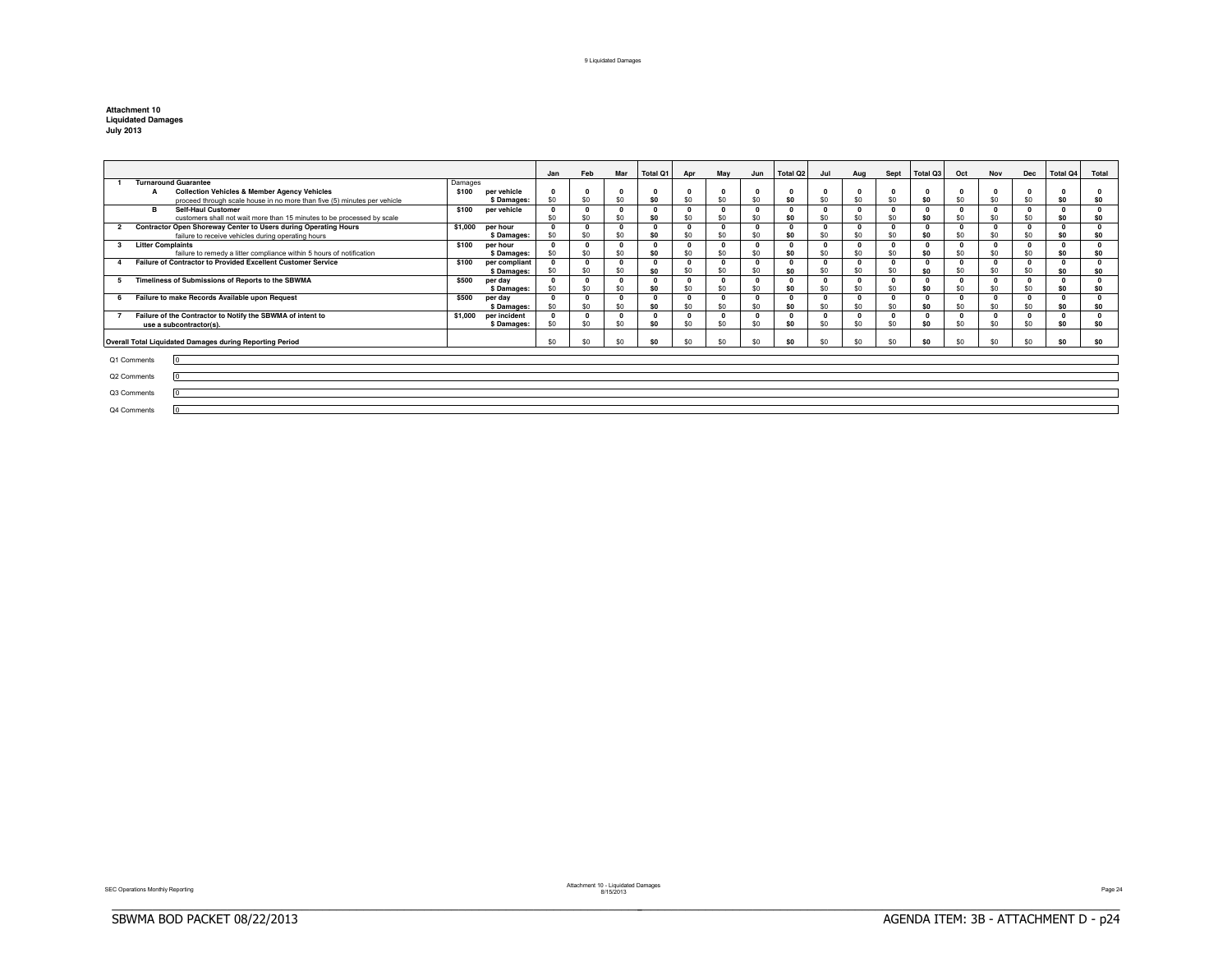# **Attachment 11**

# **General Facility Reporting**

# **July 2013**

A. **Incident or Accidents Involving Either Employees or Patrons of the Facilities;**

| $Jan-13$      | No incidents or accidents |
|---------------|---------------------------|
| Feb-13        | No incidents or accidents |
| Mar-13        | No incidents or accidents |
| Apr-13        | No incidents or accidents |
| May-13        | No incidents or accidents |
| <b>Jun-13</b> | No incidents or accidents |
| $Jul-13$      | No incidents or accidents |
| Aug-13        |                           |
| Sep-13        |                           |
| Oct-13        |                           |
| <b>Nov-13</b> |                           |
| Dec-13        |                           |

### B. **Documentation of Hazardous Spills and Removals**

BBBBBBBBBBBBBBBBBBBBBBBBBBBBBBBBBBBBBBBBBBBBBBBBBBBBBBBBBBBBBBBBBBBBBBBBBBBBBB

| $Jan-13$      | No Hazardous Spills or Removals |
|---------------|---------------------------------|
|               |                                 |
| Feb-13        | No Hazardous Spills or Removals |
| Mar-13        | No Hazardous Spills or Removals |
| Apr-13        | No Hazardous Spills or Removals |
| $May-13$      | No Hazardous Spills or Removals |
| <b>Jun-13</b> | No Hazardous Spills or Removals |
| $Jul-13$      | No Hazardous Spills or Removals |
| Aug-13        |                                 |
| Sep-13        |                                 |
| $Oct-13$      |                                 |

SEC Operations Monthly Reporting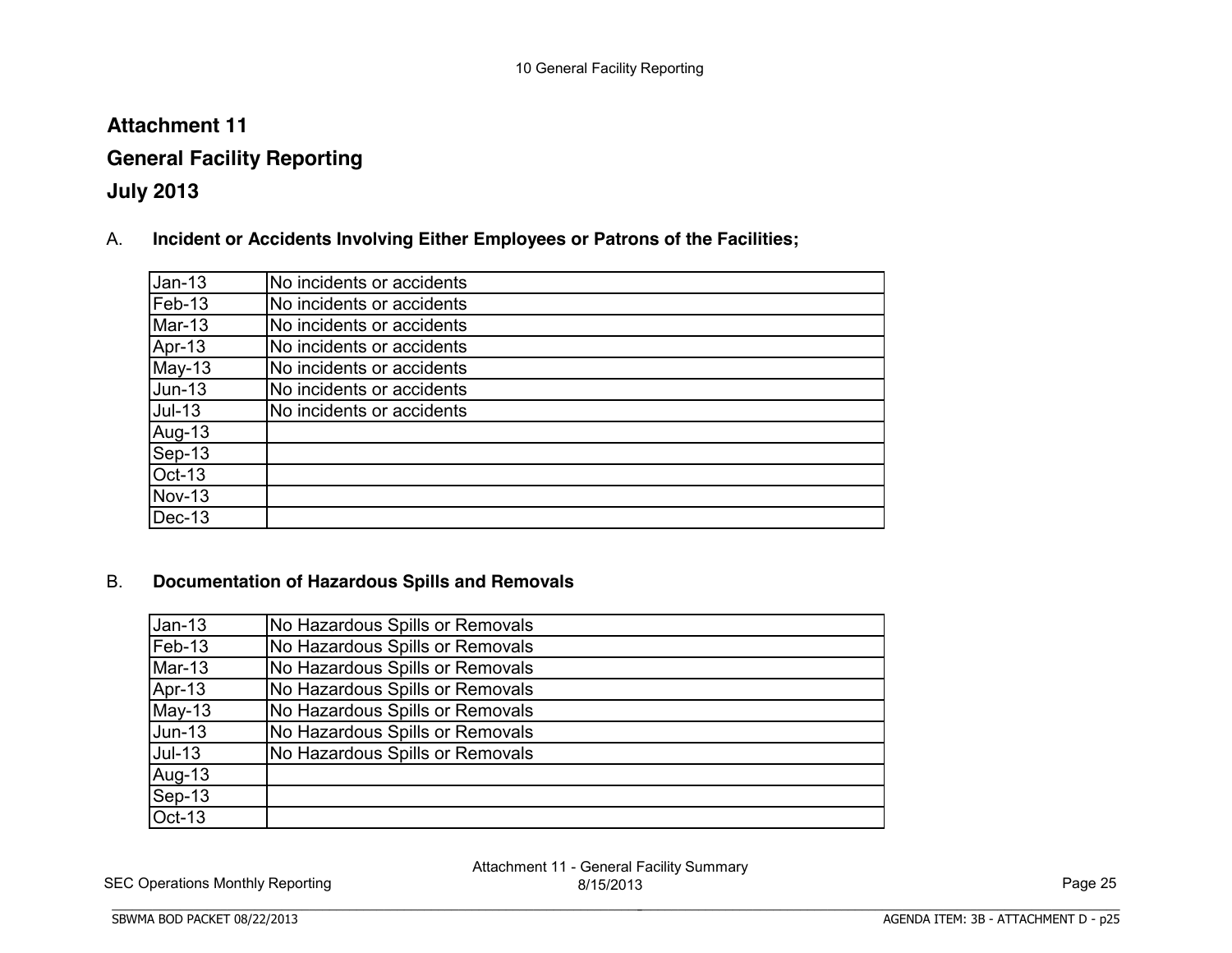| 'N |  |
|----|--|
|    |  |

# C. **LEA Inspections**

| <b>Date</b>   | <b>Description</b>                                                            |
|---------------|-------------------------------------------------------------------------------|
|               | No Notice of Violations or Notice to Correct were received. The inspector did |
|               | observe exposed rebar on the tipping floor of the TS. SBR is taking           |
| $Jan-13$      | measures to correct.                                                          |
|               | No Notice of Violations or Notice to Correct were received. The inspector     |
|               | observed that the repairs to the TS tipping floor were scheduled to be        |
| Feb-13        | completed in March.                                                           |
|               |                                                                               |
|               | No Notice of Violations or Notice to Correct were received. The inspector     |
| Mar-13        | observed that the repairs to the TS tipping floor had been completed.         |
| Apr-13        | No Notice of Violations or Notice to Correct were received.                   |
| $May-13$      | No LEA Inspection                                                             |
| <b>Jun-13</b> | No Notice of Violations or Notice to Correct were received.                   |
| $Jul-13$      | No Notice of Violations or Notice to Correct were received.                   |
| Aug-13        |                                                                               |
| Sep-13        |                                                                               |
| <b>Oct-13</b> |                                                                               |
| <b>Nov-13</b> |                                                                               |
| $Dec-13$      |                                                                               |

# D. **Staffing Levels / Changes**

| $Jan-13$   | One Truck Mechanic was discharged and his replacement has been hired. |
|------------|-----------------------------------------------------------------------|
| $[Feb-13]$ | No Changes to Report                                                  |
| $Mar-13$   | No Changes to Report                                                  |
| Apr-13     | Albert Mauricio was hired as Transfer Station Supervisor              |

BBBBBBBBBBBBBBBBBBBBBBBBBBBBBBBBBBBBBBBBBBBBBBBBBBBBBBBBBBBBBBBBBBBBBBBBBBBBBB

SEC Operations Monthly Reporting

Attachment 11 - General Facility Summary 8/15/2013 Page 26

**SBWMA BOD PACKET 08/22/2013**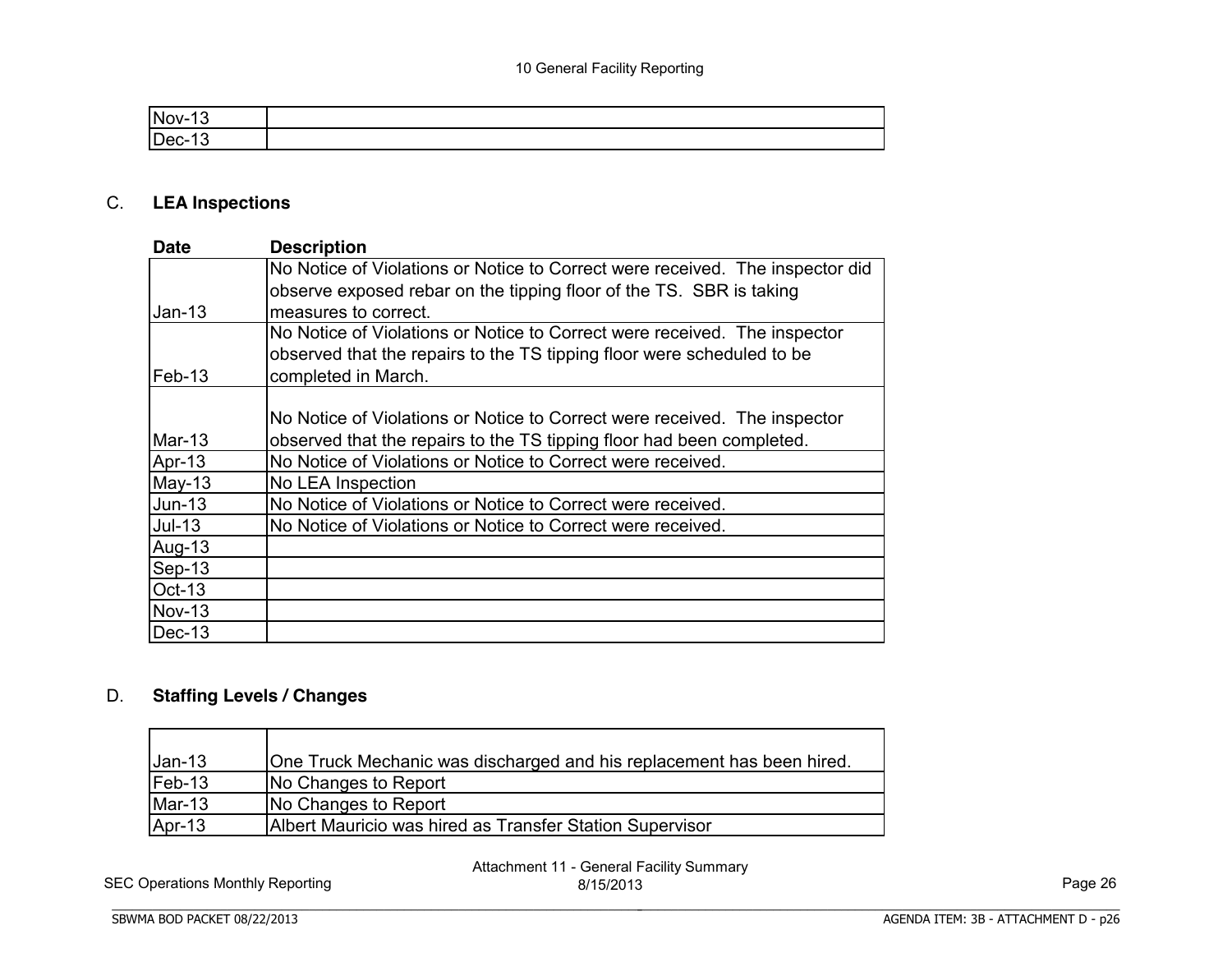| $May-13$         | No Changes to Report |
|------------------|----------------------|
| <b>Jun-13</b>    | No Changes to Report |
| $Jul-13$         | No Changes to Report |
|                  |                      |
| Aug-13<br>Sep-13 |                      |
| Oct-13           |                      |
| <b>Nov-13</b>    |                      |
| $Dec-13$         |                      |

# E. **Equipment Levels / Changes**

| $Jan-13$      | No Equipment Changes |
|---------------|----------------------|
| Feb-13        | No Equipment Changes |
| Mar-13        | No Equipment Changes |
| Apr-13        | No Equipment Changes |
| $May-13$      | No Equipment Changes |
| <b>Jun-13</b> | No Equipment Changes |
| $Jul-13$      | No Equipment Changes |
| Aug-13        |                      |
| Sep-13        |                      |
| Oct-13        |                      |
| <b>Nov-13</b> |                      |
| Dec-13        |                      |

### F. **Facility Updates / Repairs**

| $Jan-13$ | None to report                                                           |
|----------|--------------------------------------------------------------------------|
| $Feb-13$ | None to report                                                           |
| Mar-13   | Areas of the Transfer Station floor that was showing rebar was repaired. |
|          | Repaired residue conveyor from MRF to TS, Purchased and installed two    |
| Apr-13   | pumps in the West side of the TS Tunnel.                                 |
| $May-13$ | None to report                                                           |

BBBBBBBBBBBBBBBBBBBBBBBBBBBBBBBBBBBBBBBBBBBBBBBBBBBBBBBBBBBBBBBBBBBBBBBBBBBBBB

SEC Operations Monthly Reporting

Attachment 11 - General Facility Summary 8/15/2013 Page 27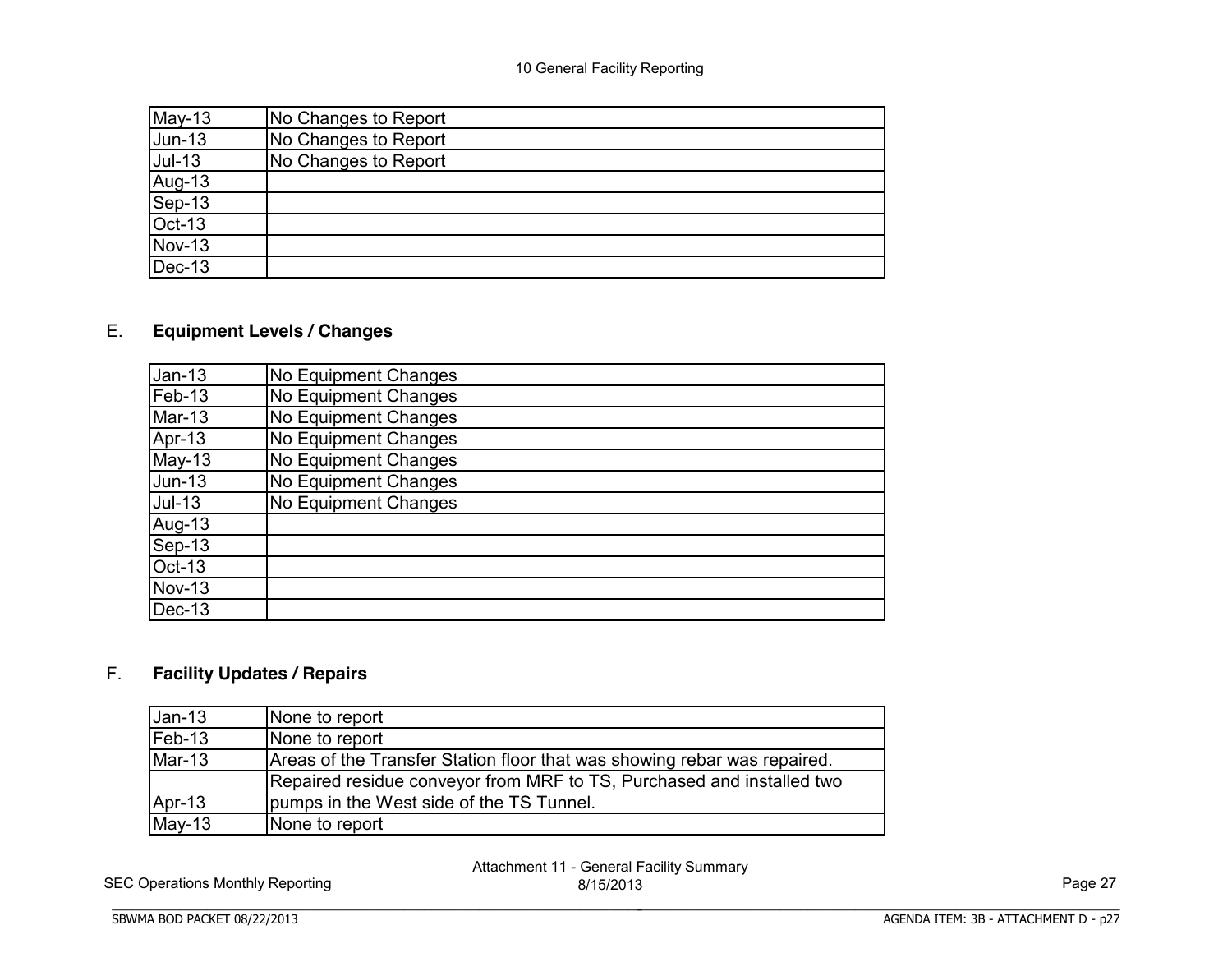| $Jun-13$                   | None to report |
|----------------------------|----------------|
| $Jul-13$                   | None to report |
| Aug-13<br>Sep-13<br>Oct-13 |                |
|                            |                |
|                            |                |
| <b>Nov-13</b>              |                |
| $Dec-13$                   |                |

### G. **Transfer Outbound Material Overview**

| $Jan-13$      | No issues to report |
|---------------|---------------------|
| Feb-13        | No issues to report |
| Mar-13        | No issues to report |
| Apr-13        | No issues to report |
| <b>May-13</b> | No issues to report |
| <b>Jun-13</b> | No issues to report |
| $Jul-13$      | No issues to report |
| Aug-13        |                     |
| Sep-13        |                     |
| <b>Oct-13</b> |                     |
| <b>Nov-13</b> |                     |
| Dec-13        |                     |

### H. **Diversion Activity at Transfer Station**

BBBBBBBBBBBBBBBBBBBBBBBBBBBBBBBBBBBBBBBBBBBBBBBBBBBBBBBBBBBBBBBBBBBBBBBBBBBBBB

|          | Continued to identify and recover reusable materials, continued to recover |
|----------|----------------------------------------------------------------------------|
|          | wood, plastics, OCC and other recyclable materials from the inbound waste  |
|          | streams. Began shipping lnerts to SRDC and recovered carpet to ReThink     |
| $Jan-13$ | Green Carpet Recycling.                                                    |

SEC Operations Monthly Reporting

SBWMA BOD PACKET 08/22/2013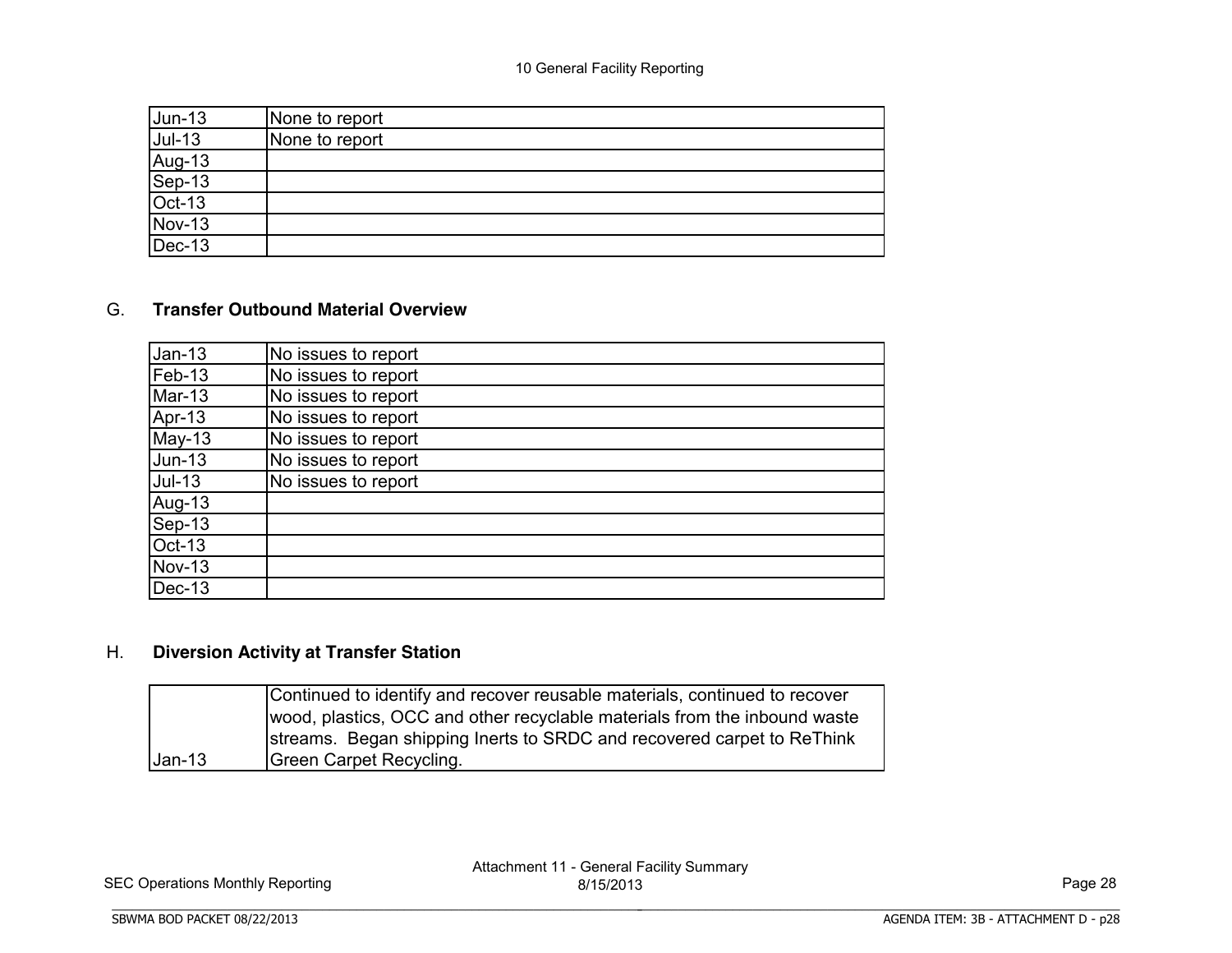|               | SBR Continues to seek opportunities to improve diversion, and continue to  |
|---------------|----------------------------------------------------------------------------|
|               | recover reusable materials, clean cardboard, clean wood, plastics, metals, |
|               | carpet, etc., from the inbound waste streams. SBR discontinued shipping    |
|               | Inerts to SRDC and has resumed shipping these materials to OX Mountain     |
| Feb-13        | LF.                                                                        |
|               | SBR Continues to seek opportunities to improve diversion, and continue to  |
|               | recover reusable materials, clean cardboard, clean wood, plastics, metals, |
| Mar-13        | carpet, etc., from the inbound waste streams.                              |
|               | SBR Continues to seek opportunities to improve diversion, and continue to  |
|               | recover reusable materials, clean cardboard, clean wood, plastics, metals, |
| Apr-13        | carpet, etc., from the inbound waste streams.                              |
|               | SBR Continues to seek opportunities to improve diversion, and continue to  |
|               | recover reusable materials, clean cardboard, clean wood, plastics, metals, |
| May-13        | carpet, etc., from the inbound waste streams.                              |
|               | SBR Continues to seek opportunities to improve diversion, and continue to  |
|               | recover reusable materials, clean cardboard, clean wood, plastics, metals, |
| $Jun-13$      | carpet, etc., from the inbound waste streams.                              |
|               | SBR Continues to seek opportunities to improve diversion, and continue to  |
|               | recover reusable materials, clean cardboard, clean wood, plastics, metals, |
| $Jul-13$      | carpet, etc., from the inbound waste streams.                              |
| Aug-13        |                                                                            |
| Sep-13        |                                                                            |
| Oct-13        |                                                                            |
| <b>Nov-13</b> |                                                                            |
| Dec-13        |                                                                            |

### I. **MRF Recovery Effectiveness**

|                   | <b>ISBR</b> recovered 91.7% of marketable recyclable materials from the total tons |
|-------------------|------------------------------------------------------------------------------------|
| $Jan-13$          | Treceived into the Material Recovery Facility.                                     |
|                   | ISBR recovered 92.0% of marketable recyclable materials from the total tons        |
| $\textsf{Feb-13}$ | Treceived into the Material Recovery Facility.                                     |

BBBBBBBBBBBBBBBBBBBBBBBBBBBBBBBBBBBBBBBBBBBBBBBBBBBBBBBBBBBBBBBBBBBBBBBBBBBBBB

SEC Operations Monthly Reporting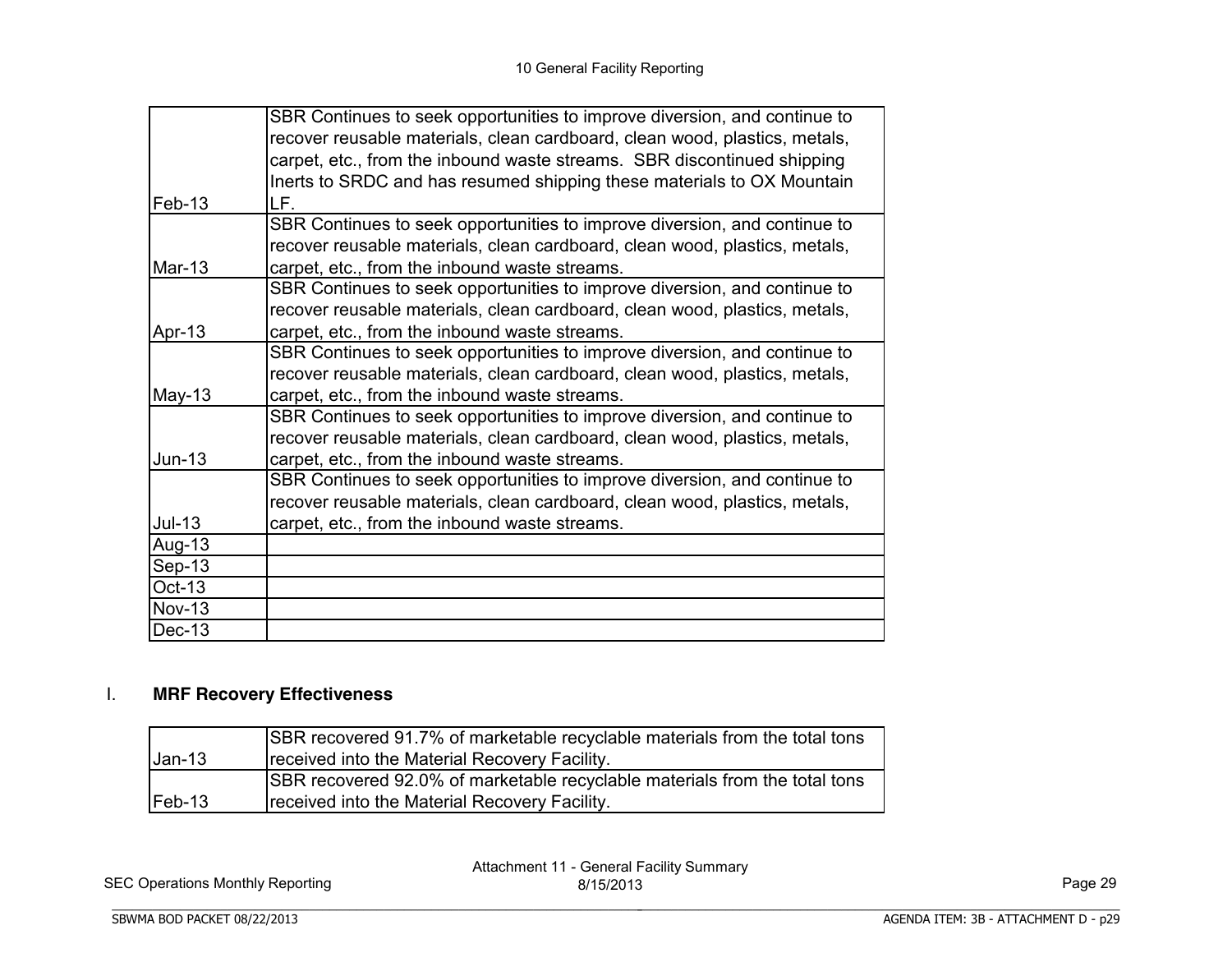|               | SBR recovered 92.1% of marketable recyclable materials from the total tons |
|---------------|----------------------------------------------------------------------------|
| Mar-13        | received into the Material Recovery Facility.                              |
|               | SBR recovered 92.2% of marketable recyclable materials from the total tons |
| Apr-13        | received into the Material Recovery Facility.                              |
|               | SBR recovered 92.5% of marketable recyclable materials from the total tons |
| $May-13$      | received into the Material Recovery Facility.                              |
|               | SBR recovered 92.5% of marketable recyclable materials from the total tons |
| $Jun-13$      | received into the Material Recovery Facility.                              |
|               | SBR recovered 92.5% of marketable recyclable materials from the total tons |
| $Jul-13$      | received into the Material Recovery Facility.                              |
| Aug-13        |                                                                            |
| $Sep-13$      |                                                                            |
| Oct-13        |                                                                            |
| <b>Nov-13</b> |                                                                            |
| Dec-13        |                                                                            |

BBBBBBBBBBBBBBBBBBBBBBBBBBBBBBBBBBBBBBBBBBBBBBBBBBBBBBBBBBBBBBBBBBBBBBBBBBBBBB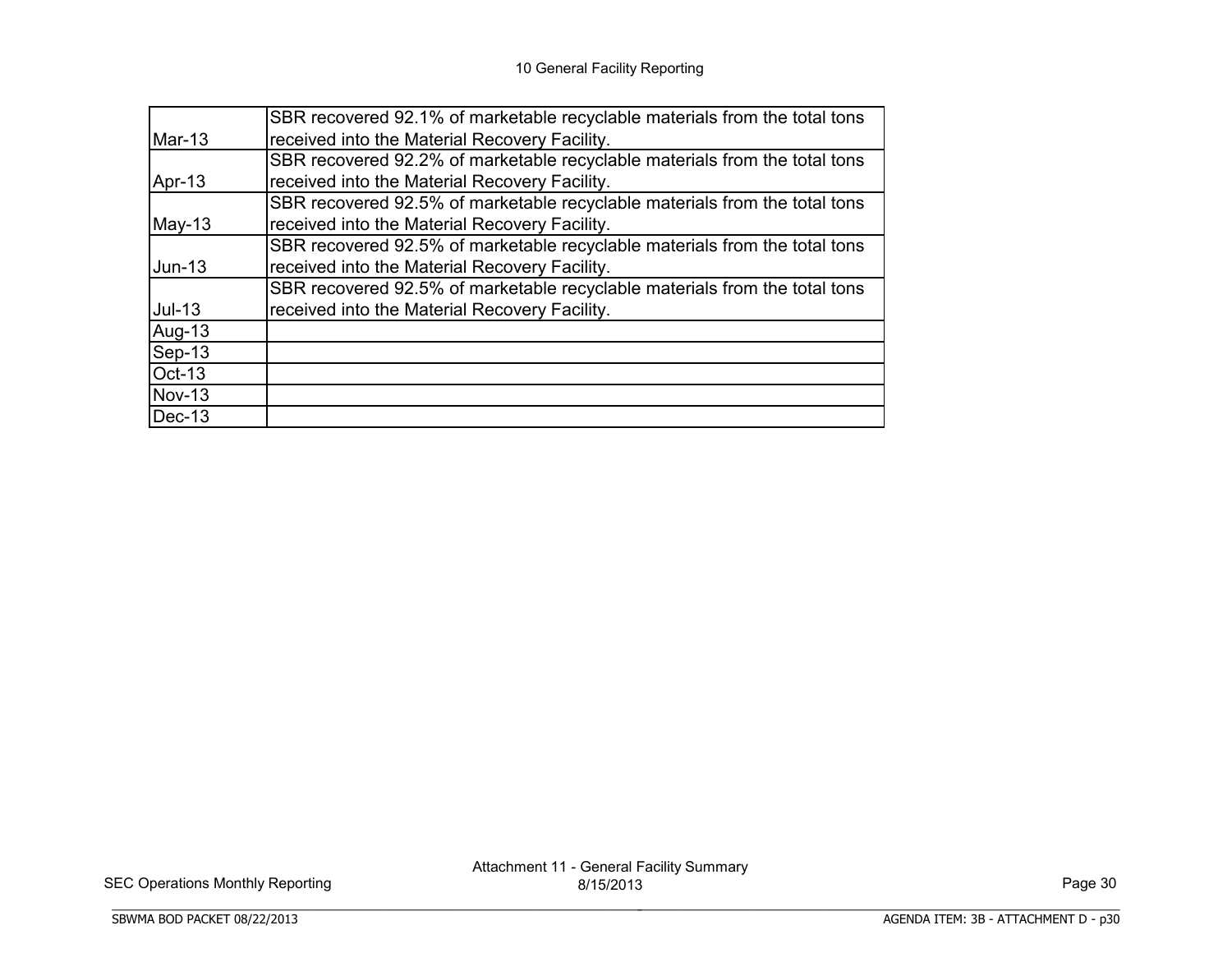# **Attachment 12 SEC Operations Monthly Reporting Attachment Descriptions**

**Attachment 3 – SEC Inbound Monthly Tons 2013** – provides all inbound tons by customer group that enters the facility. **Attachment 4 – SEC Inbound Quarterly Summary** – provides a quarterly comparison of the inbound tons shown in Attachment 3. **Attachment 5 – SEC Outbound Tons** – provides all the outbound tonnage by material group, shipped out by SBR or other contractors based on material type.

Attachment 6 - Monthly South Bay Recycling Member Agency Tonnage Summary - provides a summary by Member Agency including disposal, organics, and recycling tons and diversion percentage for Member Agency Vehicles and Self-Haul customers. Residual Tonnage for each Member Agency is allocation based on inbound Recology Recycling Material tonnage and is provided in the Transfer Station Totals.

Attachment 7 - Self-Haul Monthly Yards/ton Ratio - is a ratio used to calculate the average vards/ton estimated at the scale house to ensure the proper revenues are generated for the self-haul yardage customers.

Attachment 8 - MRF Commodity Marking Report - provides detailed information regarding the outbound recyclable material commodities sold after processing at SEC. The table starting in April will show the monthly total revenue generated by commodity type, the total tons by commodity type sold during the given month, the average rate per commodity (\$/ton).

**Attachment 9** – shows the average tons per load by facility and highlights the number of truck trips saved compared to the estimated 2010 truck trips.

BBBBBBBBBBBBBBBBBBBBBBBBBBBBBBBBBBBBBBBBBBBBBBBBBBBBBBBBBBBBBBBBBBBBBBBBBBBBBB